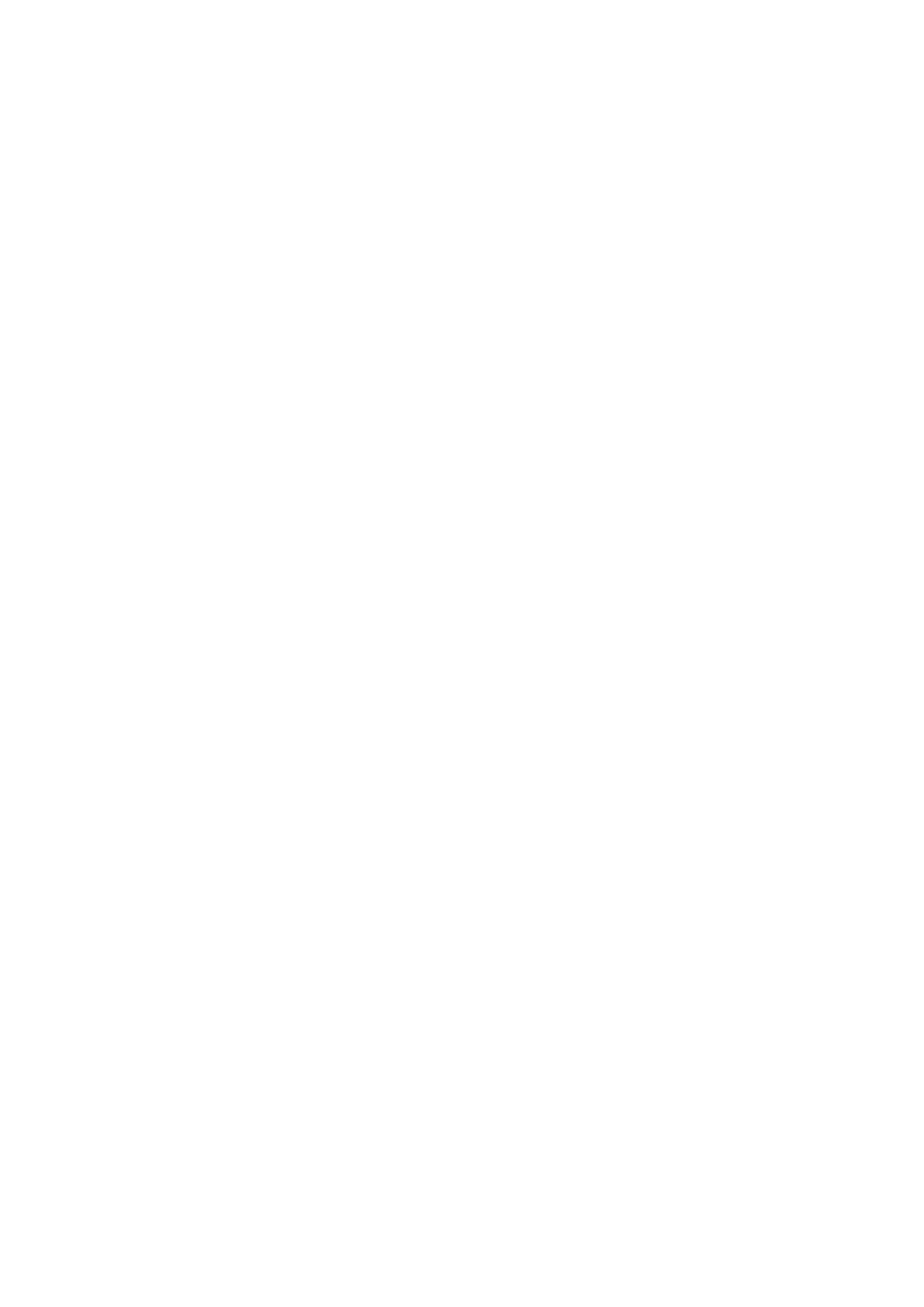

# The role of regional organizations in the protection of constitutionalism

International IDEA Discussion Paper 17/2016

Micha Wiebusch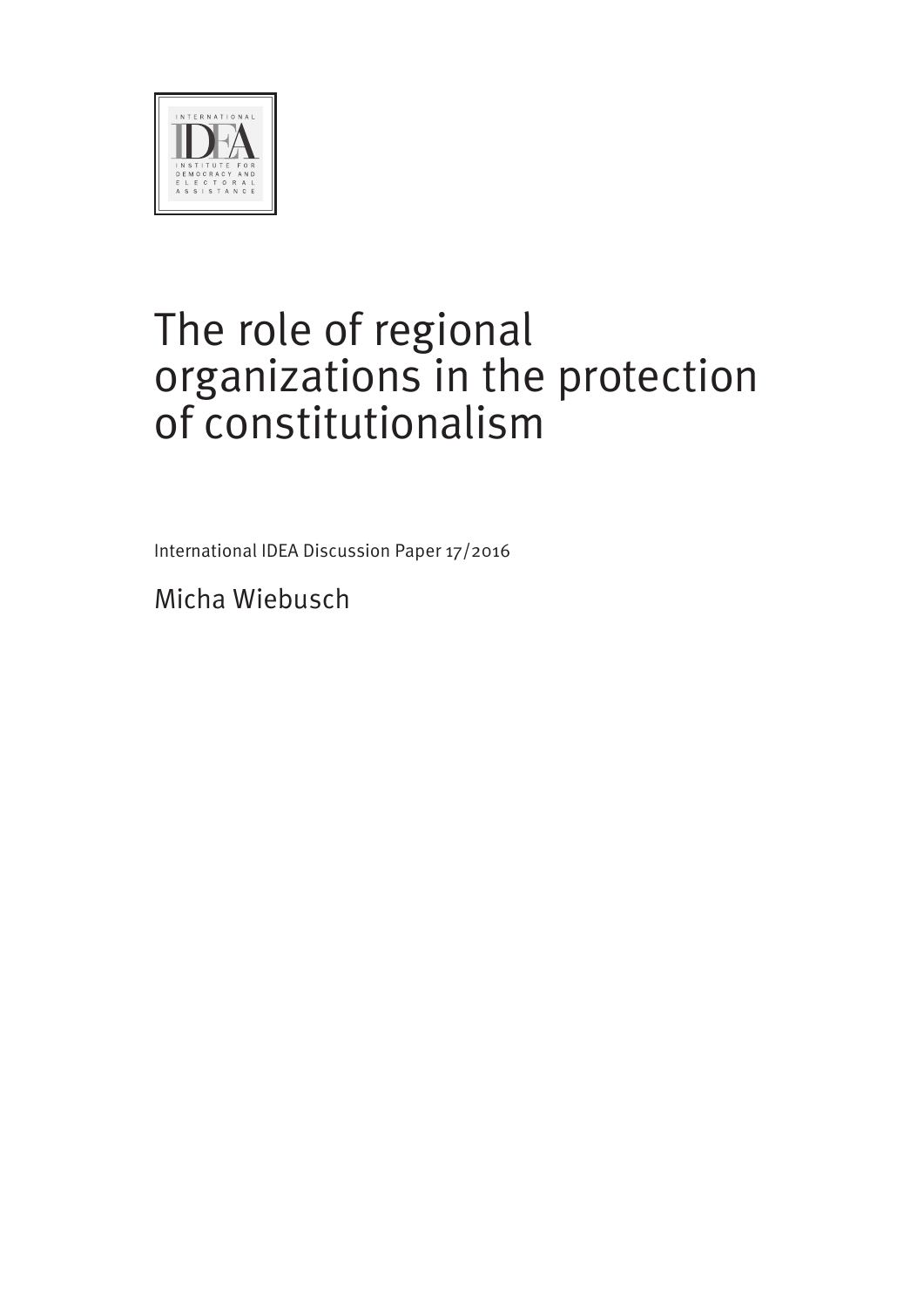© 2016 International Institute for Democracy and Electoral Assistance

International IDEA Strömsborg SE-103 34 STOCKHOLM SWEDEN Tel: +46 8 698 37 00, fax: +46 8 20 24 22 Email: info@idea.int, website: www.idea.int

# $CO$  $O$  $O$

The electronic version of this publication is available under a Creative Commons Attribute-NonCommercial-ShareAlike 3.0 licence. You are free to copy, distribute and transmit the publication as well as to remix and adapt it provided it is only for noncommercial purposes, that you appropriately attribute the publication, and that you distribute it under an identical licence. For more information on this licence see: <http://creativecommons.org/licenses/by-nc-sa/3.0/>.

International IDEA publications are independent of specific national or political interests. Views expressed in this publication do not necessarily represent the views of International IDEA, its Board or its Council members.

Graphic design by Turbo Design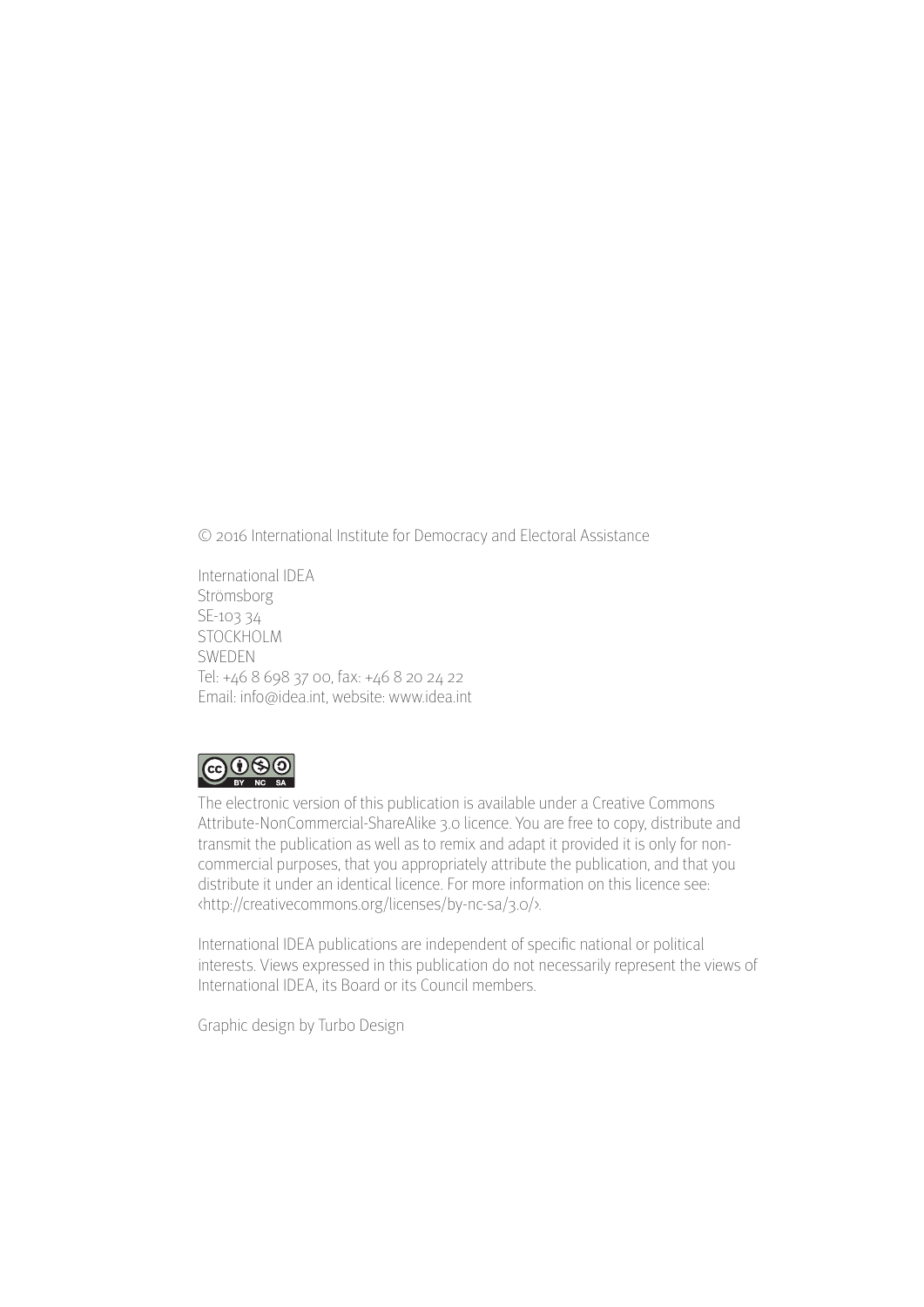# **Contents**

| 3. Law, policy and practice in the European Union 27                   |
|------------------------------------------------------------------------|
| 4. Law, policy and practice in the Organization of American States  34 |
|                                                                        |
|                                                                        |
| References 55                                                          |
|                                                                        |
|                                                                        |
|                                                                        |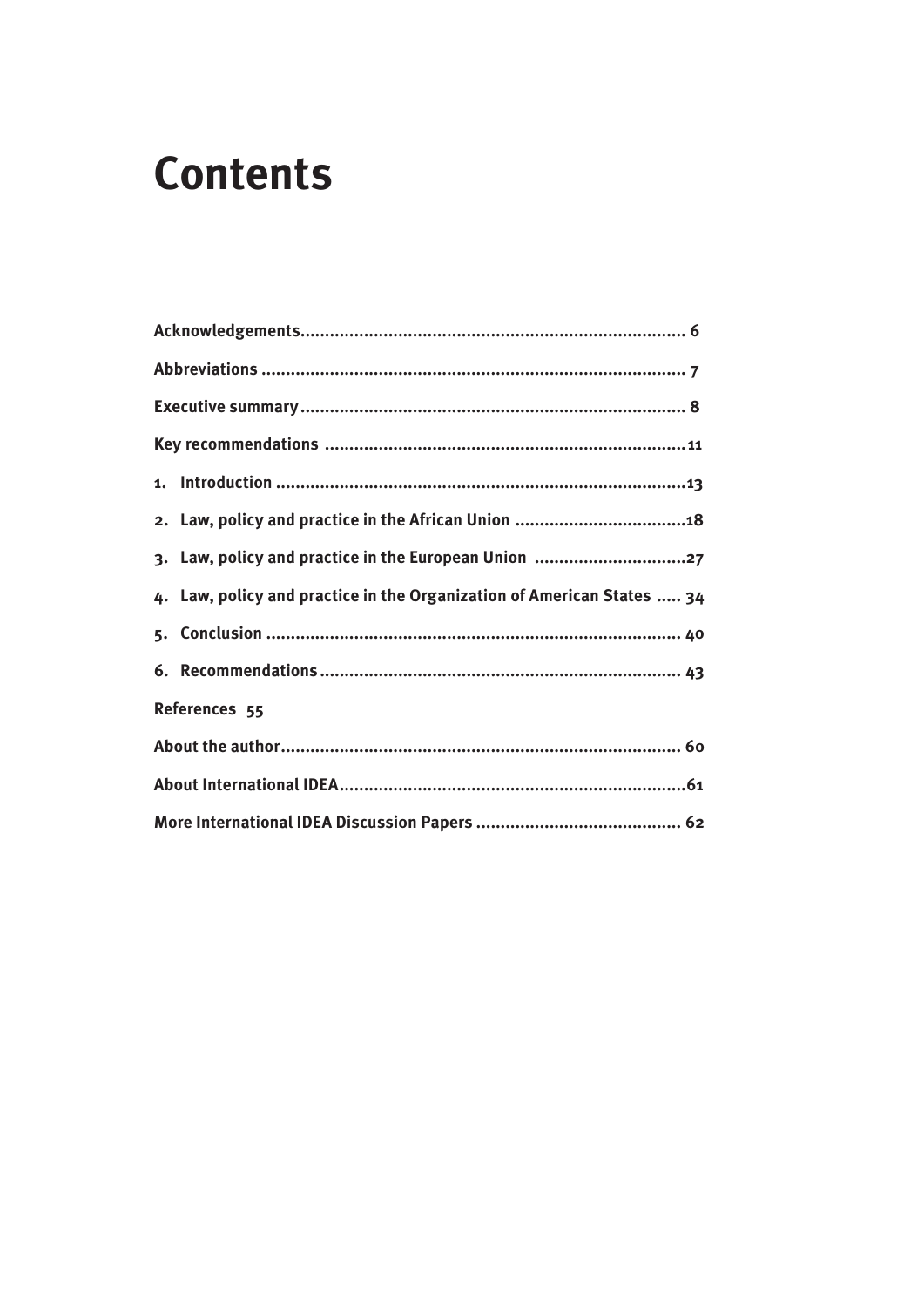# <span id="page-5-0"></span>**Acknowledgements**

The author would like to express his sincere gratitude to the Institute for International and Comparative Law in Africa (ICLA) at the University of Pretoria and the Institutions for Sustainable Peace Network at the German Institute of Global and Area Studies (GIGA), where most of the research for this study was conducted while the author was a visiting fellow. The author would also like to thank Niels Janssens, Emmanuel De Groof, Stef Vandeginste, Antonia Witt, Pola Cebulak, Christian von Soest, Nadine Ansorg, Marcelo Torelly, Kalkidan Obse, Sarah Lambrecht, Mathias Vermeulen, Felix Haass, Sumit Bisarya, Yuhniwo Ngenge, and the participants of the research seminars at GIGA and ICLA, for their valuable insights to this study and helpful comments on earlier drafts.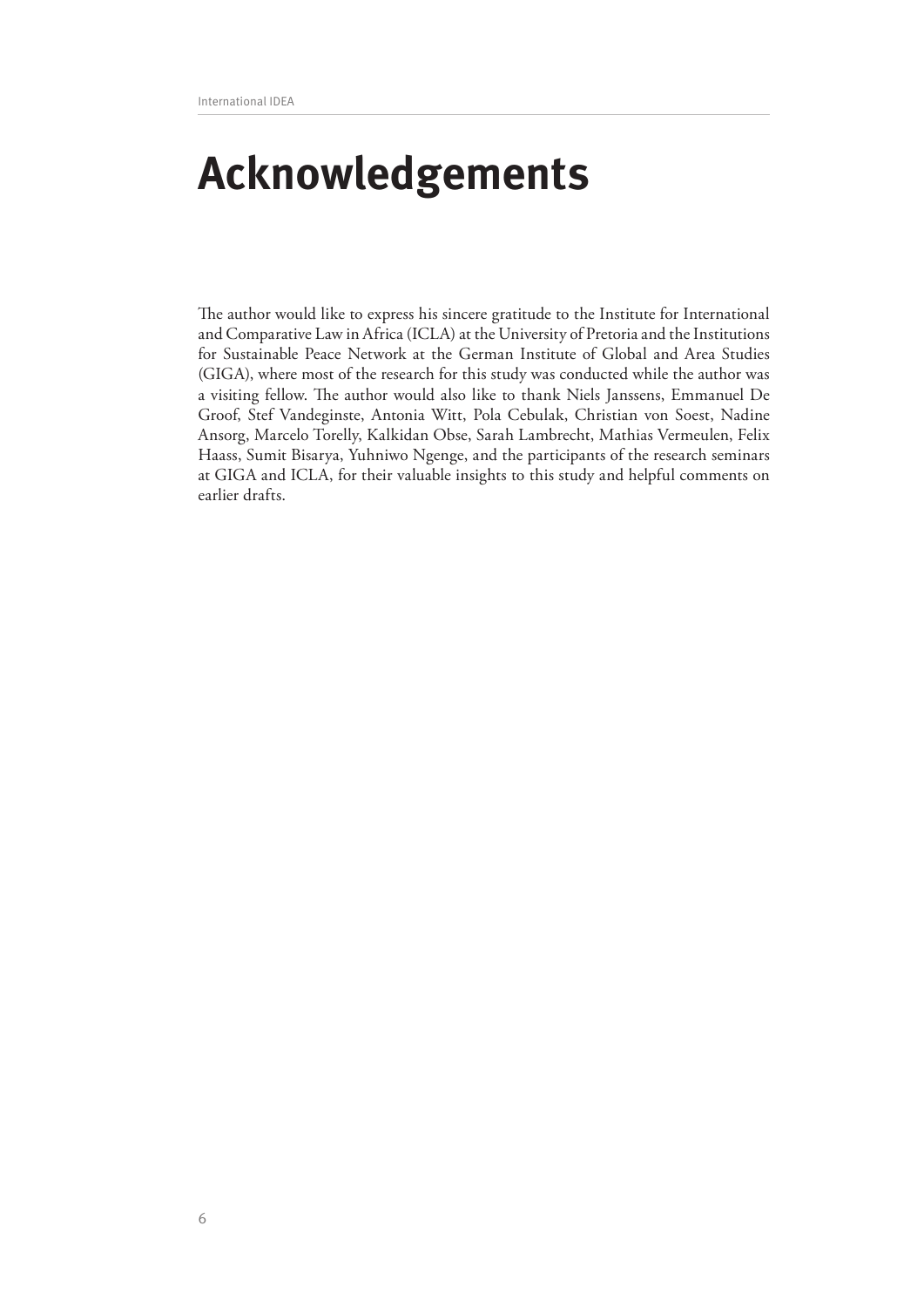# <span id="page-6-0"></span>**Abbreviations**

| <b>ASEAN</b>    | Association of Southeast Asian Nations               |  |  |  |
|-----------------|------------------------------------------------------|--|--|--|
| <b>APRM</b>     | African Peer Review Mechanism                        |  |  |  |
| AU              | African Union                                        |  |  |  |
| <b>CELAC</b>    | Community of Latin American and Caribbean States     |  |  |  |
| <b>CSCPF</b>    | Continental Structural Conflict Prevention Framework |  |  |  |
| <b>ECHR</b>     | European Court of Human Rights                       |  |  |  |
| ECJ             | European Court of Justice                            |  |  |  |
| <b>ECOWAS</b>   | Economic Community of West African States            |  |  |  |
| EU              | European Union                                       |  |  |  |
| LAS             | League of Arab States                                |  |  |  |
| <b>MERCOSUR</b> | Southern Common Market                               |  |  |  |
| <b>OAS</b>      | Organization of American States                      |  |  |  |
| OAU             | Organization of African Unity                        |  |  |  |
| PIF             | Pacific Islands Forum                                |  |  |  |
| <b>PSC</b>      | Peace and Security Council (African Union)           |  |  |  |
| <b>SAARC</b>    | South Asian Association for Regional Cooperation     |  |  |  |
| SADC            | Southern African Development Community               |  |  |  |
| TEU             | Treaty on European Union                             |  |  |  |
| <b>TFEU</b>     | Treaty on the functioning of the European Union      |  |  |  |
| <b>UCG</b>      | Unconstitutional change of government                |  |  |  |
| <b>UN</b>       | <b>United Nations</b>                                |  |  |  |
| <b>UNASUR</b>   | Union of South American Nations                      |  |  |  |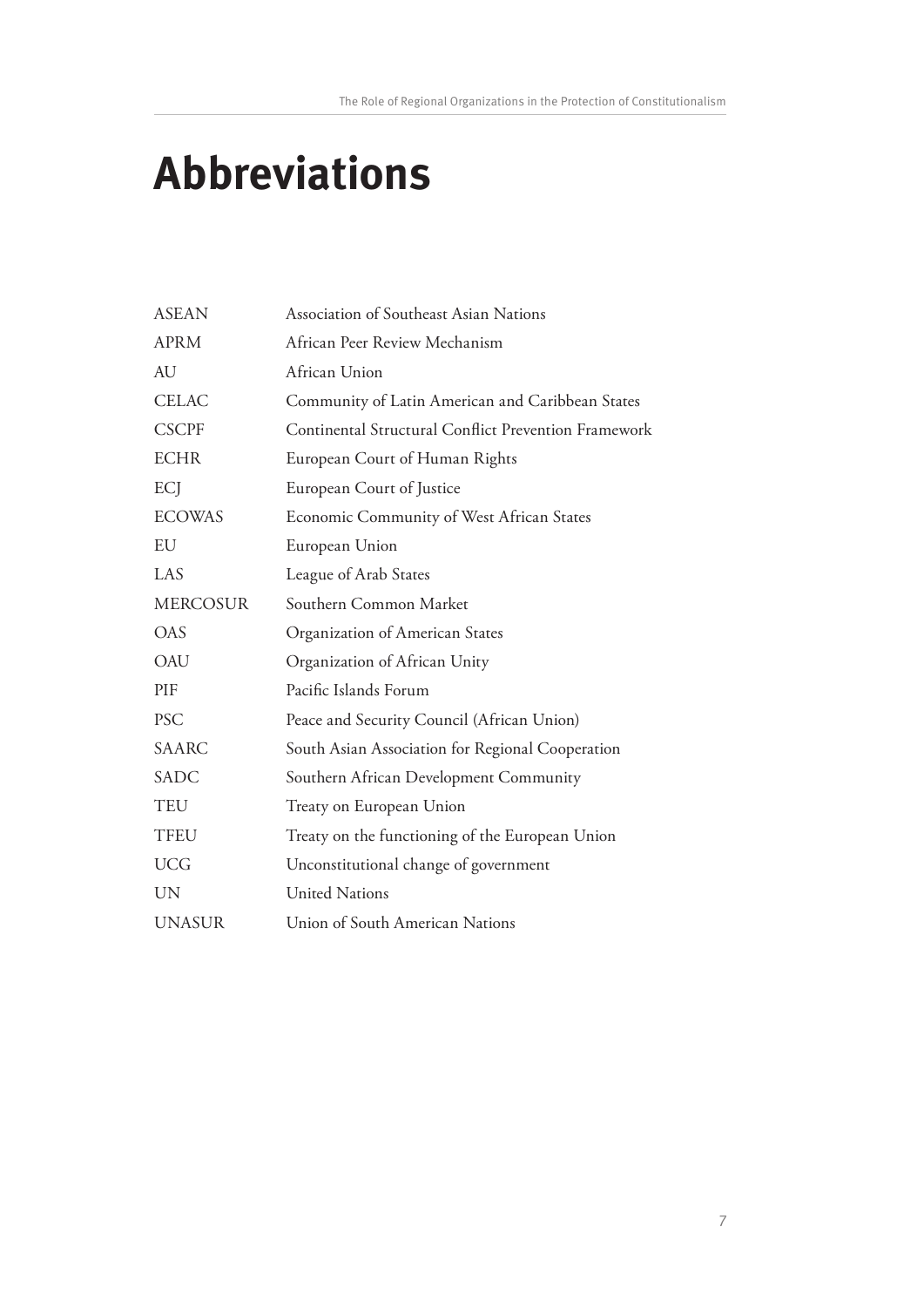# <span id="page-7-0"></span>**Executive summary**

This Discussion Paper compares how three regional organizations—the African Union (AU), the European Union (EU) and the Organization of American States (OAS)—protect constitutionalism in their member states. It focuses on the types of measures to protect constitutionalism in cases of fundamental threats to and violations of the constitutional order, rather than on the mechanisms to promote constitutional governance. This study argues that regional organizations should move beyond policies that target only the most blatant violations of the constitutional order, namely unconstitutional changes of government in the form of a classic coup d'état, and increase their focus on more nuanced interruptions of the constitutional order, such as constitutional crises engineered by leaders including the adoption of (un)constitutional measures to undermine the constitutional order or through a gradual process to erode the integrity of a constitutional regime. It analyses the law, policy and practice of these three organizations to outline policy-relevant conclusions, good practices and common limitations.

Regional organizations are increasingly involved in protecting constitutionalism at the national level. Several regional organizations have developed legal frameworks and policies to uphold fundamental constitutional values, including the rule of law, democracy and the protection of human rights. Such direct external enforcement can be traced to three different concerns. First, a regional organization may act to prevent or address a security crisis that has possible regional implications. For example, a military coup d'état can cause negative externalities, including humanitarian crises, and threaten the security of neighbouring states. Second, when negotiating a regional treaty states generally enshrine normative values or principles to serve as a foundation of their organization and guide their conduct in realizing its objectives. Often these normative principles overlap with broader values common to the different constitutional regimes of the member states. The involvement in national constitution enforcement can thus be viewed as efforts from a regional body to assist member states comply with their regional obligations and commitments. Third, a regional intervention may be the only available option for upholding constitutionalism in a member state, for example if the national constitutional order is overthrown or undermined to such extent that no other branch of government can hold the infringing power in check.

The key challenge is then to establish the precise conditions under which it is possible or necessary—for a regional organization to protect the constitutional order in one of its member states. It would not be fitting for a regional organization to interfere in every violation of the constitutional order committed by a member state. An intervention would only seem appropriate if foundational values were violated in a sufficiently serious manner, for example if there were multiple or systematic infringements. While coups d'état are now less common, states are often still confronted with serious attacks on their constitutional order. For example, elected leaders engineer constitutional crises, by manipulating elections or presidential term limits, or unconstitutionally removing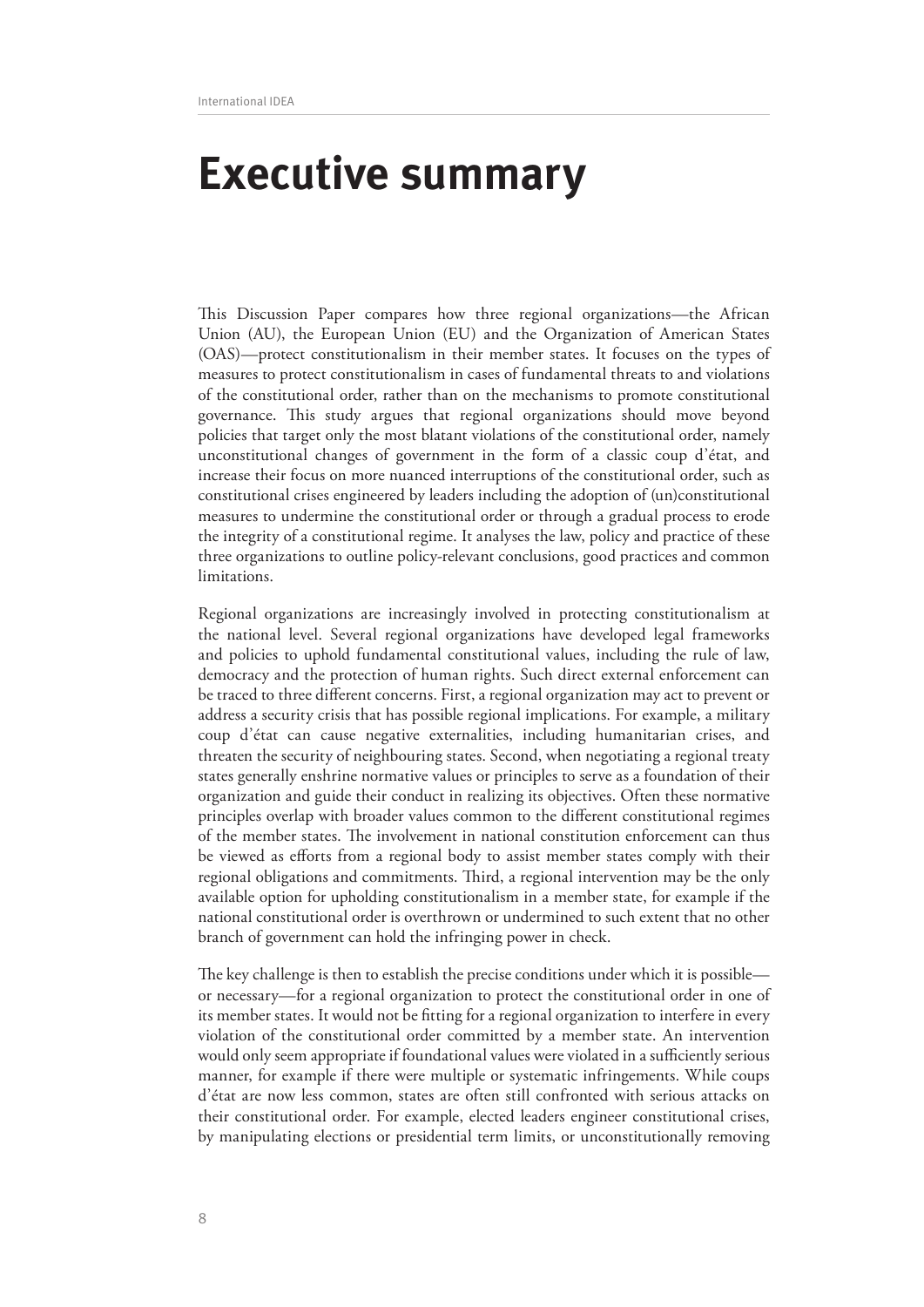or appointing elected officials or members of the judiciary. Such an erosion of the constitutional order is less obvious than a fundamental breach in the form of a military coup, but perhaps just as disruptive.

This study compares the law, policy and practice of three regional organizations—the African Union (AU), the European Union (EU) and the Organization of American States (OAS). It identifies good practices that can inform the development, implementation and improvement of legal instruments and policies to address fundamental threats to (or violations of) the core values of the member states and the regional organizations as a whole. It also explores mechanisms to help regional organizations safeguard respect for constitutionalism among their member states. Identifying best practices from these organizations, and especially the detailed policy-relevant recommendations, will benefit policymakers, academics and officials engaged with regional organizations all over the world.

Five key points emerge from this study:

- 1. *Creating normative frameworks*. All three regional organizations have successfully established normative frameworks with which to uphold constitutions. The analysis has shown a considerable overlap in the fundamental constitutional values and principles that are collectively enshrined in the relevant regional legal frameworks. These include the promotion of and respect for human rights, adherence to the rule of law, separation of powers, and a number of essential guarantees of democratic processes such as regular, free and fair elections and a competitive multiparty electoral system. Nevertheless, confusion persists concerning the concrete content and interpretation of these constitutional principles and values. This clearly impedes the identification and understanding of the standards or benchmarks of the values and principles, making it difficult to establish when a violation occurs, especially in more nuanced cases such as systematic infringements of the constitutional order by elected officials. Therefore, regional organizations would benefit from developing an assessment framework based on clear and widely applicable standards developed through an accepted regional understanding of constitutional standards drawn from the principal features of constitutionalism common to member states.
- 2. *Establishing a violation of the constitutional order*. On the basis of a more nuanced understanding of the content and interpretation of the constitutional values and principles enshrined in regional normative frameworks, regional organizations should more clearly define what constitutes a serious and structural threat to (or violation of) the constitutional order. Accordingly, regional organizations should become more closely involved in developing normative guidance on the conditions under which their intervention could be justified. Where broad legal frameworks are generally in place to allow intervention, the meaning of these conditions should be clarified. This will require taking due account of the complexity of violations of constitutionalism, specifically those committed by incumbent leaders. Regional organization involvement should remain restricted to the most serious cases. Developing a framework of what constitutes a violation based on clear standards will increase the coherence and predictability of regional organization action.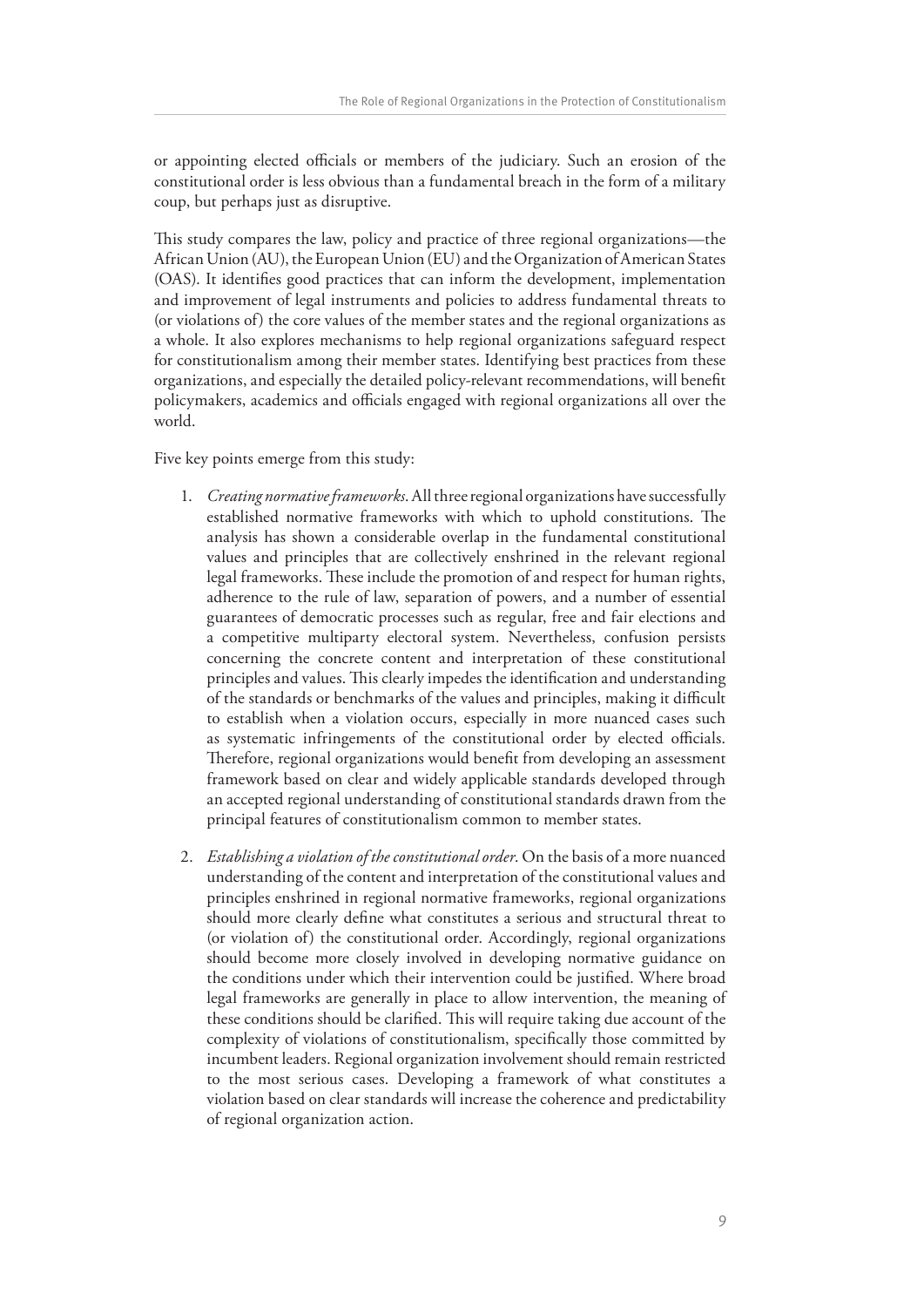- 3. *Enforcing normative frameworks on constitutional governance*. If more clarity is provided about what type of situation triggers regional organization involvement, the relevant institutions will be able to act in a more timely and effective manner. They will be better equipped and informed about when to launch relevant mechanisms or procedures to address situations before they erupt into larger-scale constitutional crises. Acting more proactively, regional organizations should pursue a broad and comprehensive approach to develop appropriate solutions to serious breaches of fundamental values in a given member state. These assessments should then fulfil a number of criteria, including impartiality and objectivity, as well as respect for (and a detailed understanding of) national contexts and particularities. Above all, the organs entrusted with enforcing the normative frameworks on constitutional governance should ensure consistency in their policies and practice. This is a crucial element of ensuring the credibility, legitimacy and predictability of their interventions. To more effectively enforce regional normative frameworks, regional organizations should have the necessary access and capacity to assess member states' compliance with relevant constitutional principles, and to cooperate where appropriate with local, sub-regional and international actors.
- 4. *Developing proportionate sanctions*. If there is a serious threat or violation of the constitutional order, the potential sanctions should go beyond diplomatic pressure or suspension. The three organizations evaluated strongly emphasize these two options. While diplomatic engagement is very important for trying to remedy a situation in an inclusive way, and should be maintained during the whole process, this mechanism may be too 'soft' to achieve the desired outcome. Yet the severe option of suspension may also be unproductive, as it could jeopardize the relationship between the infringing state and the regional organization, which could in turn undermine possible constructive cooperation between the various actors. Therefore, sanctioning mechanisms should be developed that are proportionate to the type of infringement, which can be applied in a graduated manner depending on the nature of the threat or breach of the constitutional order. This will also provide more clarity and predictability with regard to the type of measures that could be imposed.
- 5. *Returning to constitutional order*. In line with the more nuanced approach to establish a threat or violation of the constitutional order, regional organizations should determine more carefully whether the root causes of the constitutional crisis have been addressed. Therefore, they might want to consider a more substantial test in declaring a return to constitutional order, since this in effect means endorsement as constitutional and conferral of legitimacy on the regime in question. From this perspective, regional organizations should put forward specific and targeted recommendations concerning the minimum features that need to be addressed before they decide whether there has been a return to constitutional order. The development of these recommendations and criteria will facilitate the monitoring and evaluation of the processes concerning a return to constitutional order. This process could then be tied to the gradual sanctioning mechanism: the regional organization can adjust its remedial action in accordance with progress made by the state to restore constitutional order.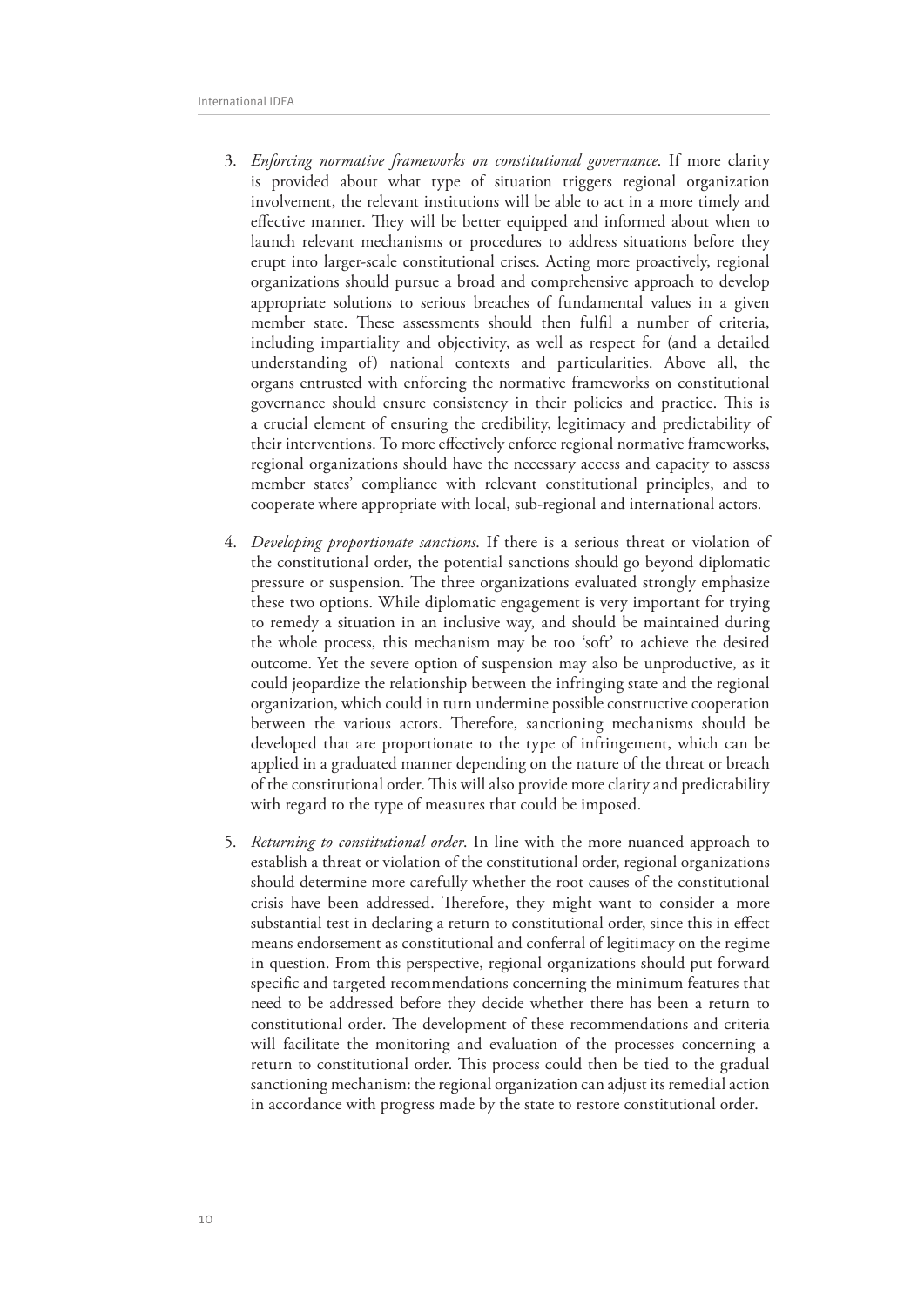# <span id="page-10-0"></span>**Key recommendations**

#### Creating normative frameworks

- 1. Clarify the meaning of the constitutional principles adopted in their normative frameworks to ensure there are clear standards to allow for a substantive assessment of member states' constitutional orders.
- 2. Remain, where possible, within the scope of existing frameworks and reinforce currently available mechanisms or procedures.
- 3. Ensure to the greatest extent possible the enforceability of the normative framework by adopting binding legal instruments and the developing consistent practice in the commitment to uphold constitutional values and principles.

#### Establishing a violation of the constitutional order

- 1. Increase regional organizations' engagement to deal with threats and violations of the constitutional order that originate from within the ruling regime.
- 2. Develop clear normative guidance on what constitutes a serious enough threat to (or violation of) the constitutional order of a member state to warrant the intervention of a regional organization. A framework should outline the precise procedural and substantive conditions that may trigger a response from the regional organization.

#### Enforcing normative frameworks on constitutional governance.

- 1. Engage in a broad and comprehensive approach to proactively address potentially serious threats to (or violations of) the fundamental values and principles of the constitutional regime of a member state.
- 2. Have adequate access to assess the level of compliance of a member state with the constitutional principles and values enshrined in the regional normative framework.
- 3. Organize an objective and impartial evaluation of a member state's compliance with the regional normative framework while duly respecting and taking into account its legal, political and institutional context.
- 4. Ensure consistency in the implementation of the normative framework to uphold constitutionalism at the national level and refrain from any biased application of standards.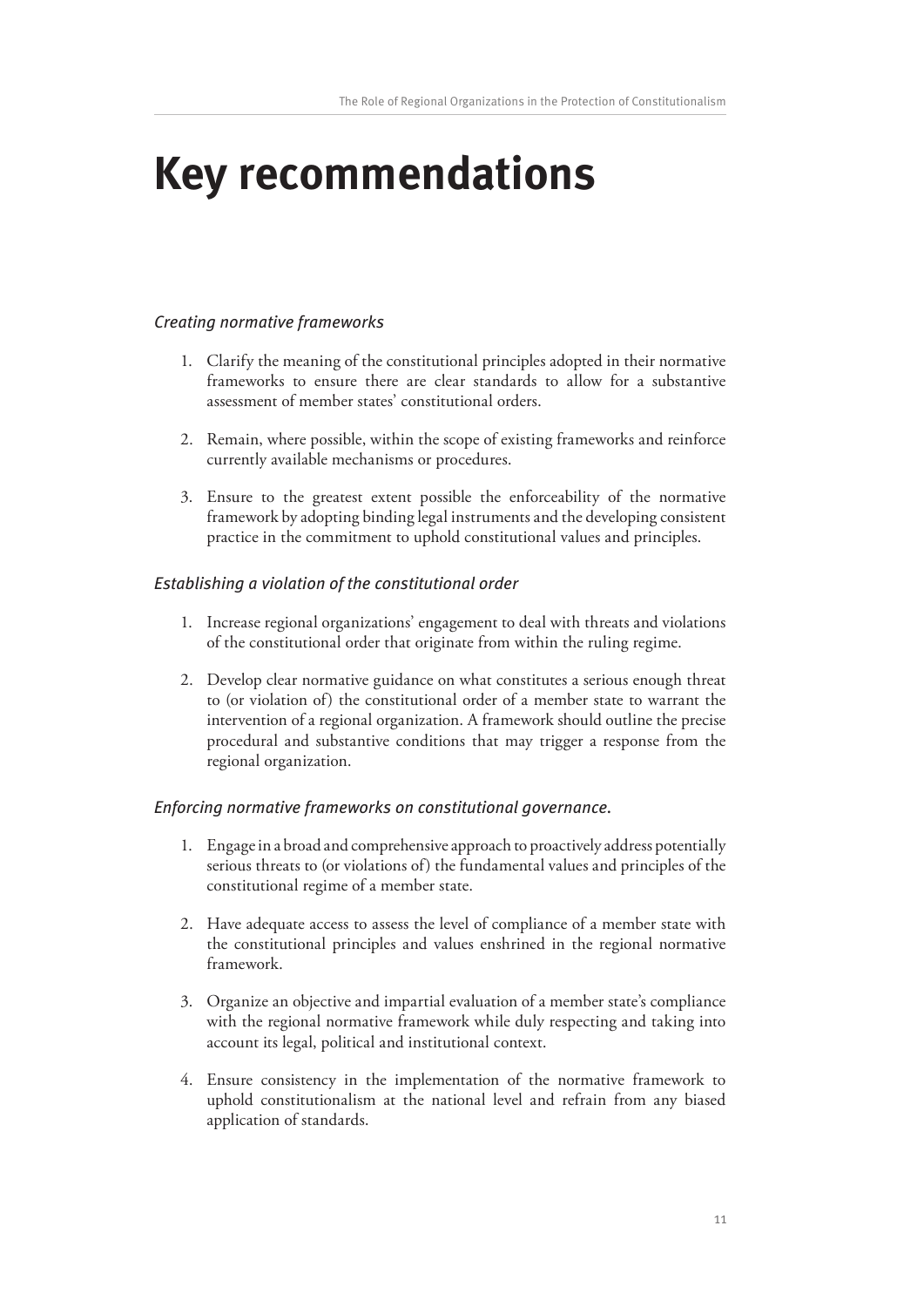- 5. Ensure the necessary capacity and resources, to monitor, evaluate and support member states' compliance with their regional obligations and commitments.
- 6. Cooperate, where appropriate, with civil society actors, states, sub-regional groupings and the wider international community to more effectively enforce the normative framework and to demonstrate collective commitment to the respect for (and protection of) fundamental values and principles.

#### Developing proportionate sanctions

- 1. Develop a comprehensive framework establishing different categories of sanctions that may be gradually applied in accordance with the gravity of the violation or threat to the constitutional order.
- 2. Ensure not to disproportionately harm the civilians of a non-complying member state.

#### Returning to constitutional order

- 1. When adopting a more comprehensive approach to assess a threat or violation of the constitutional order, consider whether the underlying reasons that led to the threat or violation have been resolved.
- 2. Develop precise, appropriate and context-specific conditions for establishing a return to constitutional order.
- 3. Develop mechanisms and procedures to gradually remove sanctions in accordance with progress made to restore constitutional order.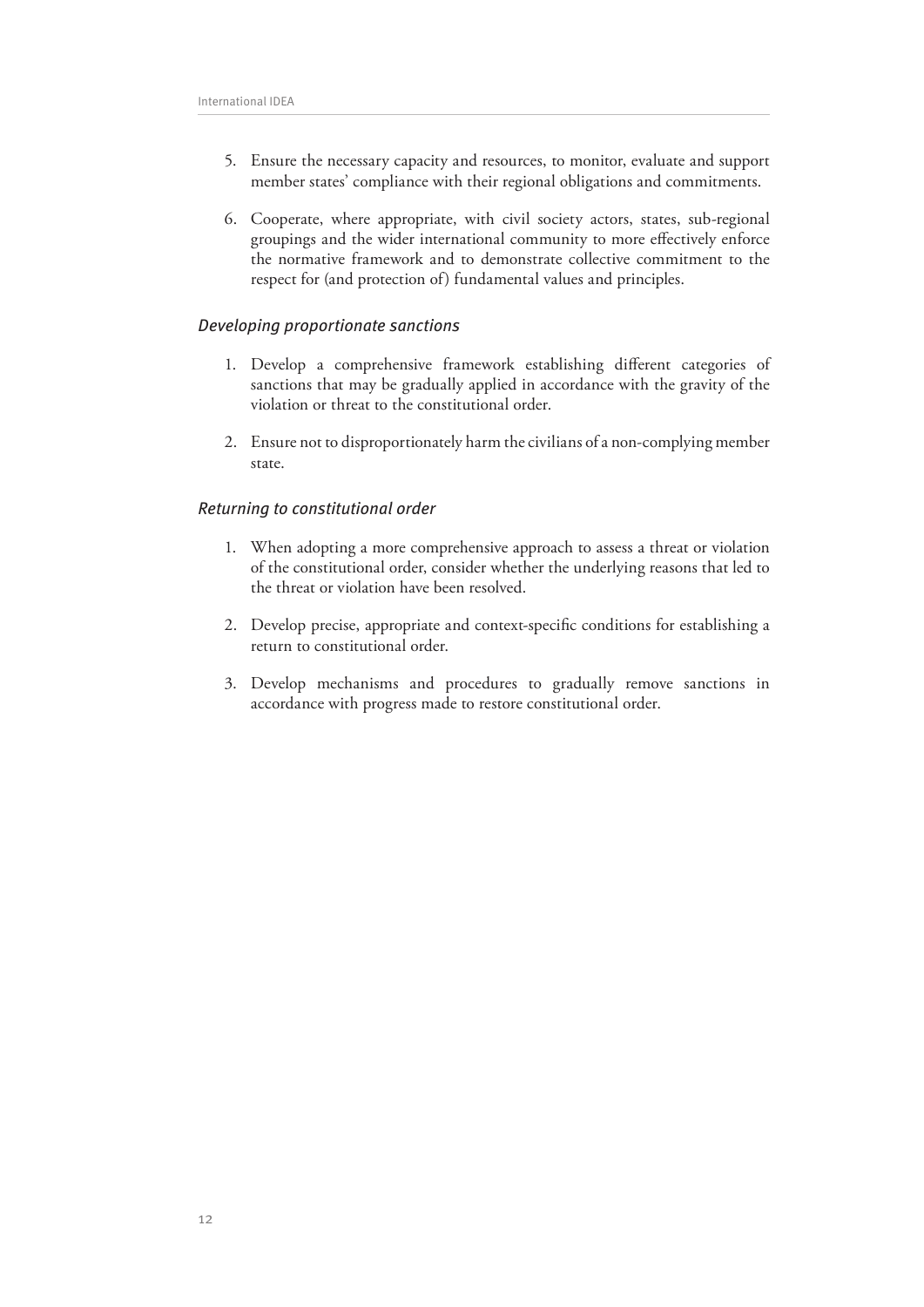# <span id="page-12-0"></span>**1. Introduction**

Regional organizations are increasingly becoming involved in upholding constitutionalism at the national level. Several regional organizations have developed normative, legal and institutional frameworks in pursuit of this objective, as well as the policies and established practice to implement them. Against the backdrop of a violent history of coups d'état, the African Union (AU) has developed a normative framework to deal with challenges emerging from grave violations of the constitutional order in its member states. Similarly, in a context where many states suffered under long and cruel dictatorships, the Organization of American States (OAS) has elaborated a regulatory regime to undertake action when an unconstitutional alteration or interruption of a democratic order takes place in one of its members. In the same vein, the European Union (EU) established a legal framework that deals with threats or actual breaches of the fundamental constitutional values of the EU and its member states. However, a more detailed analysis of such efforts suggests that there is still significant scope to improve regional efforts to protect constitutionalism.<sup>1</sup>

One of the specific challenges regional organisations are confronted with is to establish the precise conditions under which it is possible, or rather necessary, for them to become involved in upholding the constitutional order in one of their member states. While coups d'état are now less common, states are often still confronted with serious attacks on their constitutional order. For example, elected leaders sometimes engineer constitutional crises, either by adopting measures that undermine constitutionalism or through a gradual process to erode the integrity of a constitutional regime. Since an erosion of the constitutional order is less obvious than a fundamental breach such as a military coup, but perhaps just as disruptive, regional organizations need to be adequately equipped with the appropriate mechanisms to detect and deal with nuanced constitutional failures.

Regional organizations also struggle to determine when a state has 'returned' to constitutional order. If unconstitutional acts that represented a fundamental threat to or infringement of the constitutional order have led to a justified regional intervention, under what circumstances should the organization declare that the constitutional order is restored (and lift any sanctions imposed)? Regional organizations should share their experiences on these issues to help develop new policy proposals and normative guidance to correct any shortcomings.

This study revisits the 'Inter-Regional Democracy Dialogue on the Role of Regional Organizations in Promoting the Rule of Law and Constitutionalism' hosted by International IDEA and the Ministry of Foreign Affairs of the Netherlands on 14–

<sup>1</sup> This study uses a broad understanding of constitutionalism, constitutional order, constitutional governance and constitutional regime to denote an understanding of how constitutions are put into practice.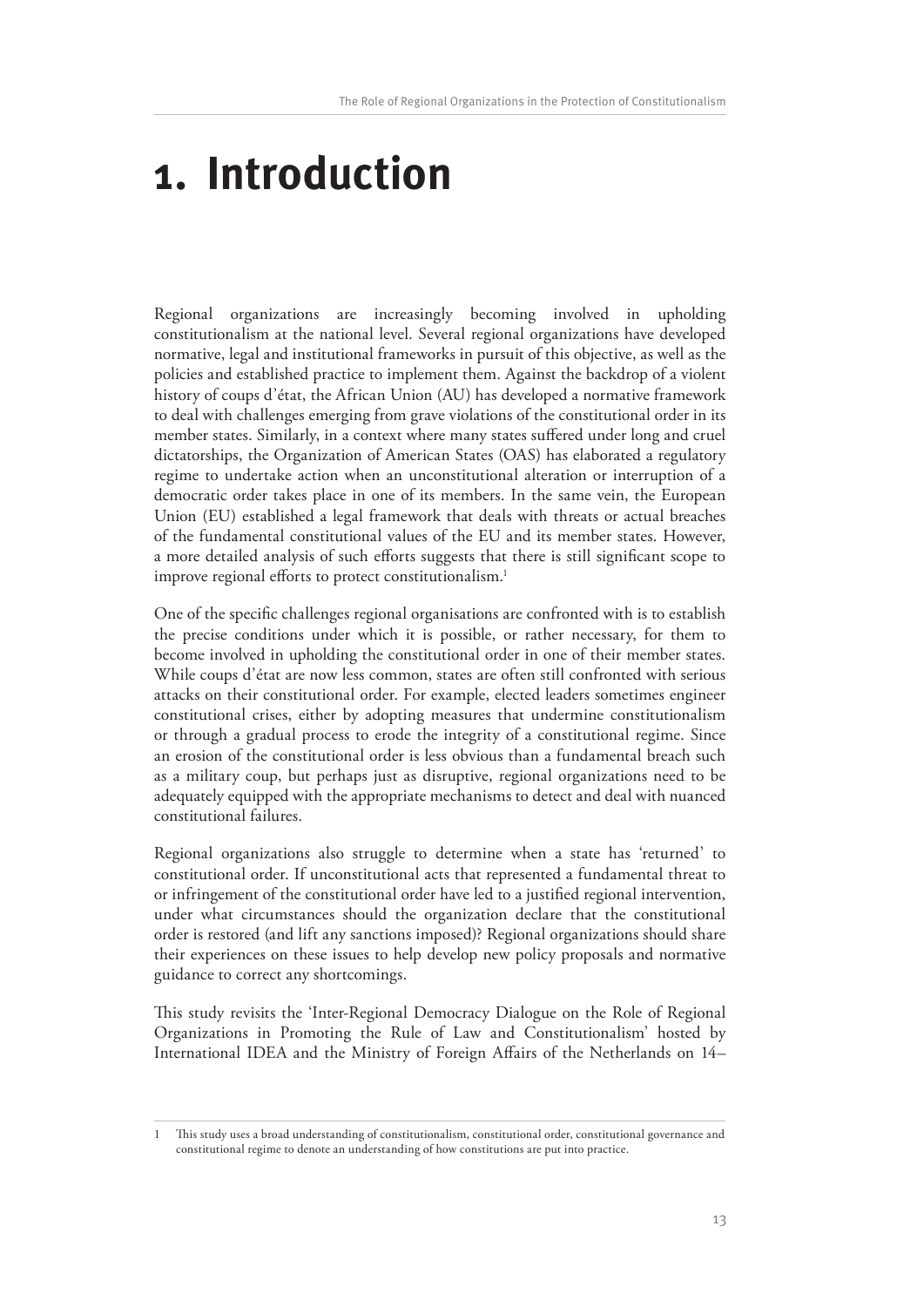15 October 2013.<sup>2</sup> It analyses the legal frameworks and policies of three regional organizations (the AU, the EU and the OAS) that seek to protect constitutionalism in their member states. The study identifies gaps, inconsistencies and good practices, and provides detailed policy recommendations to help address these limitations.

The following section reflects on the appropriateness of regional organization involvement in the internal affairs of member states to guarantee respect for constitutional values. Then, the norms, policies and practices of the three regional organizations will be critically analysed and compared, paying particular attention to the mechanisms and procedures to ensure that constitutionalism is upheld, including possible gaps or inconsistencies between laws and policies. Finally, policy proposals based on this analysis will be outlined, and good practices and common problems will be highlighted.

This analysis will contribute to knowledge about the potential role of regional organizations in promoting constitutionalism when developing, improving or implementing relevant legal instruments and policies. The identification of best practices from these organizations, and especially the detailed policy recommendations, can benefit policymakers, academics and officials engaged with regional organizations. Insights into the mechanisms that regional organizations can use to address fundamental threats to or violations of core values also apply to processes of regional involvement elsewhere in the world.

### **Framing regional influences**

Norms associated with liberal democracy, such as the separation of powers, the independence of the judiciary, transfer of political power through elections and the protection of human rights, have spread widely around the world, including at the regional level. However, that does not mean there is a universal or regional consensus on the specific meaning of these constitutional standards. Each region comprises a variety of constitutional orders, which complicates any kind of measurement against universal yardsticks. In some cases, regional norms and institutions have been developed to prohibit and address fundamental breaches of the constitutional order, including for example unconstitutional changes of government (UCG) such as military coups. Yet the mandate for intervention of regional organizations is less clear when incumbent governments manipulate legal frameworks or employ unconstitutional procedures to fundamentally undermine the constitutional order of their own state. If a member state's core constitutional values are eroded to such an extent that it becomes unacceptable (or at least undesirable) for the regional organization to remain unengaged, how does the institution determine that action is required, and on what grounds? Or should regional organizations refrain completely from protecting these constitutional values, and leave such matters for individual states to deal with? As this is a matter closely related to the principle of sovereignty, and especially in view of the context specificity of each nation and how constitutions reflect national identities, shouldn't states have the sole competence over constitutional issues? Or, can there indeed be an appropriate role for

<sup>2</sup> For more information on the conference see International IDEA (2013). This study draws on discussions at the conference and on papers submitted by participants, many of which were published in *Rule of Law and Constitution Building: The Role of Regional Organizations* (International IDEA 2014). In particular, it draws on Choudhry and Bisarya (2014), Leininger (2014), Wachira (2014), Hedling (2014) and Olivari (2014).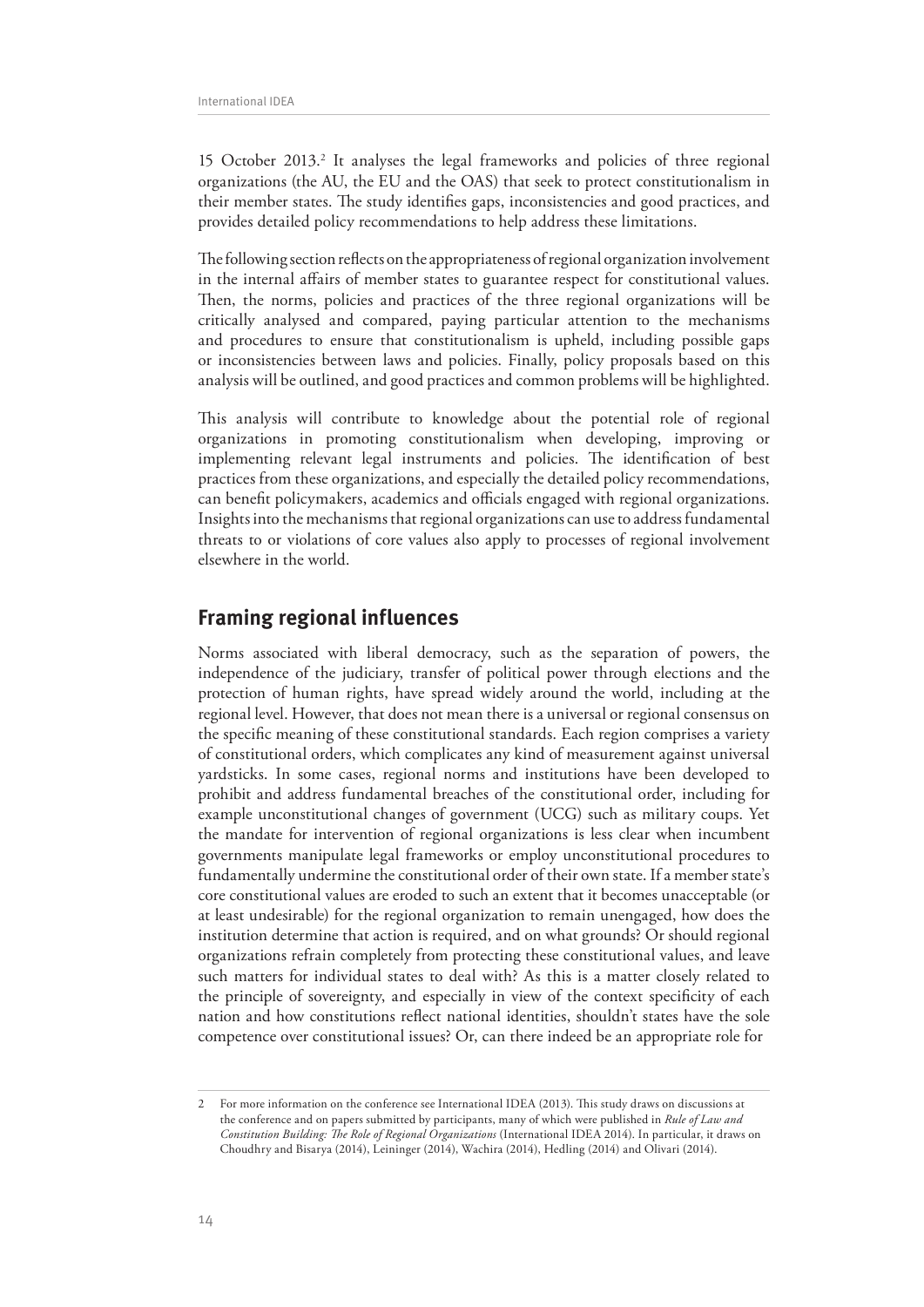regional organization to enforce the constitutional values of a state? These questions ultimately shape the arguments for or against the regional interventions.

Regional organizations are often established as mechanisms to ensure peace, stability and security. From this perspective, it would seem obvious for regional organizations to take action in situations where violations of constitutions and the conflict dynamics triggered by the violation could provoke a regional security crisis. For instance during a military coup d'état or a mercenary intervention to replace a legitimate government, the attack on the democratic order could spread to neighbouring states and lead to instability and conflict in the region. Since these scenarios could lead to humanitarian problems, limit socio-economic development and involve losses of peace dividends, regional organizations may wish to act in order to avoid these catastrophes even if doing so would violate the non-interference principle in a strict sense.

When concluding a regional treaty, states generally agree on a number of normative values or principles to serve as the foundation of their organization and guide their conduct in realizing the organization's objectives. Accordingly, regional involvement in national constitution enforcement can be viewed as helping member states comply with regional obligations and commitments they voluntarily agreed to. Given that the infringed fundamental values have been absorbed into the framework of states' international obligations, some form of regional enforcement under pre-established criteria and procedures could be warranted. Likewise, since the organization's membership criteria may require adherence to its core values, any disregard of these values can lead to a deferral of the rights and privileges of membership, or suspension.

Of course, it would not be fitting for a regional organization to interfere with every violation of the constitutional order committed by a member state. Rather, it seems only appropriate for it to intervene if its foundational values were violated in a sufficiently serious manner. This could entail either multiple or systematic infringements or even a threat of such critical nature that regional interference cannot remain absent. The regional involvement would then prevent the corrosion of its foundation. It would act to avoid the waning of trust among member states in their collective commitments, especially since the failure to act may jeopardize other objectives of the organization.

If a member state's national constitutional order is overthrown or undermined to such extent that no other branch of government can hold the infringing power in check, a regional organization may serve as a last resort for upholding the constitutional order where there are no other mechanisms for redress. The increased attention to respecting essential constitutional principles by member states can also help regional organizations understand and deal with the phenomenon of popular uprisings, which are often ignited by the ineffectiveness or failure of regular institutional processes to address constitutional crises. This may be the case when the power of the judiciary is entirely hollowed out impeding any real control over the executive or simply when the executive monopolizes all state power to the detriment of the other branches of government. Absent of any alternative to restore the constitutional order within the member state, a regional organization may be required to interfere on behalf of the silenced or disempowered branches of the state to ensure some form of constitutional order.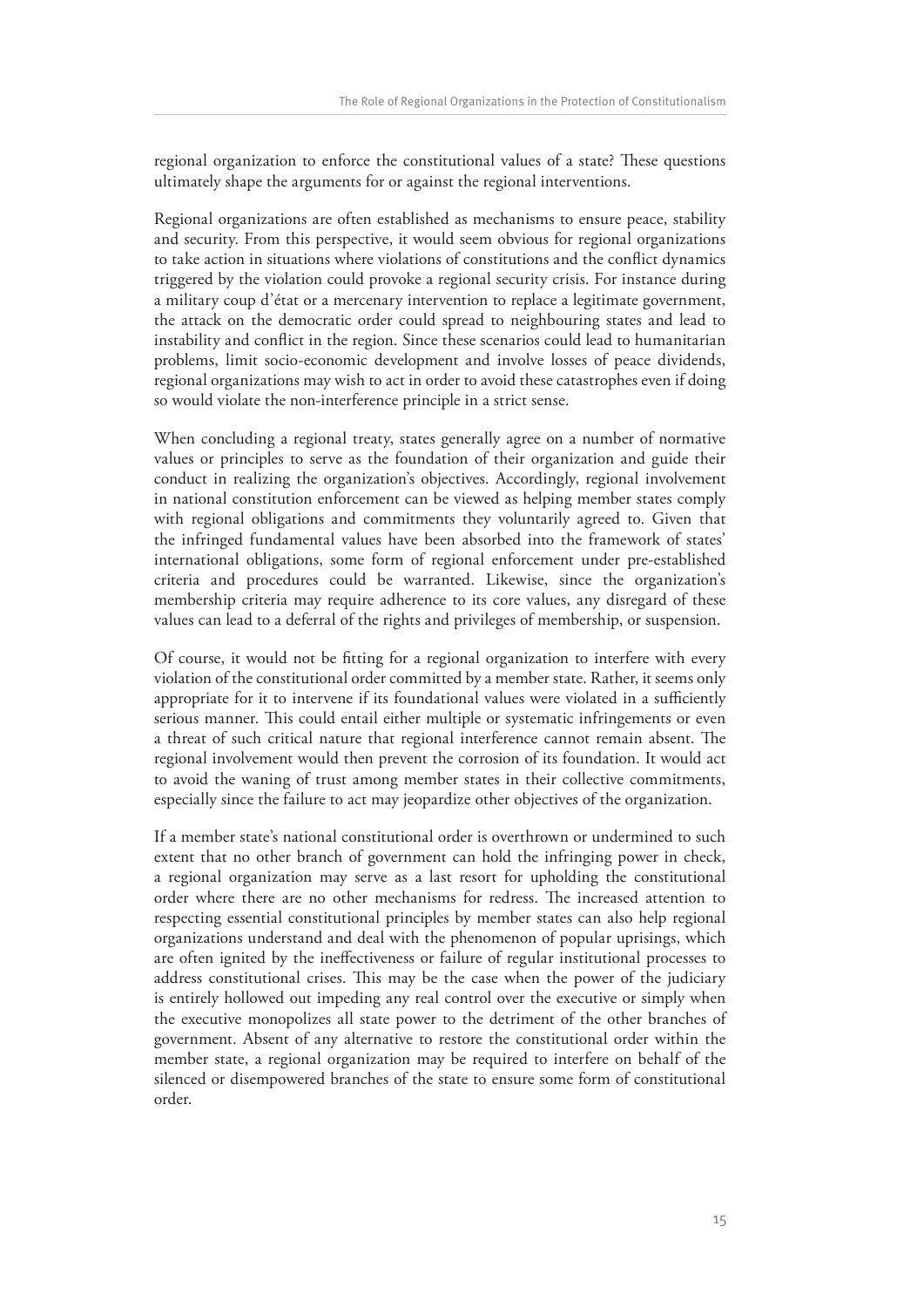Nevertheless, the process of exerting such regional influence occurs in a very sensitive context. A context so intimately tied to the core foundations and nature of a state that a regional organization should be cautious when interfering in this situation. Therefore, it seems only appropriate and reasonable that any intervention of a regional organization in the constitutional operations of a state should take place with the greatest respect for and understanding of the local context, or risk seriously impairing the legitimacy and success of the regional policy. Compared with other external interferences, such as the United Nations, regional intervention may even be more advantageous as it generally benefits from greater in-depth local knowledge due to stronger political, cultural, economic and geographic linkages.

The next section examines the roles of the AU, EU and OAS in protecting constitutionalism. These organizations have been selected due to their active and advanced engagement in this field. For the past two decades, the AU has been the frontrunner in the development of a sophisticated norm against UCG. The EU, as part of efforts to become an area of freedom, security and justice without internal borders, has led the way in developing a regional community based on law and legal cooperation among its member states. Likewise, the OAS has championed constitutional democracy as an indispensable condition for stability, peace and development for the past three decades and has been committed to democracy since its establishment in 1948. Although these three organizations have different objectives, histories and ambitions regarding their institutional mandates, they share the aim of safeguarding the constitutional order of their member states, which provides scope for inter-regional learning.

Other regional organizations have also seriously committed to fostering a culture of constitutionalism in their respective member states. These include the Association of Southeast Asian Nations (ASEAN), the League of Arab States (LAS), the Pacific Islands Forum (PIF) and the South Asian Association for Regional Cooperation (SAARC). Other subregional organizations have broken new ground in strengthening and preserving the constitutional orders of their member states. These include the Economic Community of West African States (ECOWAS) and the Southern African Development Community (SADC) in Africa, and the Union of South American Nations (UNASUR), the Community of Latin American and Caribbean States (CELAC) and the Southern Common Market (MERCOSUR) in the Americas. While these organizations are beyond the scope of this study, the best practices and policy recommendations identified apply to other regions or subregions dealing with similar challenges.

The following three chapters examine the normative and institutional frameworks of the AU, EU and OAS, respectively, and outline the main provisions and institutional arrangements relating to their roles in dealing with constitutional issues in their member states. The focus will be on (a) the different normative values that are collectively enshrined in the relevant regional legal frameworks; (b) the modalities related to establishing a threshold of infringement of the constitutional order that necessitates the involvement of a regional organization; (c) the different mechanisms for enforcing the regional normative framework; (d) the sanctioning regime of a regional organization; and (e) the conditions for determining a return to constitutional order.

The analysis of the normative framework will refer to relevant policy and practice in each regional organization. After providing an overview of the legal and institutional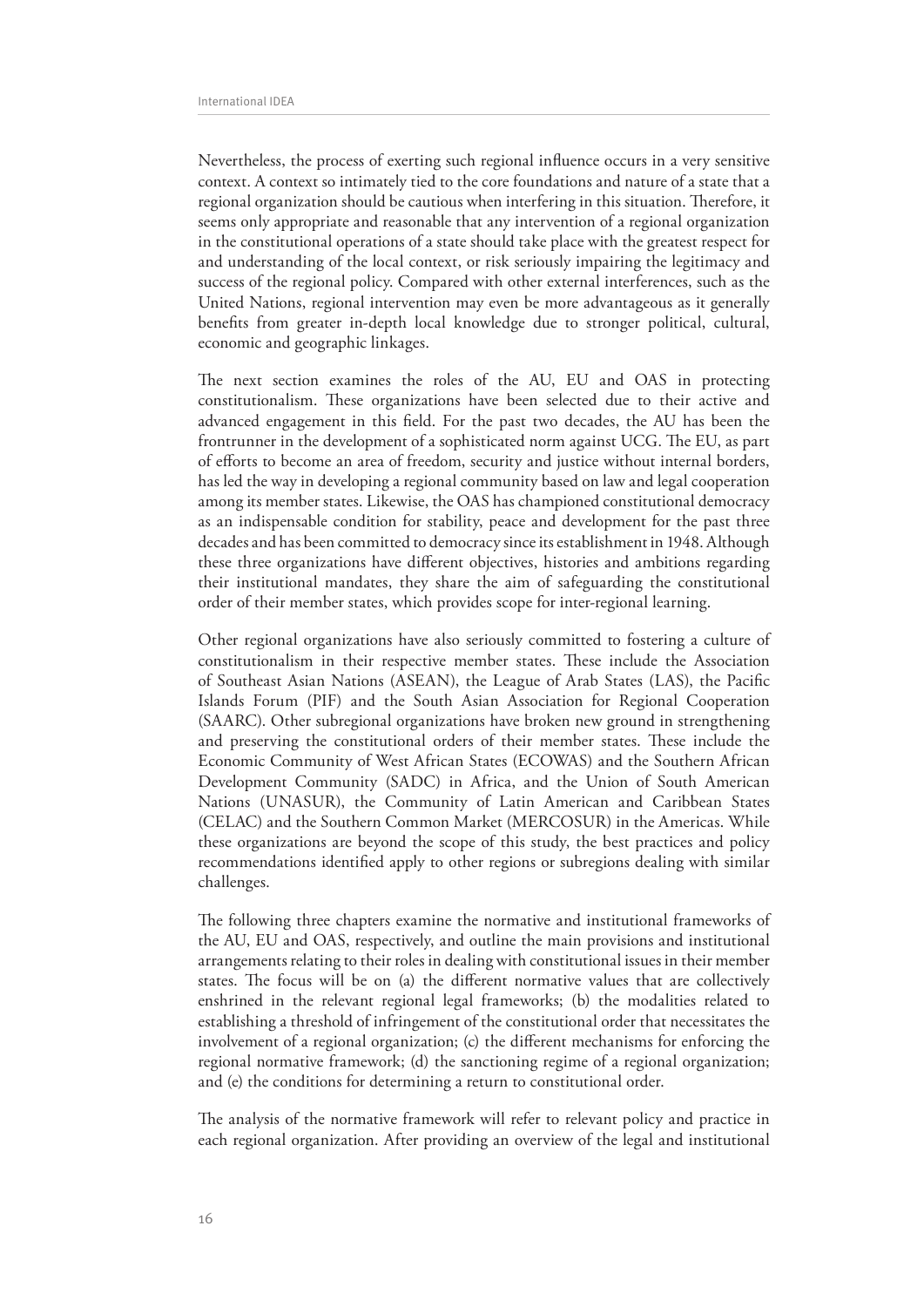framework, any gaps, inconsistencies and good practices in the law and practice of the regional organizations will be discussed. The same structure will be applied to all three regional organizations in order to provide an appropriate frame of comparison, which will serve as the basis for the policy recommendations outlined in the final section.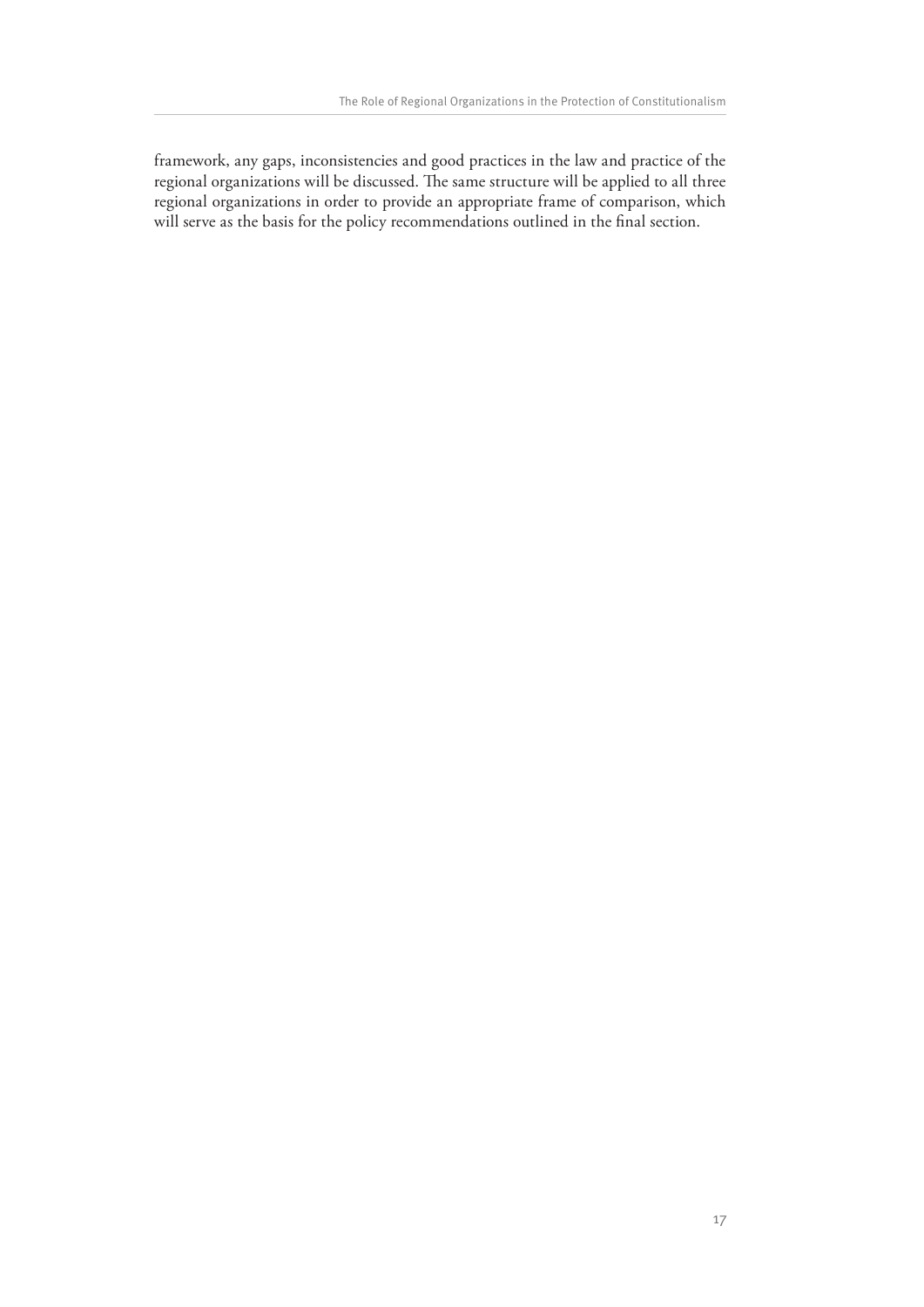# <span id="page-17-0"></span>**2. Law, policy and practice in the African Union**

The AU, as the organization dedicated to achieving an integrated and peaceful Africa, developed a normative framework to protect constitutionalism—particularly the constitutional transfer of power—in order to foster stability, security and democratic state-building. Shifting from a tradition of 'non-interference' under its predecessor, the Organization of African Unity (OAU), to a culture of 'non-indifference', the AU is in the process of taking a more proactive stance towards improving the governance structures of its member states. This has been demonstrated, for example, in the cases of the Central African Republic (2003), Togo (2005), Mauritania (2005), Comoros (2007), Guinea (2008), Madagascar (2009), Niger (2010), Mali (2012), Guinea-Bissau (2012) and Egypt (2014) in the context of coups, and in post-electoral conflicts in Kenya (2007) and Côte d'Ivoire (2010).

### **Normative framework**

The AU's normative framework to protect constitutionalism consists of various treaties, protocols, declarations and decisions, the most important of which is the African Charter on Democracy, Elections and Governance (Governance Charter) (AU 2007).3 The Governance Charter is a legally binding instrument that seeks to promote a culture of democracy, enhance adherence to the rule of law, and foster better political, economic and social governance. It establishes the main tenets of the framework that guides AU interventions to uphold constitutionalism in member states. Similar to the Lomé Declaration on the framework for OAU responses to UCG, the charter establishes a set of common principles and situations that may lead to AU intervention, and the possible measures and sanctions that may follow in response to a violation of the constitutional order (AU 2000a). The Governance Charter essentially institutionalizes (and strengthens) previous AU mechanisms and procedures (Glen 2012: 168). Article 3 of the Governance Charter lists the main principles that guide member states in fulfilling their obligations while implementing the charter. These include respect for human rights and democratic principles; the separation of powers; political pluralism; holding regular, transparent, free and fair elections; and promoting a representative system of government. The charter effectively elaborates on the principles enshrined in the founding treaty of the AU—the Constitutive Act—which mandates respect for

<sup>3</sup> For the text of other important documents see African Union (1981; 1998; 2000b; 2002a; 2003). Key AU documents can be downloaded from the AU website, <http://au.int/en/>. For relevant non-binding instruments such as AU decisions, declarations and resolutions see AU (1999; 2000a; 2002c; 2009e; 2010b). Also of importance are the various PSC resolutions that put into practice the normative framework of the AU and a number of decisions and declarations from the African Commission on Human and Peoples' Rights and the African Court of Human and Peoples' rights, which interpret a number of constitutional values enshrined in the African Human Rights Framework. On the workings of the PSC see the AU website, <http://au.int/en/ organs/psc>.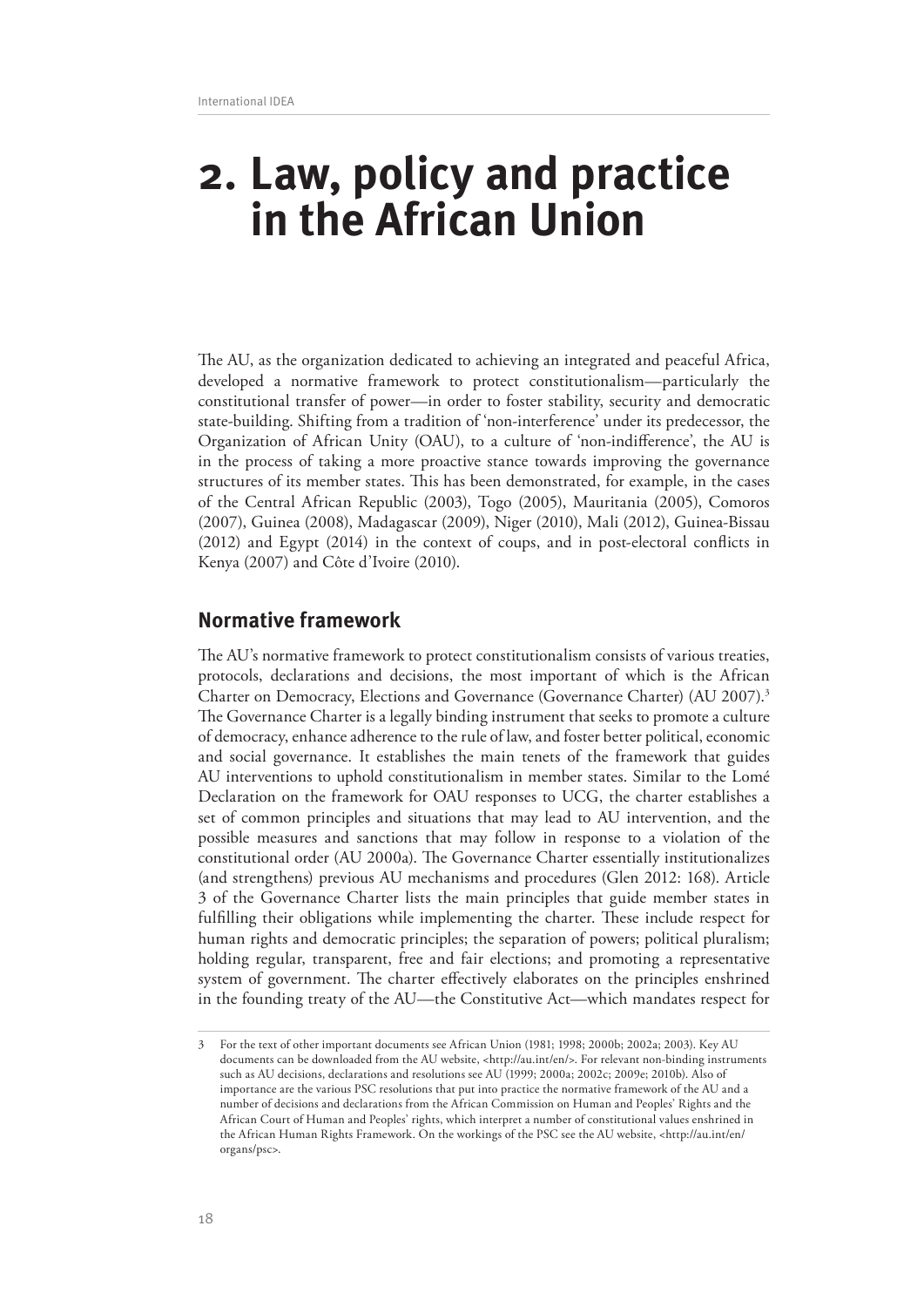democratic principles, human rights, the rule of law and good governance (AU 2000b: article 4(m)). Beyond establishing these constitutional values, the charter emphasizes the importance the AU places on constitutionalism. This includes a commitment to the supremacy of the constitution in the political organization of the state (article 10), the requirement that access to (and the exercise of) power must be in accordance with the constitution (article 3) and the obligation for member states to take all appropriate measures to ensure constitutional rule (article 5).

# **Establishing a violation of the constitutional order**

In addition to establishing a set of common principles, the Governance Charter provides non-exhaustive normative guidance to establish what constitutes a violation of the constitutional order, specifically in the case of an unconstitutional transfer of power. It complements the relevant provisions of the AU Constitutive Act, which establishes the norm on the prohibition of UCG (AU 2000b: articles 4(p), 30). While article 30 of the Constitutive Act forbids governments to come to power through unconstitutional means, it provides no guidance on the different types of unconstitutional transfers of power.4 The Governance Charter, however, defines a UCG as: (a) any putsch or coup d'état against a democratically elected government; (b) any intervention by mercenaries to replace a democratically elected government; (c) any replacement of a democratically elected government by armed dissidents or rebels; (d) any refusal by an incumbent government to relinquish power to the winning party or candidate after free, fair and regular elections; or (e) any amendment or revision of the constitution or legal instruments, which is an infringement on the principles of democratic change of government (AU 2007: article 23). The first four situations are replicated from the Lomé Declaration, whereas the fifth was introduced in the Governance Charter.

Importantly, in addition to the qualification of infringement of constitutionalism by unconstitutional access to power, the Governance Charter also provides for a description of a breach of the constitutional order in the exercise of power. Accordingly, the Peace and Security Council (PSC) of the AU is mandated to exercise its responsibilities to maintain the constitutional order in response to a situation where the democratic political institutional arrangements or the legitimate exercise of power is affected (AU 2007: article 24). In more general terms, article 23(2) of the Constitutive Act stipulates that the Assembly of Heads of State and Government (Assembly) can impose sanctions on any member state that fails to comply with AU decisions and policies, which is broad enough to include policies and decisions to protect the constitutional order. Similarly, article 46 of the Governance Charter stipulates that 'the Assembly and the Peace and Security Council shall determine the appropriate measures to be imposed on any State Party that violates this Charter'. It would appear that infringements of the constitutional order could also be referred to here.

<sup>4</sup> However, in the Rules of Procedure of the Assembly of Heads of State and Government of the African Union (AU 2002b: Rule 37), reference is made to the Lomé Declaration to indicate what should be considered as an UCG.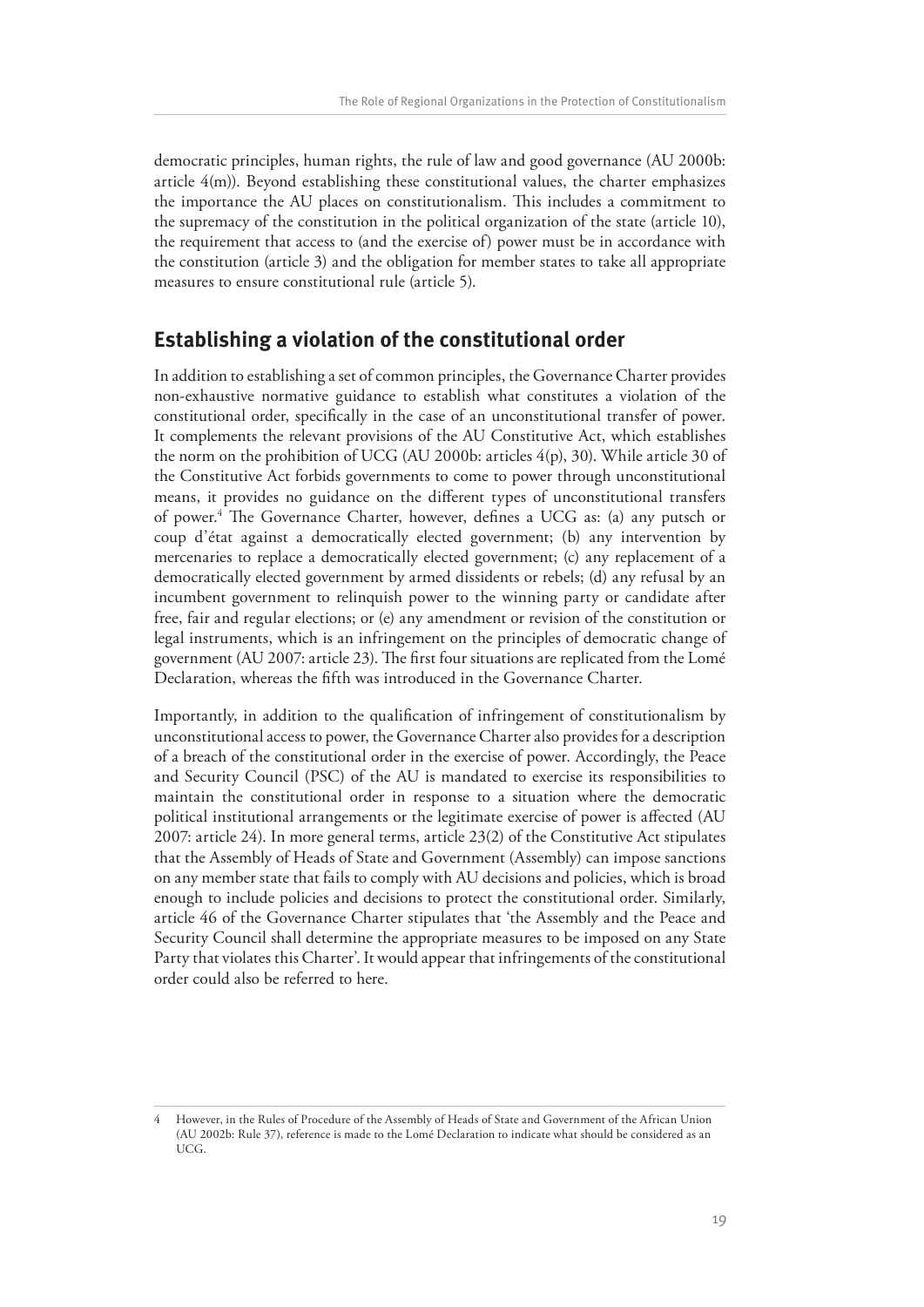### **Enforcement**

The PSC—the principal decision-making body for the prevention, management and resolution of conflicts on the continent—is primarily entrusted with enforcing the normative framework. It is composed of 15 member states, which are elected on the basis of equitable regional representation and a number of substantive criteria, including a commitment to uphold the principles of the AU, a willingness and capacity to contribute to regional peace and security initiatives, and respect for constitutional governance, the rule of law and human rights (AU 2002a: article 5). The AU Commission, as the central coordinating structure, is mandated to ensure the implementation of the Governance Charter, which include making sure that effect is given to the different commitments relating to the constitutional order through support to the state parties and the development of benchmarks (AU 2007: article 44). Most of this coordination takes place under the African Governance Architecture, the overall political and institutional framework for promoting and strengthening democracy, good governance and human rights in Africa (AU 2010a).<sup>5</sup>

Violations of the Governance Charter, and the appropriate measures to be taken against violating state parties, are determined by the Assembly of Heads of State and Government (Assembly), the highest policy organ of the AU, and the PSC (AU 2007: article 46). Sanctions for UCG are also determined by the PSC; the Assembly has a complementary role in this regard (AU 2002a: article 7(g), 2007: article 25). These decisions are generally reached on a consensus basis, failing which a two-thirds majority vote of members voting is required (AU 2002a: article 8(13)). If the democratic political institutional arrangements or the legitimate exercise of power of a state party to the Governance Charter is affected, the PSC will uphold the constitutional order (AU 2007: article 24). Furthermore, the charter also envisages a judicial mechanism in dealing with UCG, in which perpetrators may be tried before the competent court of the AU (AU 2007: article 25(5)). In pursuit of this objective, the AU adopted a protocol to expand the jurisdiction of the African Court of Human and Peoples' Rights to include criminal jurisdiction, including UCG (AU 2014a: article 28(e)). However, the protocol has not yet entered into force.<sup>6</sup>

### **Sanctions**

The sanctions for violating the AU normative framework on constitutionalism are varied in nature. After the occurrence of a UCG, the PSC can suspend a state from exercising its right to participate in the union's activities. This course of action will only proceed if all diplomatic initiatives to restore the constitutional order have failed (AU 2007: article 25(1)). The suspension, however, will not discharge the respective state from fulfilling its obligations to the union, particularly those relating to respect for human rights (AU 2007: article 25(2)). During the suspension, the AU will continue diplomatic engagement and take initiatives to restore democracy. Such initiatives have included the deployment of a High-Level Panel of former heads of state and government to find ways

<sup>5</sup> This decision was subsequently endorsed by the AU Assembly (AU 2010e).

<sup>6</sup> As of 1 April 2016, nine countries had signed the Protocol, but no countries had yet ratified the instrument. The Protocol shall only enter into force 30 days after the deposit of instruments of ratification by 15 member states.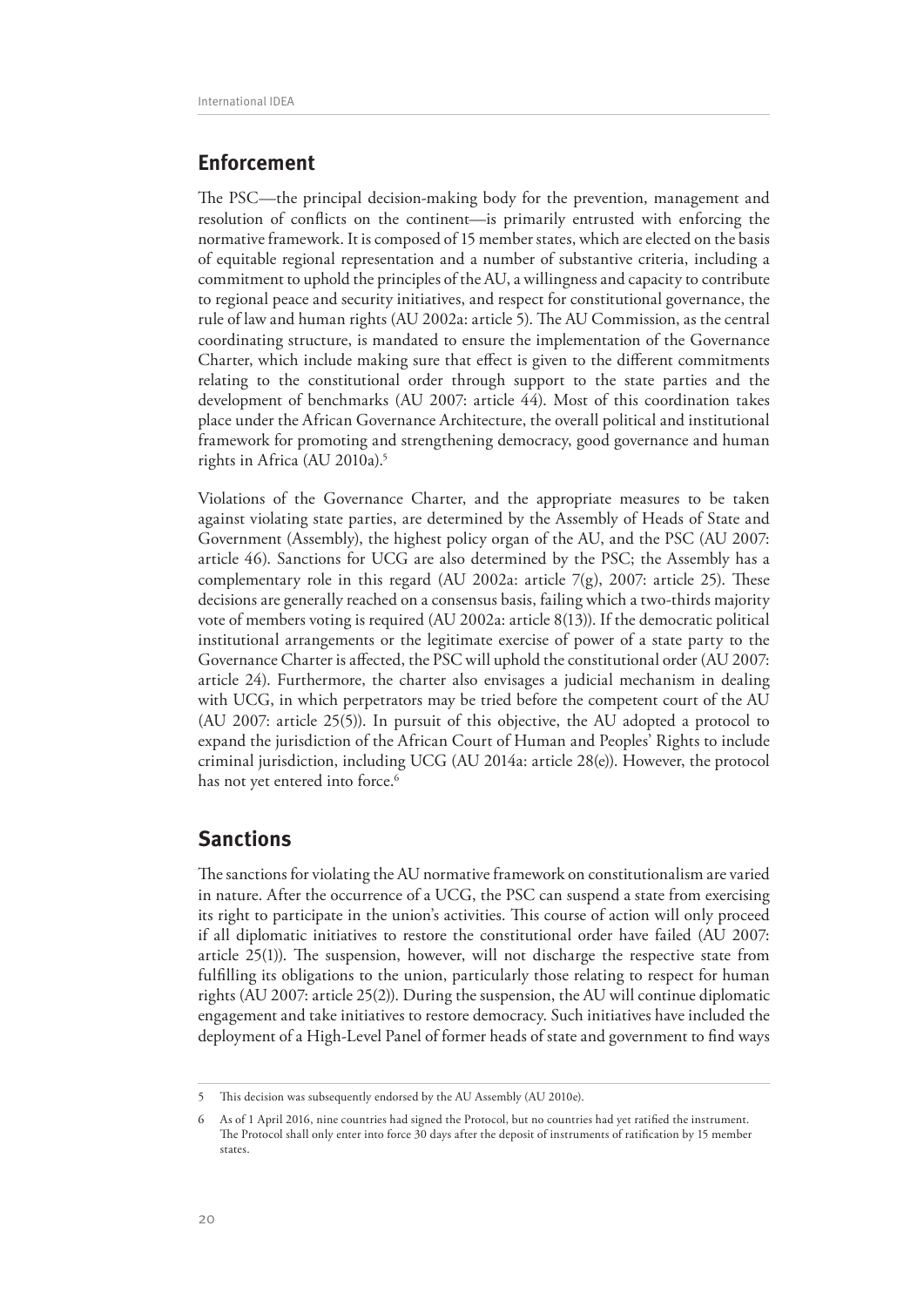to restore constitutional order and the rule of law, as in 2013 in Egypt after the ousting of the democratically elected president. Similarly, a High-Level Panel was established for the resolution of the 2011 constitutional crisis in Côte d'Ivoire (AU 2011).

In addition to suspension, the AU can impose other forms of sanctions on the perpetrators of the UCG, including punitive economic sanctions (AU 2007: article 25(7)). However, the normative framework provides no concrete examples regarding the nature of the sanctions. The Lomé Declaration and the Assembly's Rules of Procedure offer some indication of limited and targeted sanctions that can be imposed (AU 2002b: rule 37). These may include visa denials for the perpetrators of a UCG, restriction on government-to-government contacts and trade restrictions (AU 2000a, 2002b: rule 37). Furthermore, perpetrators of a UCG are barred from participating in elections held to restore the democratic order, and are excluded from assuming any position of responsibility in the political institutions of the state (AU 2007: article 25(4)). The AU has reiterated this and specifically urged states not to recognize the de facto authorities in the event of a UCG, and calls on the international community, including the UN, not to grant accreditation to such authorities (AU 2010b). Member states are also prohibited from harbouring or giving sanctuary to coup plotters (AU 2007: article 25(8)).

In order to strengthen the existing institutional and normative arrangements for preventing and combatting UCG in Africa, in 2009 the PSC developed the Ezulwini Framework for the Enhancement of the Implementation of Measures of the African Union in Situations of Unconstitutional Changes of Government (AU 2009a). The objective of this framework is to enhance the effectiveness of the AU's sanctions regime, including by establishing a sanctioning committee.

If there is an infringement of the constitutional order in the exercise of power, or if the democratic institutional arrangements of a member state are affected, the Governance Charter stipulates that the PSC shall act to preserve the constitutional order, which could include the use of sanctions (AU 2007: article 24). More broadly, article 23(2) of the Constitutive Act provides that a member state found to have violated AU policies and decisions, which may include those relating to constitutionalism, may be sanctioned through 'the denial of transport and communications links with other member states, and other measures of a political and economic nature to be determined by the Assembly'. However, it appears that the assembly has never invoked this article as a legal basis for sanctions. The charter also makes broad reference to the possibility of 'appropriate measures' to be imposed on state parties that violate the charter, which may include violations of provisions relating to the constitutional order (AU 2007: article 46).

# **Return to constitutional order**

The PSC determines whether a member state has returned to constitutional order. The Governance Charter provides that 'once the situation that led to the suspension is resolved', the PSC will lift the imposed sanctions (AU 2007: article 26). The Lomé Declaration does not refer to any substantive grounds for declaring a return to constitutional order. However, the instrument does provide a time frame: it requires the perpetrators of a UCG to restore constitutional order within six months. In countries where the constitutional order was violated, the PSC will continue to monitor progress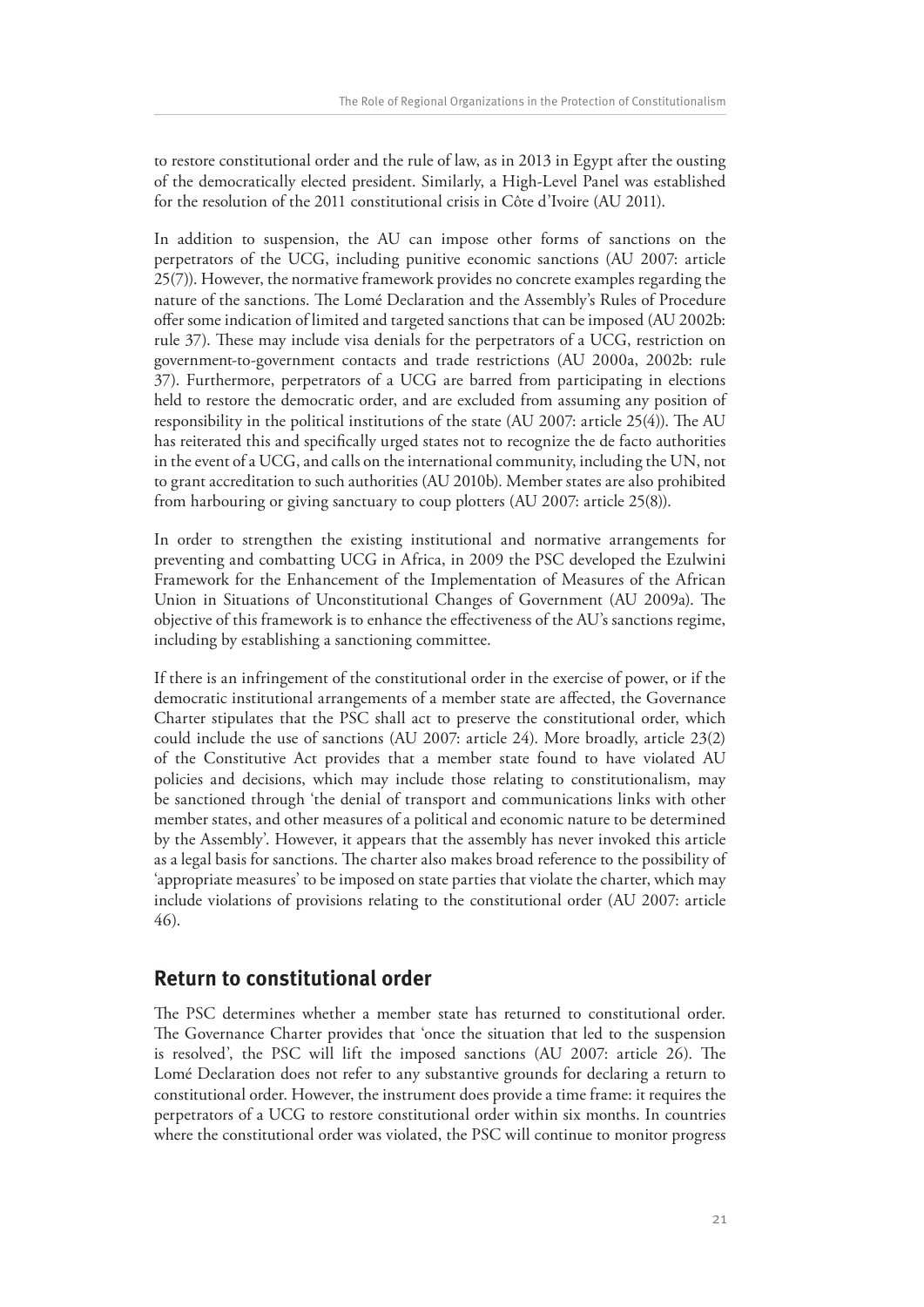in promoting democratic practices, good governance, the rule of law, and the protection of human rights and fundamental freedoms (AU 2002a: article 7(m)).

### **Limitations in law, policy and practice in the AU**

#### *Normative framework*

Due to the varied nature of its different (binding and non-binding) instruments, the AU faces significant challenges in ensuring the robust enforcement of its norms, particularly those related to constitutionalism. The norm on the prohibition of UCG is incorporated in the Constitutive Act, which makes it applicable to and enforceable on all member states. However, this provision only refers to the transfer of power and does not consider serious infringements of the exercise of power. The Governance Charter includes broad mechanisms to protect the constitutional order, but is binding only on the states that have ratified it. While the Lomé Declaration has gained incredible normative value in the AU's agenda on constitutionalism, it is a non-binding mechanism and thus lacks the legal force for strict enforcement. The normative significance of the Lomé Declaration on the framework for an OAU response to UCG can be found in the PSC decisions that refer to the instrument and give effect to its content. The AU Assembly Decision on the prevention of UCG and strengthening the AU's capacity to manage such situations could provide a further legal basis concerning broader disciplinary action (AU 2010b). This legal basis follows from member states' obligation to comply with AU decisions and policies at the risk of sanctions, as provided for in article 23(2) of the Constitutive Act.

There also appears to be a gap in establishing the precise content and meaning of the normative principles in the AU framework. The African Court on Human and Peoples' Rights has started to develop jurisprudence related to broader democratic principles, and has contributed to the interpretation of constitutional values and principles enshrined in the regional framework, such as the 2013 case of *Tanganyika Law Society et al. v. Tanzania*, in which the court considered the right of citizens to participate in government.<sup>7</sup> Similarly, the African Commission on Human and Peoples' Rights has adopted a number of resolutions and decisions relating to democratic principles, including a Resolution on Electoral Process and Participatory Governance (1996), the Dakar Declaration on the Right to a Fair Trial (1999), the Declaration on Principles on Freedom of Expression (2002), Resolution on Elections in Africa (2008). Other examples from this commission include *Jawara v. The Gambia* (2000), which addressed the freedom of expression and the right to information, and *Lawyers for Human Rights v. Swaziland* (2005), which concerned the right to fair trial and the independence of the judiciary. However, these cases on the interpretation and precision of different constitutional values remain limited, and find their legal basis principally in the AU's human rights framework. They do not include some of the more specifically governanceoriented principles enshrined in the Governance Charter, which remains vulnerable to variations in their interpretation and protection.

<sup>7</sup> See *Tanganyika Law Society et al. v. United Republic of Tanzania*, App. Nos. 009/2011, 011/2011 (14 June 2013). It should be noted that as of 1 April 2016, only 30 of 54 member states had ratified the Protocol Relating to the Establishment of the African Court on Human and Peoples' Rights (1998) and accepted the court's jurisdiction.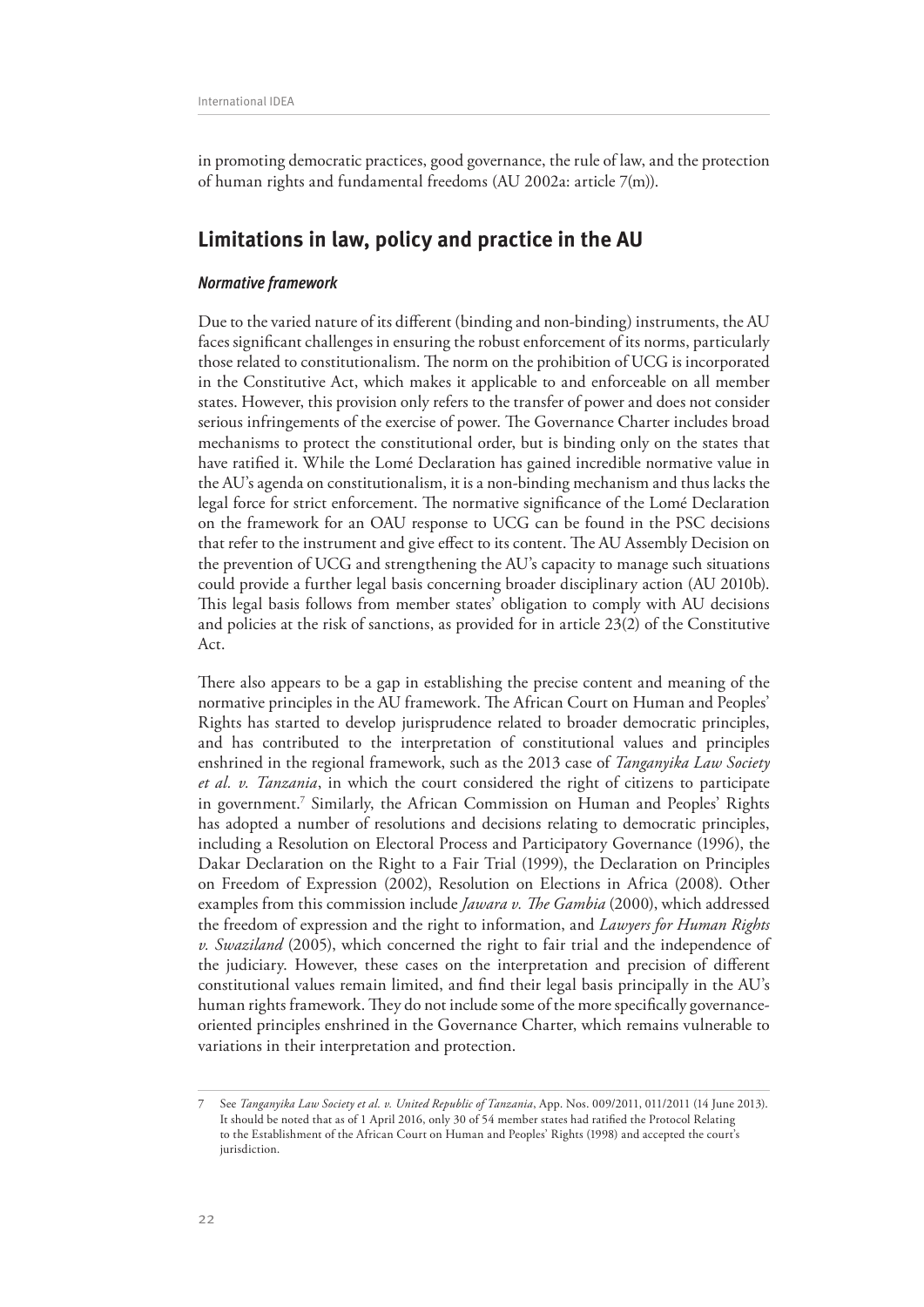#### *Establishing a violation of the constitutional order*

There are a number of limitations to establishing whether a violation of the constitutional order has occurred. Although the normative framework of the AU the Lomé Declaration and the Governance Charter—outline a number of common constitutional principles for democratic government, these principles are not directly linked to robust enforcement mechanisms. Only UCG is directly tied to a wellestablished sanctions regime. Indeed, the norm on UCG forms the foundation of the AU's agenda in upholding constitutionalism. The AU has been very successful in developing instruments to deal with UCG in the most classical sense of a coup d'état. Yet there is an important gap in the development of tools to deal with other types of threat or breach of a state's constitutional order. Indeed, violations of the constitutional order that could prescribe an appropriate intervention by the AU go beyond unconstitutional transfers of political authority. Serious infringements of the constitutional order can also refer to malpractice in the accumulation or exercise of power. This could include scenarios in which constitutional principles such as the independence of the judiciary, checks and balances, the limitation of powers, the rule of law, and fundamental political rights and freedoms are continuously diluted in favour of a monopolization of power. Accordingly, a constitutional regime could be fundamentally undermined when important democratic institutions—such as the judiciary, electoral authorities, media or opposition political parties—are systematically and structurally suppressed (Perina 2012: 80).

A plethora of AU documents and decisions acknowledge a link between political crises and unconstitutional changes. However, only limited action has been taken to address these crises pre-emptively. This approach would appear particularly timely in light of the experience with popular uprisings, which are often the result of a population exasperated by a broader constitutional crisis, including a lack of respect for the separation of powers, checks and balances, and other institutional mechanisms such as presidential term limits, as seen in Burkina Faso (2014) and Burundi (2015). If these issues are not addressed promptly and appropriately, it is possible that the AU will increasingly need to deal with popular revolts. To some extent, it seems that the AU has foreseen the need for remedial action in these cases: the Governance Charter allows the PSC to act to maintain the constitutional order if a member state's democratic political institutional arrangements or legitimate exercise of power is 'affected' (AU 2007: article 24). However, the standards, benchmarks or criteria of what 'affected' might mean, or when PSC involvement is called for, remain unclear.

#### *Enforcement*

The problem of defining a fundamental violation of the constitutional order has also led to inconsistencies in enforcing the normative framework, including with regard to the popular uprisings in northern Africa. The AU has discussed how to define popular uprisings and what type of framework is needed to address them, but has still not adopted an official policy framework. The High-Level Panel on Egypt recommended developing guidelines to determine the compatibility of popular uprisings with AU norms on UCG. Taking the experiences in northern Africa (and especially Egypt) into account, the panel suggested different criteria for such a guideline: '(a) the descent of the government into total authoritarianism to the point of forfeiting its legitimacy; (b)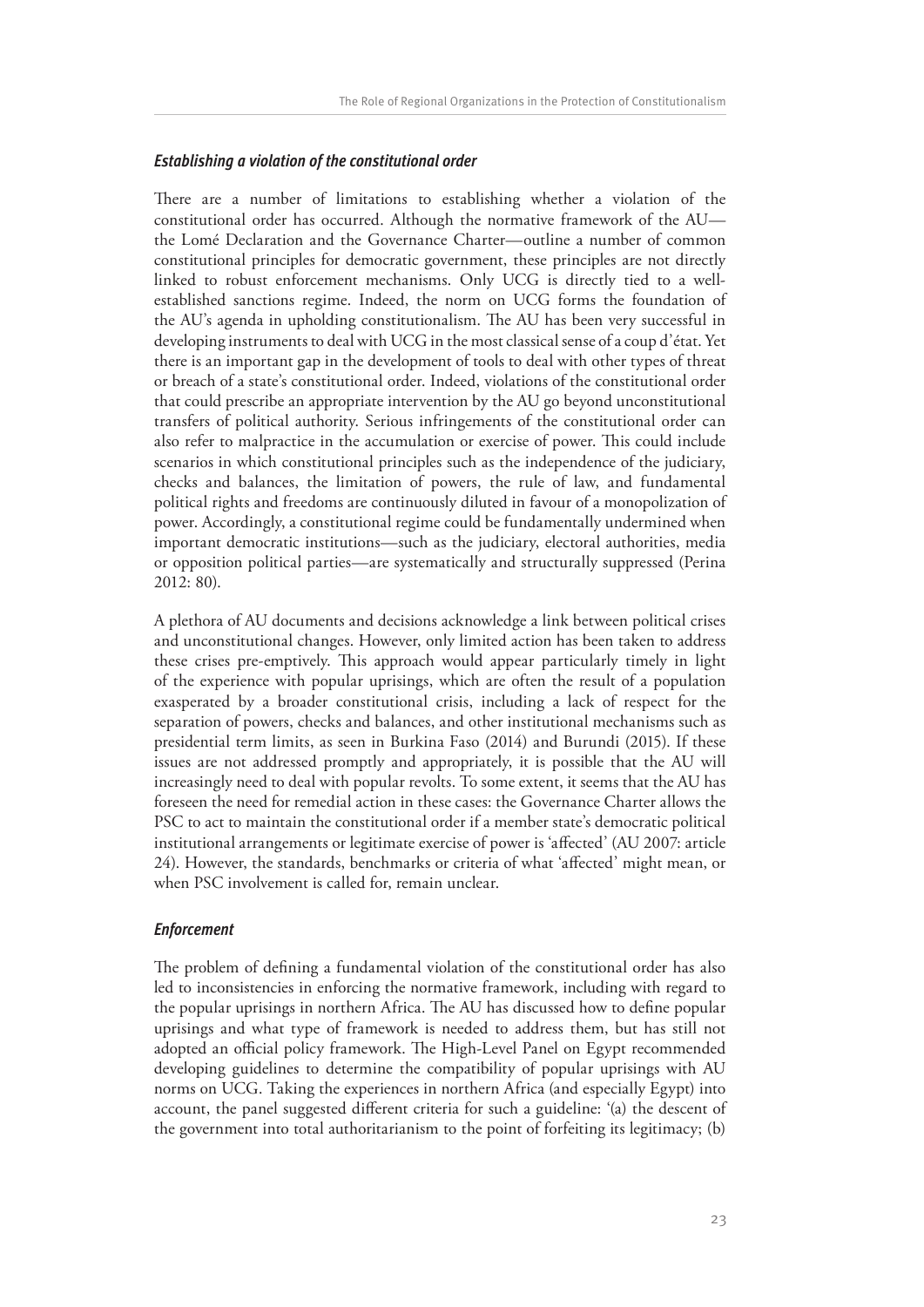the absence or total ineffectiveness of constitutional processes for effecting a change of government; (c) popularity of the uprisings in the sense of attracting a significant portion of the population and involving people from all walks of life and ideological persuasions; (d) the absence of involvement of the military in removing the government; (e) peacefulness of the popular protests' (AU 2014b: 31).

As it appears from these conditions, a very high threshold is suggested for determining a situation not to be a UCG but a popular uprising. What seems to be proposed by the High-Level Panel by making this distinction, is that a popular uprising could be tolerated and should not be sanctioned as a UCG. This reasoning was reflected in a provision in an earlier draft of the protocol amending the Protocol on the African Court, which stated that a UCG could be considered a crime, except when it constitutes a popular uprising (AU 2014c: article 28E3). This clause was not adopted in the final version of the protocol after the PSC and the Assembly could not agree on a definition of 'popular uprising'. This understanding of a popular uprising seems to suggest an approach informed by the need to respect the exercise of certain fundamental human rights such as the freedom of expression, freedom of assembly and the right to participate in government (Obse 2014: 835–36). Yet it is complex to establish standards to assess these criteria of a popular uprising—especially standards that refer to the level of military involvement, the peacefulness of the protests or the profile of the protesters. If members of the military get involved only on a limited scale, does this immediately transform a popular uprising into a UCG? If a protest involves some riots or looting because of opportunism, could the general public action still be considered peaceful enough to count as an acceptable popular revolution? And how widespread should the revolution be? If there is only a popular reaction in the capital, could this still count as a popular uprising?

To assess such matters consistently, credibly and transparently, it would seem necessary to establish a detailed framework to evaluate a constitutional crisis with a more nuanced set of standards and benchmarks. Elements (a) and (b) of the criteria set out by the High-Level Panel emphasized the importance of having a constitutional order with functioning constitutional processes. This would clearly require a nuanced assessment to determine whether there is a situation of total authoritarianism and a complete breakdown of constitutional processes to change government. However, such a detailed assessment framework is still missing under the current policy and practice. This has not only led to challenges in the context of popular uprisings, but also more generally in AU attempts to protect constitutionalism in its member states.

Steps have been taken to address the lack of an assessment framework. The AU is developing a Continental Structural Conflict Prevention Framework (CSCPF) to facilitate a coordinated approach to the structural prevention of conflict and the consolidation of peace and stability (AU 2015). The CSCPF confirms the PSC's determination to address the root causes of conflict. The PSC has identified certain situations as potent triggers of conflict, including the abuse of human rights, a refusal to accept electoral defeat, the manipulation of constitutions, corruption, the mismanagement and unequal distribution of resources, and a lack of socio-economic opportunities and unemployment (AU 2015). The CSCPF also foresees the development of a Country Structural Vulnerability Assessment and a Country Structural Vulnerability Mitigation Strategy. These two tools aim to facilitate the early identification of a country's structural vulnerability to conflict and to outline measures to address the structural challenges.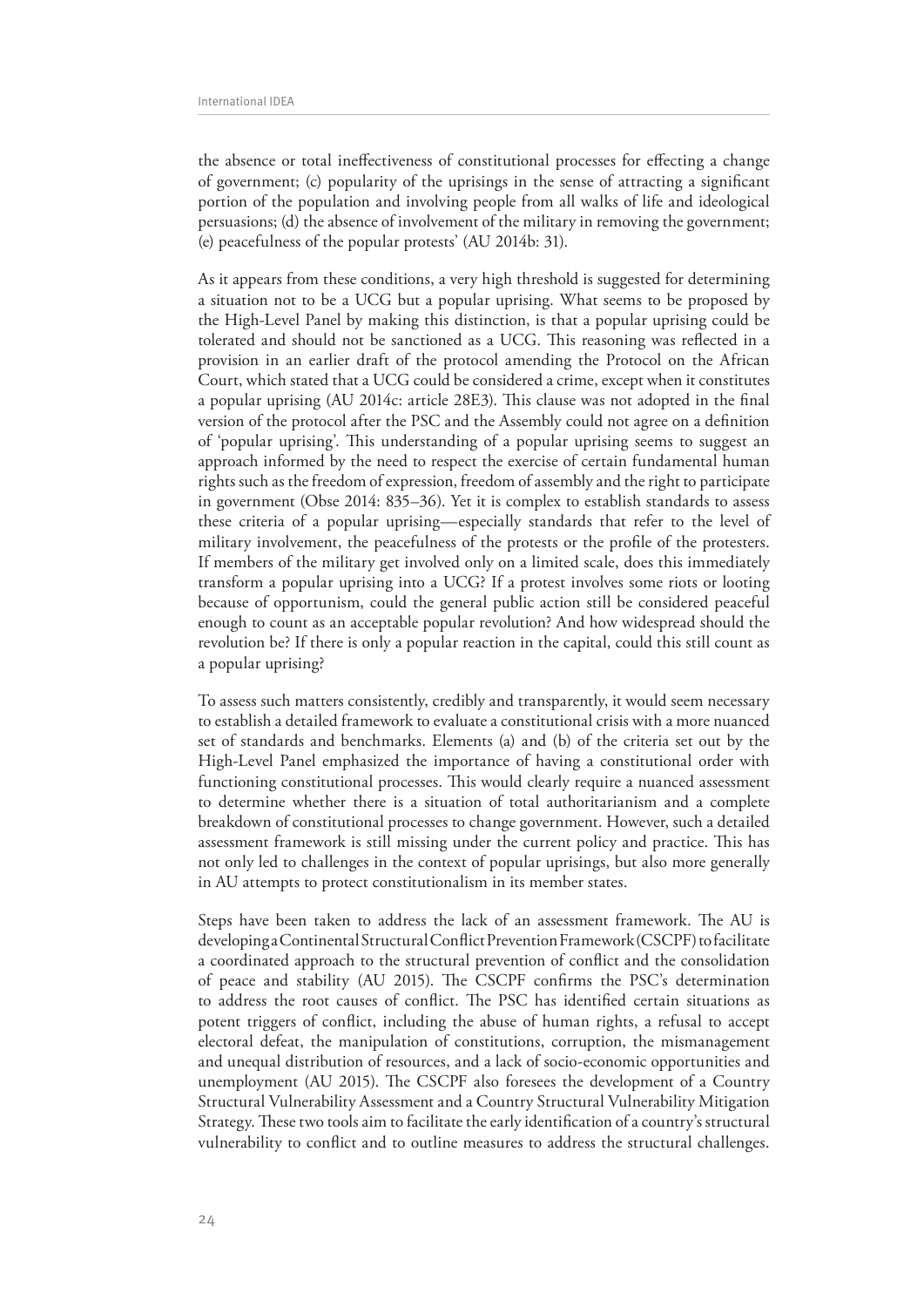Concerns remain, however, whether the different tools will foresee in the development of a more nuanced set of standards and benchmarks to evaluate a constitutional crisis. Furthermore, such comprehensive assessments as envisaged by the AU would require adequate resources. Yet, it appears that the AU is still lacking full commitment from its member states to provide such means.

#### *Sanctions*

In pursuit of the strong condemnation of UCG, the AU has been effective in developing a sanctions regime that allows for an almost automatic suspension mechanism. The advantage of such a procedure is that it depoliticizes, to a certain extent, the highly sensitive nature of such decisions. By deliberately bracketing a number of politically sensitive concerns and upholding the fairly well-established principle of zero tolerance for coups, the AU has gradually increased the legitimacy of its actions. However, this sanction alone will often not suffice to persuade the infringing regime to make restitutions. Specific sanctions can be necessary to pressure an infringing regime to return to constitutional normalcy. Targeted sanctions considered in the past have included travel bans, diplomatic exclusion and freezing of foreign assets like in the cases of Mauritania (2008), Guinea (2009), Madagascar (2010) and Central African Republic (2013) (AU 2009b, 2009c, 2009d, 2008, 2010c, 2010d, 2013a). However, it appears that there is only limited guidance on how to devise sanctions that could be applied progressively to an infringing regime in a way that allows for necessary predictability and legal certainty. Mechanisms to assist in the monitoring and implementation of sanctions still need to be further developed, as was agreed in the Ezulwini Framework. In the case of Madagascar (2010), the PSC made explicit reference to the Ezulwini Framework as a guiding structure for applying the comprehensive set of sanctions (AU 2010d).

In addition, the sanction that prevents a coup plotter from participating in the process of returning the country to constitutional order has not been applied consistently. In Madagascar (2013), the AU successfully upheld its position, and barred those responsible for the constitutional crisis from running for leadership positions. However, in Egypt (2014) the AU failed to implement this sanction. Abdel Fatah el-Sisi, responsible for the UCG in Egypt in 2013, was allowed to run for elections and win—which damaged the AU's credibility. The PSC has the authority to assume its responsibilities to maintain the constitutional order of a state during a situation that may affect its democratic political institutional arrangements or legitimate exercise of power (AU 2007: article 24), but the range and modalities of these mechanisms or actions are unclear, which again suggests a lack of precision in the sanctions regime. Article 23(2) of the AU Constitutive Act provides for the possibility of political and economic sanctions for non-compliance with AU decisions and policies, which could serve as the legal basis for a range of enforcement measures, including those relating to policies on respect for the constitutional order. However, the vague nature of the provision has most likely contributed to its inapplicability. This appears especially so given the nearly nonexistent practice in using this article as a legal basis for sanctions. Similarly, it is unclear what type of appropriate disciplinary measures may be imposed in case of violations of the Governance Charter (AU 2007: article 46; Elvy 2013: 103)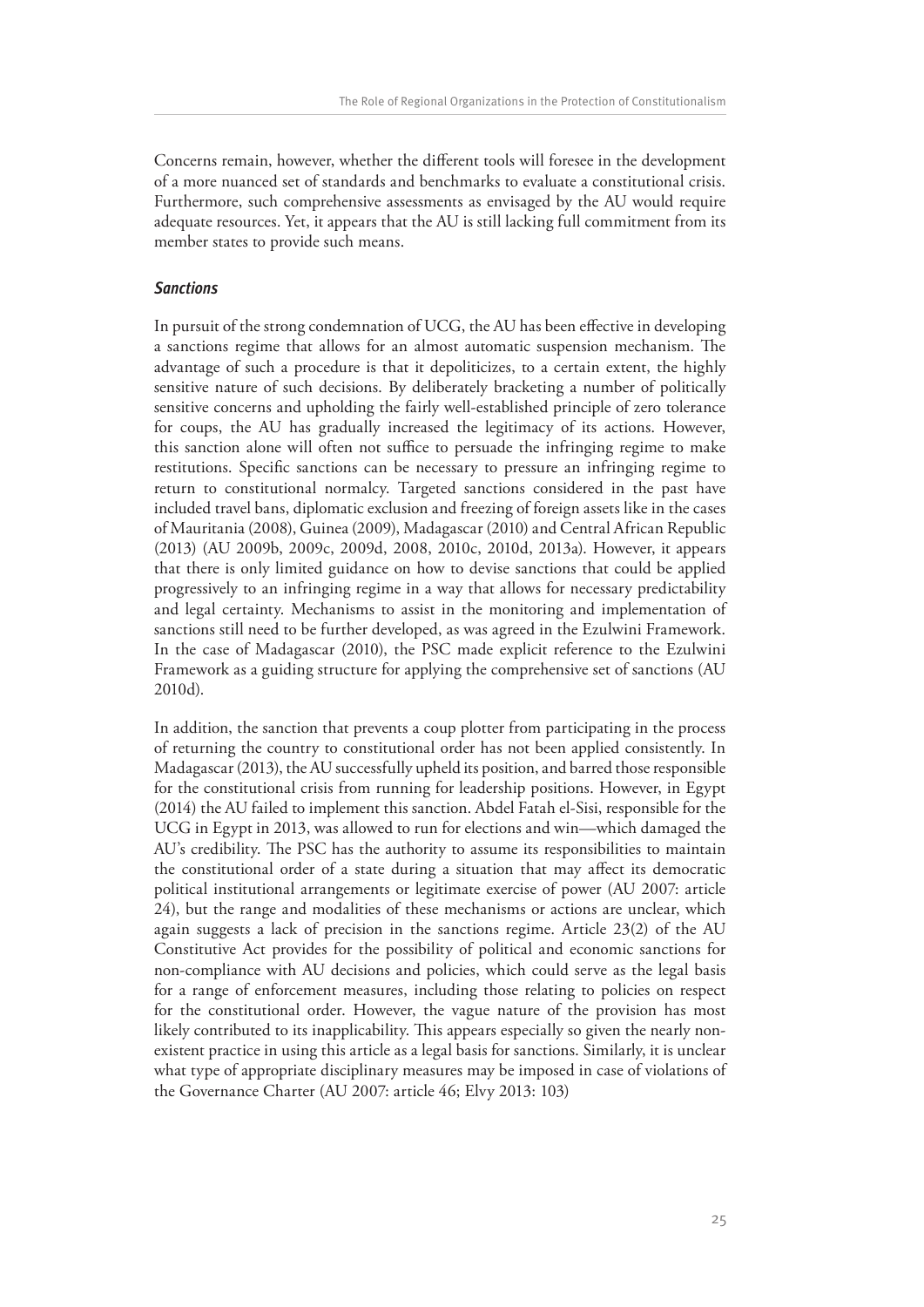#### *Return to constitutional order*

Even more problematic is perhaps the fact that there is only limited normative guidance to determine under what conditions a country has succeeded in restoring constitutional order. This has generally led to a call from the PSC for a return to the constitutional status quo ante, which could mean 'the reinstatement of the ousted authorities or for the application of the constitutional rules on succession of power' (Vandeginste 2013: 12). However, in most cases this approach was not feasible. The alternative—and most commonly employed—mechanism to validate and endorse the return to constitutional order has been organizing elections to establish a new political regime, as in the cases of Central African Republic (2005), Togo (2005), Mauritania (2009), Guinea (2010), Niger (2011), Madagascar (2014) and Egypt (2014). While in recent practice elections appear to be the key condition for the AU to declare a return to constitutional order, this entails a number of risks, including the possible legitimization of the authorities who are responsible (or share responsibility) for the constitutional crisis (Vandeginste 2013). For instance, in Togo (2005) the election was won by Faure Gnassingbe, who manipulated the constitutional process related to the succession of power after the death of his father President Gnassingbe Eyadema; in the Central African Republic (2005) the original coup perpetrator François Bozize won the election; and in Egypt (2014) Abdel Fattah el-Sisi won after having ousted the incumbent President Mohammed Morsi. In all three situations, the AU recognized the new governmental regimes and lifted sanctions.

AU policy and practice has seemed to suggest a conceptual confusion between stability, electoral democracy and constitutional rule. A return to stability does not necessarily mean a return to constitutional order, since under a completely authoritarian system there can be peace but a serious void of constitutionalism. Similarly, holding free and fair elections does not guarantee the existence of a mature and well-established culture of constitutionalism. Considerable progress has been achieved in the professionalization of AU mechanisms to observe electoral processes on the continent and pass a substantial judgement on the quality of these elections. However, this snapshot assessment of only one aspect of a constitutional system fails to provide a more comprehensive evaluation of whether the constitutional regime is restored. It appears that the AU's focus on the most serious violations of the constitutional order (in the form of UCG) created a very narrow objective in demanding their rectification only in the most direct sense, with the risk of legitimizing an otherwise defunct constitutional order.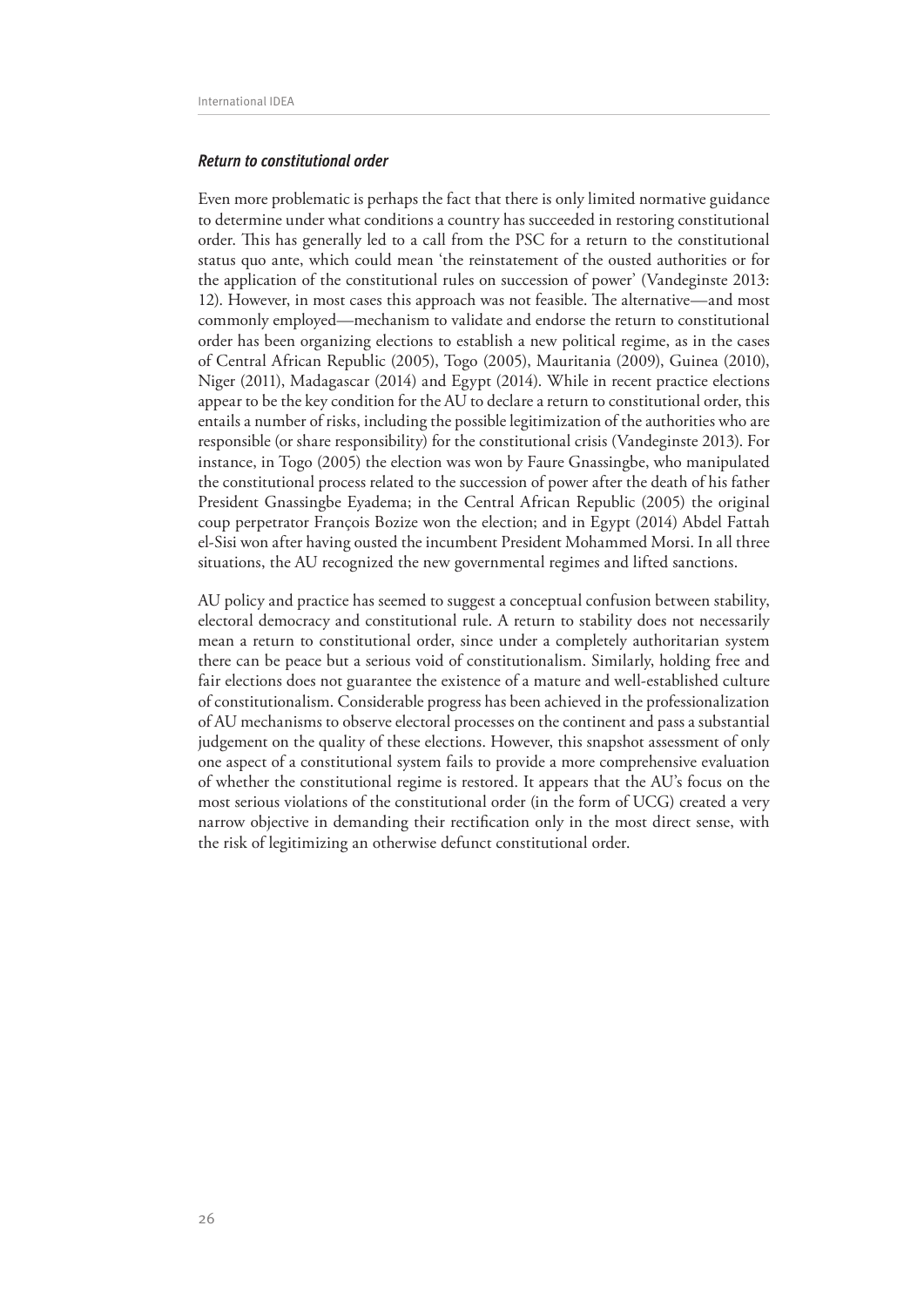# <span id="page-26-0"></span>**3. Law, policy and practice in the European Union**

The EU is a regional organization designed to ensure peace, unity and solidarity among its member states (EU 2007a, 2007b). It has developed into one of the most successful formal integration projects, united by a set of economic and political cooperation and convergence mechanisms, together with a set of core values. These fundamental values have their origin in the constitutional traditions common among all founding member states.

# **Normative framework**

The EU normative framework to protect constitutionalism is based on various treaties, European Court of Justice (ECJ) case law, reports from different European institutions and agencies, and European Commission policy documents (EU 2000, 2007a, 2007b; European Commission 2003, 2014).8 Article 2 of the Treaty on European Union (TEU) encapsulates the organization's main normative values and founding principles, including 'respect for human dignity, freedom, democracy, equality, the rule of law and respect for human rights, including the rights of persons belonging to minorities'. Although the EU, notably the European Commission, focuses generally on the rule of law—which it views as the foundational principle of the union, as well as the essential guarantee of the protection of the other fundamental values on which the union is based—a broad definition of the rule of law is assumed to include the most essential constitutional values shared by all member states. This approach was adopted in a communication of the European Commission on a new EU framework to strengthen the rule of law, which serves as a guiding policy statement on how to address systemic threats to the rule of law in member states (European Commission: 2014).

The content and interpretation of the principle of the rule of law is based on the case law of the ECJ and the European Court of Human Rights (ECHR), as well as the opinions and reports produced by the Council of Europe, particularly its advisory body on constitutional matters, the European Commission for Democracy through Law (also known as the Venice Commission) (European Commission 2014: 4). The core principles that specify the meaning of the rule of law include legality, legal certainty, prohibition of arbitrary executive powers, independent and impartial courts, effective judicial review that includes respect for fundamental rights, and equality before law (European Commission 2014). The Annex to the communication provides an overview of the relevant principles and case law related to the rule of law, which revisits the definition proposed by the Venice Commission (Venice Commission 2011). The EU framework acknowledges an explicit link between the rule of law and respect for

<sup>8</sup> For key European Union documents visit the EU website, <http://europa.eu/publications/index\_en.htm>.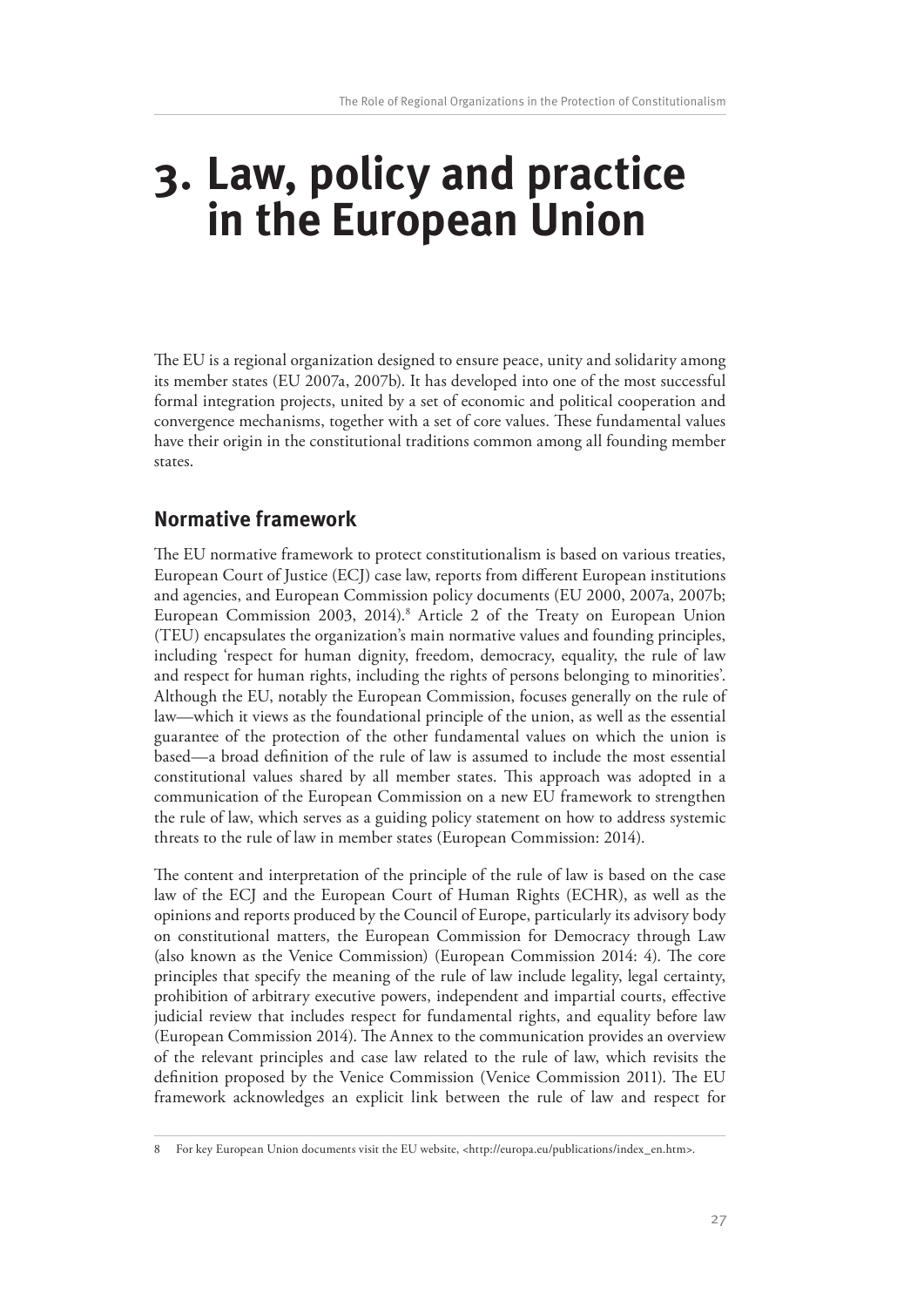democracy and fundamental rights, which captures the core of a liberal constitutional order shared among its member states that it aims to promote and protect.

Respect for the fundamental values of the EU constitutes one of the conditions to apply for membership (EU 2007a: article 49). It forms part of the 'Copenhagen criteria', which outline a series of requirements an aspiring state must fulfil in order to be eligible to accede to the EU, including 'stability of institutions guaranteeing democracy, the rule of law, human rights and respect for and protection of minorities, the existence of a functioning market economy as well as the capacity to cope with competitive pressure and market forces within the Union' (European Council 1993: 13).

### **Establishing a violation of the constitutional order**

Article 7 of the TEU identifies two conditions that merit EU intervention in the internal matters of a member state: (a) the determination of a 'clear risk of a serious breach' by a member state of the fundamental values of the EU and (b) the determination of a 'serious and persistent breach' by a member state of the common values (EU 2007a: articles 2, 7). If a violation of the constitutional order overlaps with a breach of EU law, the ECJ can establish a specific violation of the EU legal framework based on the infringement procedures (EU 2007b: articles 258–9). The scope of article 7 moves beyond the infringement proceedings before the ECJ, which can only address a breach of a specific provision of EU law.

According to the Communication of the European Commission on Article 7 of the Treaty of the European Union, which sets out the precise content of the conditions needed to trigger article 7 of the TEU, the EU can also act 'in the event of a breach in an area where the member states act autonomously' (European Commission 2003: 5). Generally, the condition of a serious breach should exceed the threshold of individual cases of breaches ordinarily established by national courts, the ECJ or the EHCR. The risk or breach should go 'beyond specific situations and concern a more systematic problem' (European Commission 2003: 7). The EU Framework to Strengthen the Rule of Law (2014) was developed to address systematic threats to the rule of law before they develop into a clear risk of a serious breach. This framework denotes different situations that may provoke the rule of law protective mechanism, including a threat to the 'political, institutional and/or legal order of a member state as such, its constitutional structure, separation of powers, the independence or impartiality of the judiciary, or its system of judicial review including constitutional justice where it exists' (European Commission 2014: 7).

### **Enforcement**

Different EU institutions have a complementary role in enforcing the normative framework. To address constitutional concerns that correspond to an infringement of EU law, the European Commission or a member state can initiate legal action, and the ECJ will act as the adjudicator (EU 2007b: articles 258–59). The concerned state has the opportunity to submit its observations on the case before the judicial proceedings (EU 2007b: articles 258–59). Under the article 7 procedure, the Council of the EU, subject to a qualified majority, can determine whether there is a threat of a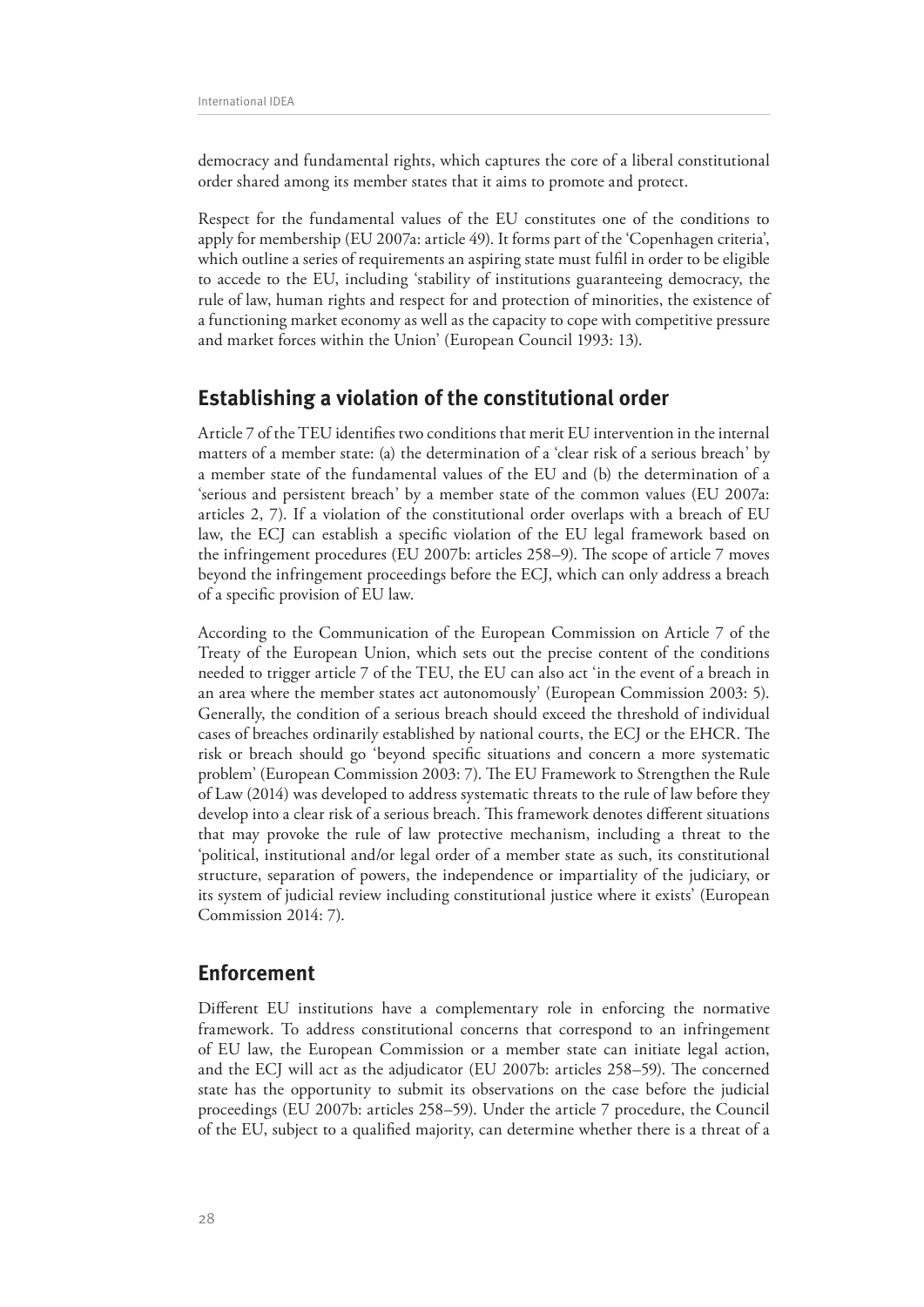serious breach. However, it may do so only after obtaining the consent of the European Parliament, acting on the basis of a reasoned proposal of the commission, the European Parliament or one-third of the member states, and after having consulted with the state under scrutiny. Under the same procedure, the Council of the EU may address recommendations to the respective state. Certifying that a serious and persistent breach of the common values has occurred requires unanimity of the European Council (the highest policy organ of the EU) plus the consent of a two-thirds majority in the European Parliament, representing at least a majority of its members.

The member state in question will previously have been invited to submit its observations. The commission, as the guardian of the treaties, has the central role in the Rule of Law Framework. When assessing a systematic threat to the rule of law, it may seek advice from EU institutions and other organizations, including the Venice Commission, the EU Fundamental Rights Agency and judicial networks, while maintaining regular and close interaction with the European Parliament and the Council of the EU.

### **Sanctions**

The sanctions regime differs substantively depending on which enforcement mechanism is employed. Under the infringement procedure, the ECJ can impose a financial sanction if it finds that the member state has not complied with its judgment (EU 2007b: article 260). The TEU's article 7 mechanisms permit addressing non-binding recommendations to a member state in the event of a clear risk of a breach of fundamental EU values. If a serious and persistent violation of the common principles is determined, the European Council may suspend some of a state's membership rights, including voting rights. In imposing sanctions under this regime, a precautionary approach must be adopted to ensure reflection on the possible consequences of such measures. At the same time, the suspension of certain rights may not lead to the derogation of any obligation of the concerned member state. The Commission Framework to Safeguard the Rule of Law does not explicitly provide for sanctioning measures; it is more concerned with proactive measures based on close cooperation and inclusive dialogue with the member state concerned. The commission will address targeted recommendations to the member state on how to solve the identified problems and indicate a time frame for doing so. In case of the unsatisfactory implementation of the specific recommendations, the commission can launch one of the mechanisms established in article 7 of the TEU (European Commission 2014: 8).

### **Return to constitutional order**

The legal framework provides some normative references for establishing the return to constitutional order. If found by the ECJ to have infringed EU law while violating the constitutional order, the state will be required to 'take the necessary measures' to comply with the judgment of the court (EU 2007b: article 260). The commission is responsible for monitoring the compliance of the member state with the court's decision, and article 7 confers an active monitoring obligation onto the Council of the EU to verify whether the grounds which led to the activation of article 7 mechanisms continue to apply (EU 2007a: article 7(1)). In response to changes in this situation, the Council of the EU may decide to change or lift the imposed measures (EU 2007a: article 7(4)). The framework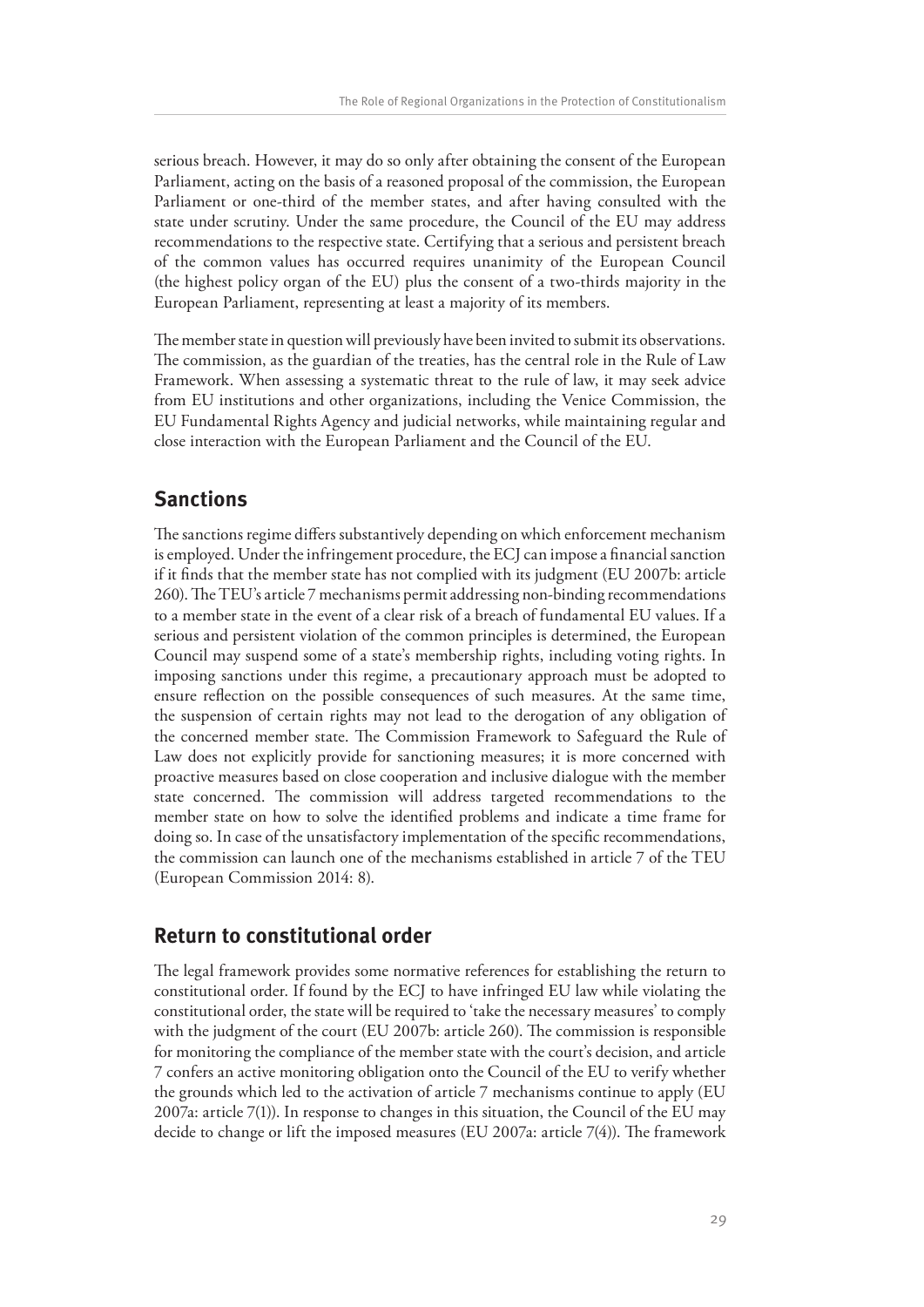on strengthening the rule of law accords the commission the primary role in deciding whether the situation constituting a systematic threat to the constitutional order has been satisfactorily resolved. This decision can be made either before issuing targeted recommendations or after, using the recommendations as benchmarks to assess whether the situation has been resolved (European Commission 2014: 8).

# **Limitations in law, policy and practice in the EU**

#### *Normative framework*

While the EU's normative framework generally allows for some oversight and scrutiny of possible or actual breaches of the constitutional order of member states, it is still faced with a number of challenges. For example, there is a limited understanding of the normative values on which the EU is founded. The concrete meaning of the principles outlined in article 2 of the TEU have not been clearly developed in the treaty framework. To some extent, the EU can build on the expertise of the ECJ, the Venice Commission and the ECHR, for example, for normative guidance to determine the precise content of the principles laid down in the framework. However, it remains unclear whether this guidance is sufficient for the operationalization of an effective assessment of possible violations of EU fundamental values.

#### *Establishing a violation of the constitutional order*

The legislative history of the EU demonstrates to some extent the progressive nature of the organization's dedication to upholding common constitutional values, as illustrated by the development of modalities to establish a violation of the constitutional order. First, corrective action for serious and persistent violations of common constitutional values was incorporated into the legal framework, as amended by the Treaty of Amsterdam (1997). Subsequently, the framework was revised by the Treaty of Nice (2001) to provide that even a clear risk of a serious breach—not only actual infringements could lead to sanctions. Although the EU has not been required to deal with the most egregious challenges to the constitutional order in the form of a military coup d'état or widespread human rights violations, it has been confronted with a number of serious attempts to undermine the constitutional order. By their nature, these have constituted more nuanced attacks on the integrity of the constitutional regime, which has made it harder to determine or prove the existence of a threat or breach of the constitutional order. Significant discretionary power is given to the Council of the EU and the European Council in determining a serious and persistent breach of the common values. Therefore, the Article 7 mechanisms are largely of a political nature. On the one hand, this allows for a comprehensive political approach, which paves the way for a broad scope of various diplomatic solutions (European Commission 2003: 7). On the other hand, the high threshold to activate the Article 7 mechanisms of the TEU generally prevents a timely and effective response, which has led to calls to more clearly define the conditions to initiate action under article 7.

The Commission Framework on the Rule of Law contributes to a more nuanced approach and may have an important role in filling this gap. Yet the Legal Service of the Council of the EU has expressed concerns regarding the legal basis of the rule of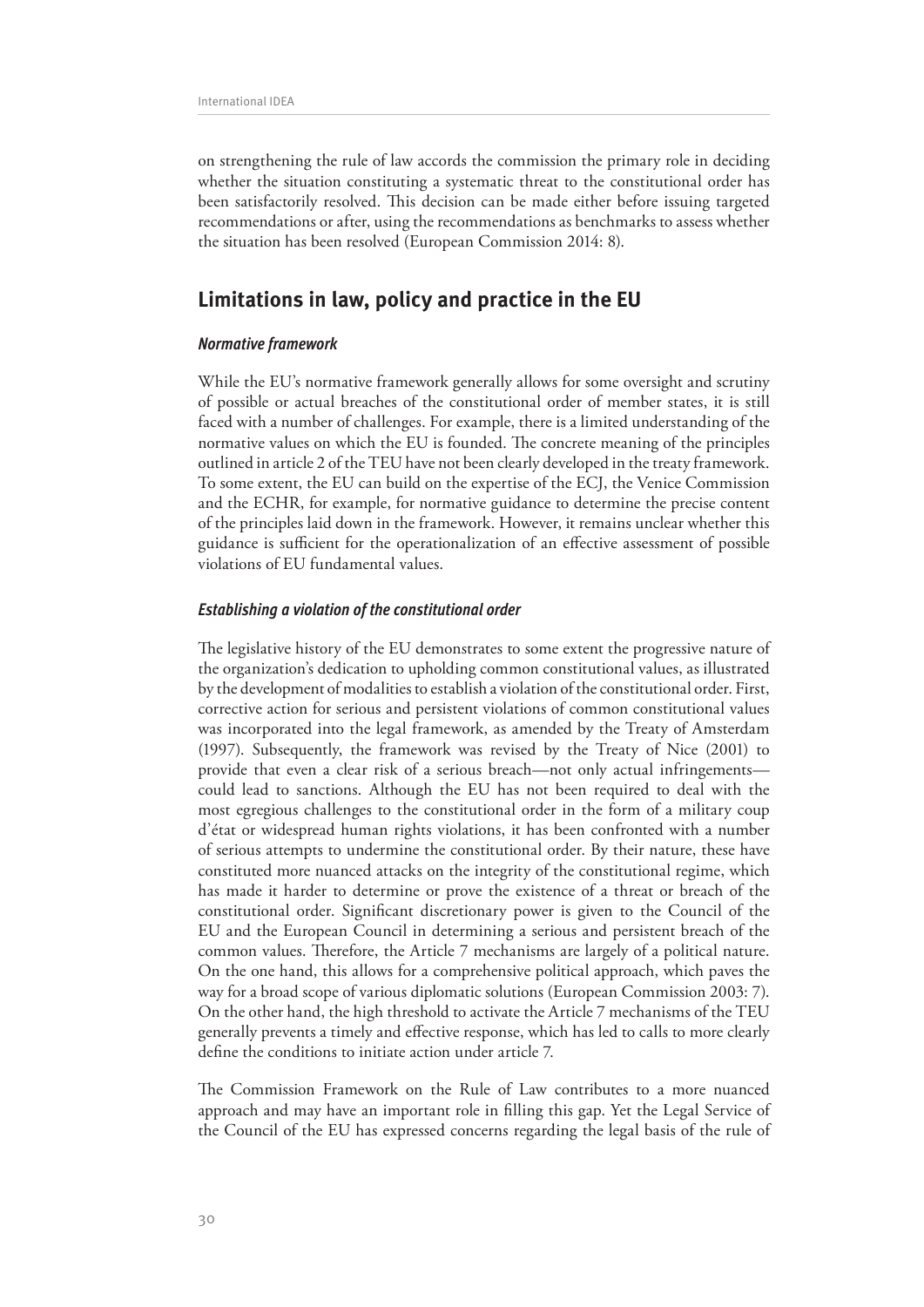law mechanisms proposed by the commission, arguing that 'there is no legal basis in the Treaties empowering the institutions to create a new supervision mechanism of the respect of the rule of law by the Member States, additional to what is laid down in Article 7 TEU, neither to amend, modify or supplement the procedure laid down in this Article' (EU 2014b). This may raise concerns relating to the implementation of the mechanism.

#### *Enforcement*

The EU has encountered a number of rule-of-law-related crises, including the Roma crisis in France in 2010 and the constitutional crises in Hungary (2011) and Romania (2012). However, the article 7 mechanism was not used to address these situations or their broader underlying problems. For a number of issues, however, the European Commission launched infringement procedures on a more restricted legal basis. For instance in Hungary, the European Commission initiated three judicial procedures that addressed the independence of the central bank, the independence of the national data protection authority and the independence of the judiciary in a case related to the lowering of the retirement age for judges. Concerning the Roma crisis in France, the commission started a proceeding against measures to deport Roma (a minority group consisting mostly of Romanian and Bulgarian citizens) out of France.

This course of action can lead to successful judicial remedies, but only when the infringement concerns constitutional principles that have a legal basis in EU law. The procedure fails to deal with violations of the fundamental values from article 2 in a broader sense. Therefore, a more sophisticated enforcement mechanism appears necessary to complement the judicial procedure. Indeed, the interventions of the EU so far have appeared to be of an ad hoc nature due to the limited suitability of the mechanisms to ensure an effective solution to a threat or violation of the constitutional order (European Commission 2014: 2). While the EU has been very effective in ensuring the compliance of states with its fundamental values in the pre-accession phase, it is now confronted with the so-called Copenhagen Dilemma. Accordingly, states applying for membership are held to criteria through strict monitoring and oversight mechanisms, whereas states that are already members are not assessed on the same basis to ensure their continued compliance with the EU's fundamental values. This has led to discrepancies in the enforcement of the EU normative framework. A notable exception is the Co-operation and Verification Mechanism. In the cases of Romania and Bulgaria a monitoring procedure was established to address a number of concerns related to the rule of law during the pre- and post-accession phases. These issues included judicial reform to fight corruption and organized crime.

The European Commission's new framework to deal with threats of systematic violations of the legal order, where the emphasis lies on increased oversight and scrutiny in the sphere of rule-of-law commitments, could therefore be seen as a positive evolution. Furthermore, in 2014 the Council of the EU committed to organizing an annual political dialogue among member states to promote and safeguard the rule of law in the framework of the treaties. According to the council, the inclusive dialogue will address the principles of objectivity, non-discrimination and equal treatment of member states, while adopting a non-partisan and evidence-based approach. This could be a useful complementary mechanism to the commission's proposal in order to ensure the widest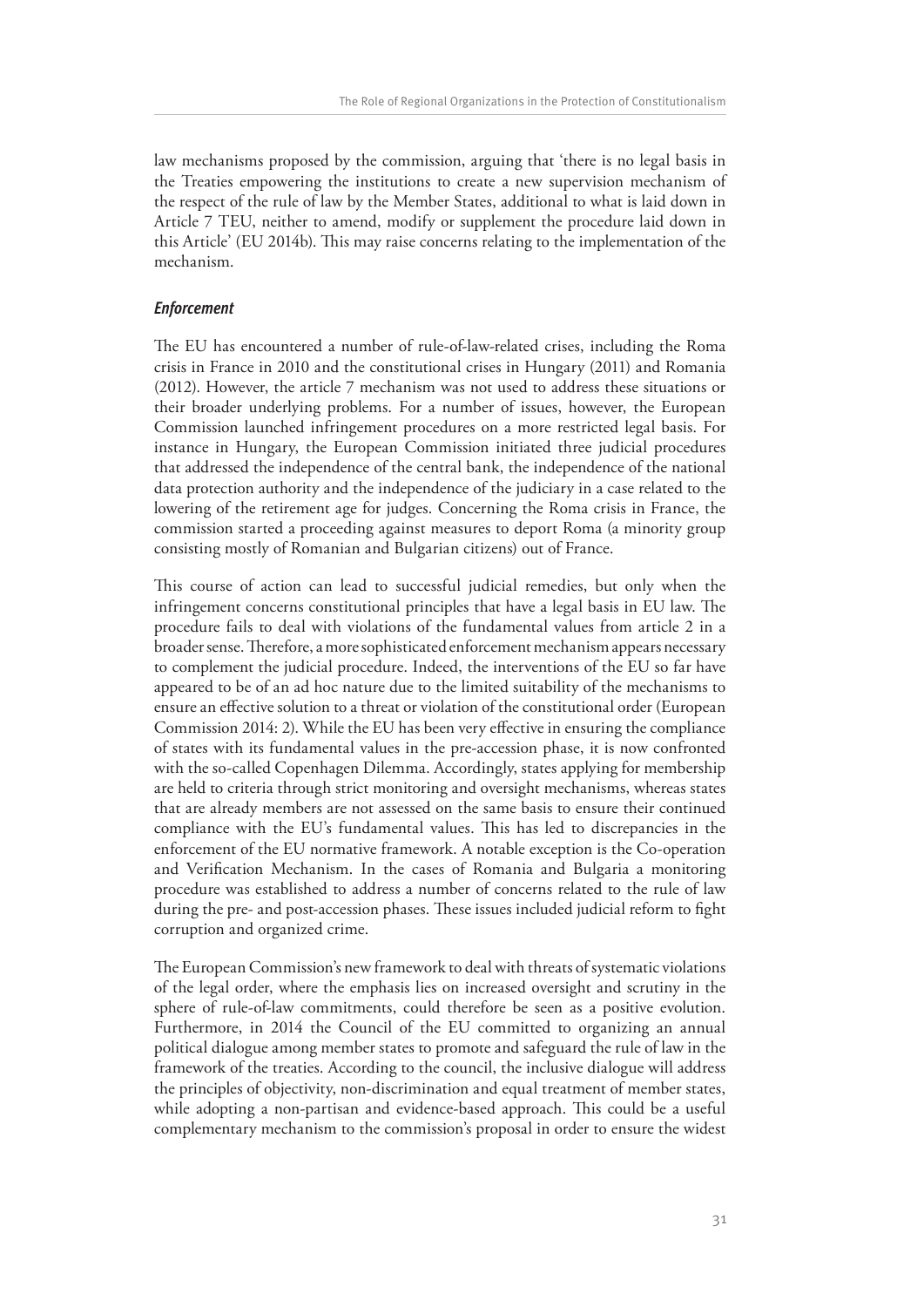political participation in the collective efforts of the EU to guarantee respect for the rule of law.

#### *Sanctions*

While the EU has developed a robust sanctions regime to address serious violations of the constitutional order outside its region, it has failed to elaborate an effective sanctioning system within its borders. Admittedly, there has been far less need for such a sanctioning system within the region. Nevertheless, this may damage the credibility of the EU in its interferences outside the region (Hellquist 2014: 35).

The internal sanctions regime for punishing violations of the core normative values shared by the different constitutional traditions of the EU member states appears to lack nuanced mechanisms and a coherent framework. There seems to be a gap between the soft power of political pressure and the drastic measure of suspending participation rights, including voting rights. Due to the seriousness of losing voting rights, this sanction appears to be reserved for only the most extreme situations. Thus many other grave violations risk not being properly addressed due to a lack of intermediate measures. The absence of a coherent framework has led to a questionable approach in addressing violations within the regional organization, as witnessed in the case of Austria (2000) and Hungary (2011). In the Austrian case, the EU member states unanimously imposed bilateral diplomatic sanctions on Austria in response to the formation of a coalition government by the extreme right-wing Freedom Party of Austria. The sanctions included reduced bilateral engagement to a technical level and the withholding of support for Austrian candidates in seeking positions in international organizations. Yet since the measures did not originate from the EU as a regional organization, Austria was still able to participate in EU activities.

The ECJ can impose financial sanctions through the infringement procedure, but only for specific violations of the constitutional order that are separately protected by EU law. A well-developed coercive sanctioning mechanism to anticipate and respond coherently to offences that form a significant threat to or violate the constitutional order due to their accumulation, rather than individual incidences, has yet to materialize.

#### *Return to constitutional order*

The EU legal framework has limited normative guidance on determining when a member state can be certified as returning to constitutional order. In practice, very detailed recommendations can be directed to an offending state. For example, the European Commission developed a list of measures for Romania to comply with in order to restore the rule of law. Similarly, during the Hungarian constitutional crisis, the EU Commission, European Parliament and the Venice Commission advised on a detailed list of recommendations the Hungarian Government should consider in order to restore constitutional order (Sedelmeier 2014: 116; European Parliament 2013; Venice Commission 2013). The Hungarian Government criticized the European Parliament recommendations as being 'vague, un-implementable and . . . completely out of touch with the institutional, legal and political circumstances of the country' (Hungarian Government 2013: 10). Without passing judgment on the validity of these critiques, the objection from the Hungarian Government raises legitimate concerns about the nature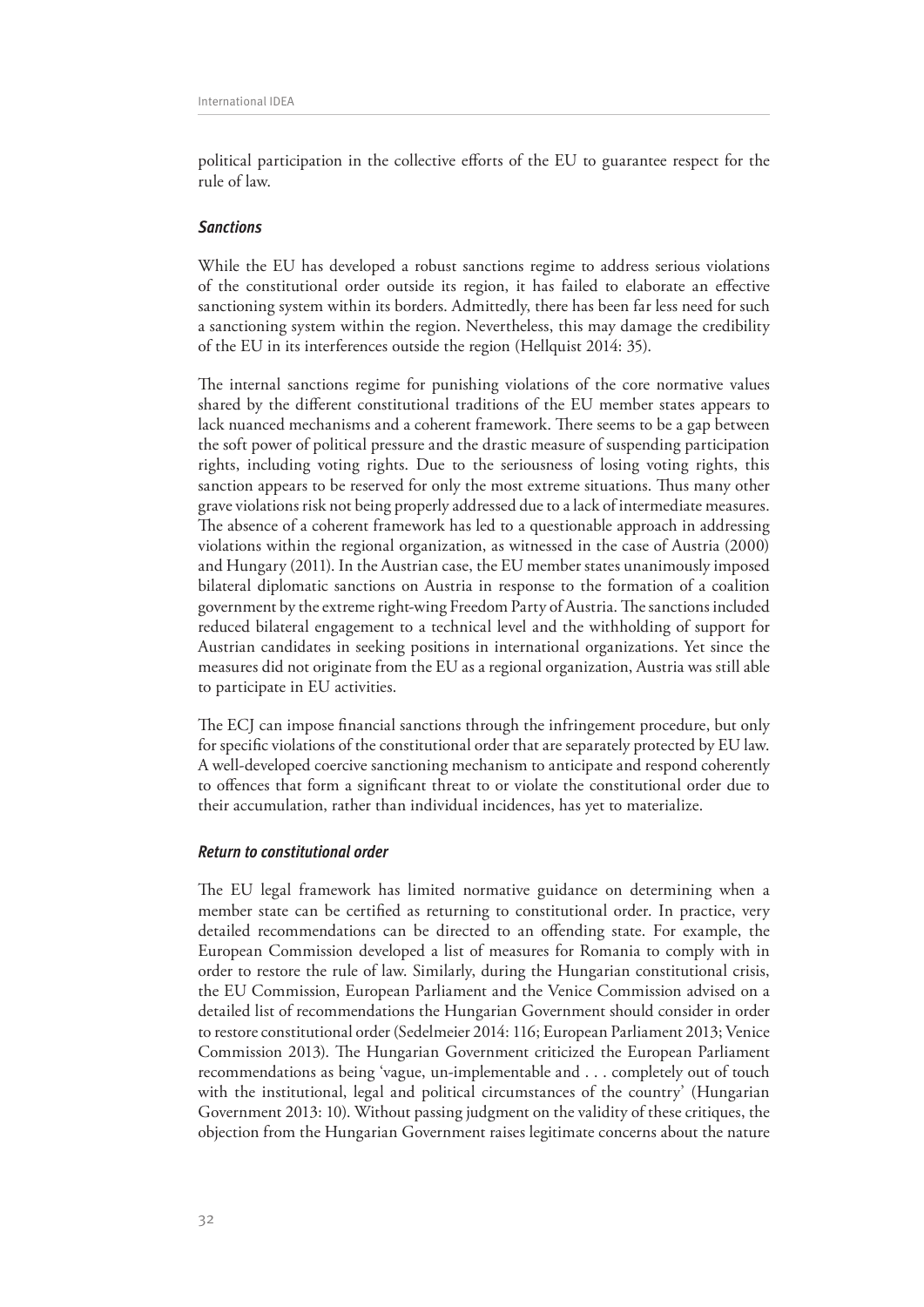of the recommendations and the criteria they should meet. The decisions of the ECJ can also contribute to a detailed remedy for specific infringements of the constitutional order as seen in the case of Hungary concerning the age discrimination of judges (ECJ 2012) and on the independence of data protection authorities (ECJ 2014). In the proceedings on the independence of the central bank of Hungary, the European Commission dropped the case after changes in Hungarian legislation.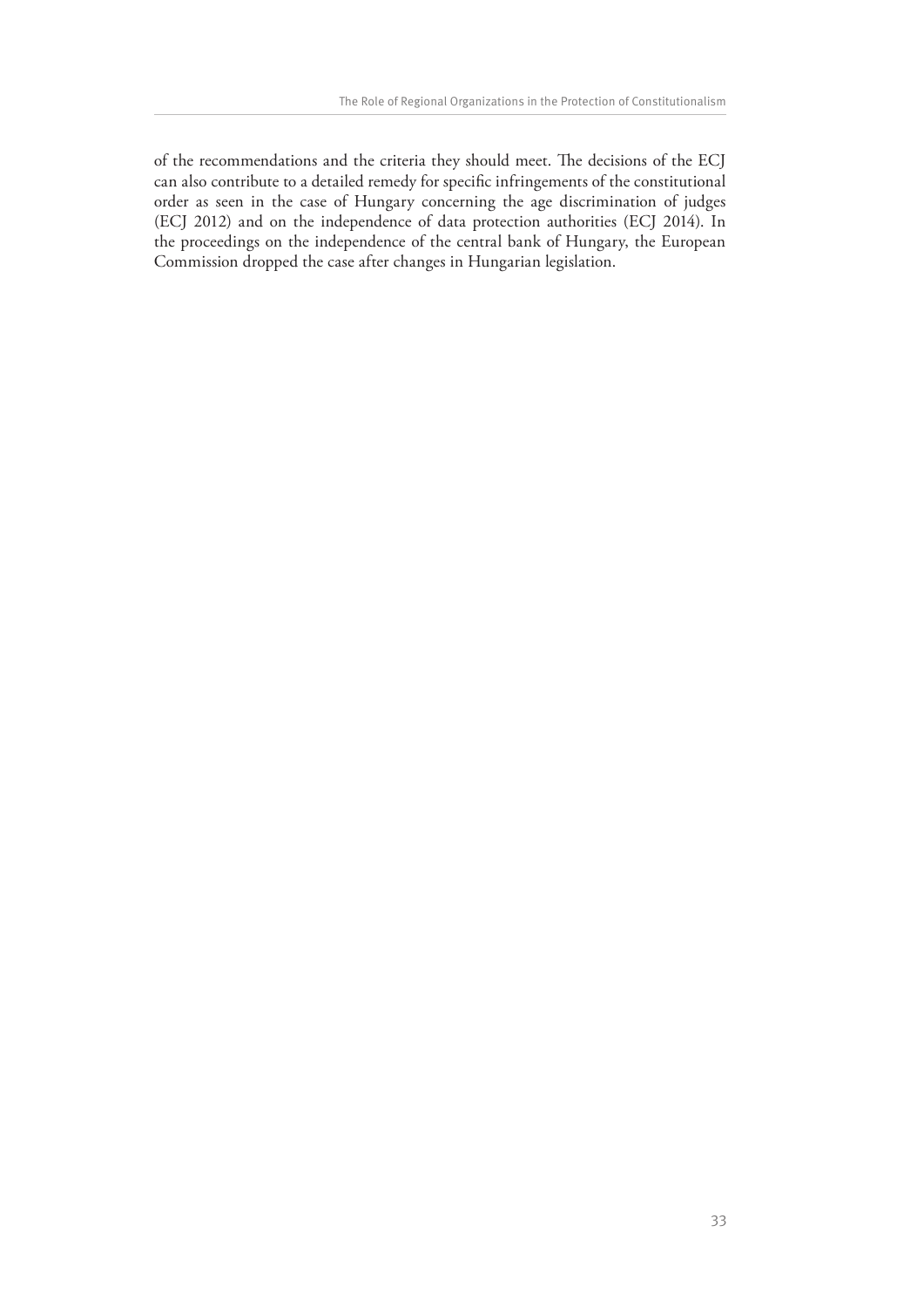# <span id="page-33-0"></span>**4. Law, policy and practice in the Organization of American States**

The OAS was established as the principal institution uniting the different states of the Americas around peace and development, while promoting and consolidating democracy with due respect for the principle of non-intervention (OAS 1948: article 2). The latter principle has gradually eroded in favour of the collective defence of democracy. The OAS has intervened in different contexts, including in Haiti (1991), Peru (1992), Guatemala (1993), Paraguay (1996), Venezuela (2002), Bolivia (2003), Ecuador (2005), Nicaragua (2005) and Honduras (2009).

### **Normative framework**

The normative OAS framework for upholding constitutionalism is built around treaties, protocols, resolutions, declarations and decisions.<sup>9</sup> The main legal provision related to protecting the constitutional order is found in article 9 of the Charter of the Organization of American States (OAS Charter), which provides that a member state will be suspended from its right to participate in OAS activities in the case of a forceful overthrow of the government. While article 9 addresses unconstitutional transfers of power, the Inter-American Democratic Charter (Democratic Charter) was adopted to protect and strengthen the constitutional order. The Democratic Charter builds on previous diplomatic instruments to consolidate democracy in OAS member states. It establishes an agenda to promote democracy along with a mechanism for its collective defence. The Democratic Charter therefore addresses constitutionalism in both the accession to power and in its exercise (OAS 2001: articles 2, 4, 7). To this end, article 3 of the charter outlines a number of principles and values that form the basis of the different constitutional regimes of OAS member states. These include respect for human rights and fundamental freedoms, access to and the exercise of power in accordance with the rule of law, holding of periodic, free and fair elections, a pluralistic system of political parties and organizations, and the separation of powers (OAS 2001: article 3).

These include the Charter of the Organization of American States (1948), Inter-American Democratic Charter (2001), the Washington Protocol to the OAS Charter (1992), the Cartagena Protocol to the OAS Charter (1985), Resolution 1080 (1991), the Québec Declaration (2000), the Managua Declaration (1993), the Nassau Declaration (1992) and the Santiago Declaration (1959). The framework is also based on different decisions from the General Assembly and Permanent Council, decisions from the Inter-American Court of Human Rights, and decisions and reports from the Inter-American Commission on Human Rights. For key OAS documents visit the OAS website, <http://www.oas.org/en/information\_center/default.asp>.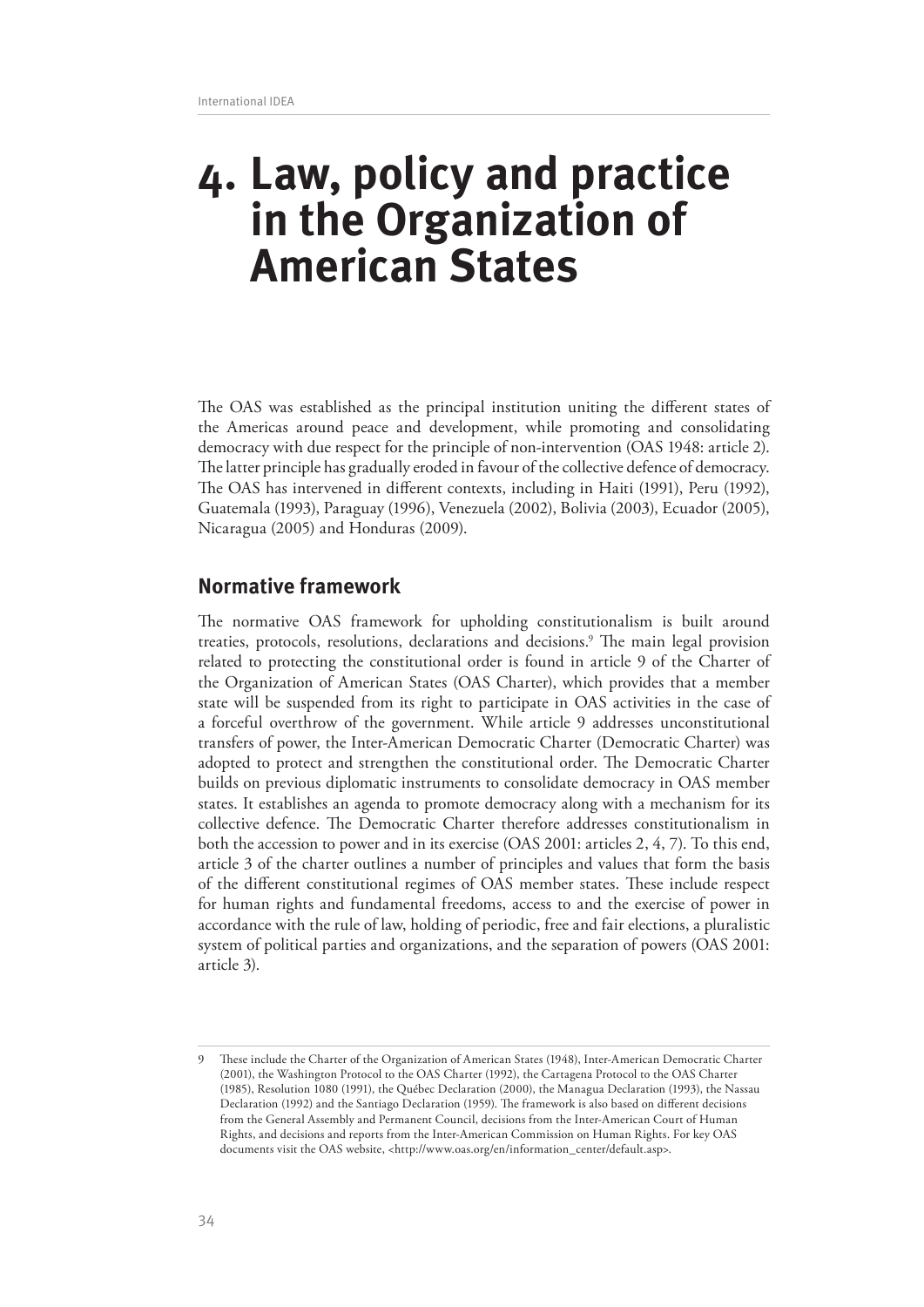### **Establishing a violation of the constitutional order**

According to article 9 of the OAS Charter, a violation of the constitutional order that would warrant OAS intervention would entail the forceful overthrow of the democratically constituted government of a member state. The Democratic Charter, however, foresees a gradual approach in establishing a violation of the constitutional order. Chapter IV of the charter identifies four scenarios that would entail OAS involvement; a more significant role is ascribed to the OAS in accordance with the increasing seriousness of the situations:

- 1. a threat to the democratic political institutional process or its legitimate exercise of power;
- 2. a situation that may affect the development of its democratic political institutional process or the legitimate exercise of power;
- 3. an unconstitutional alteration of the constitutional regime that seriously impairs the democratic order; and
- 4. an unconstitutional interruption of the democratic order (OAS 2001: articles 17–21).

The Democratic Charter thus describes a more nuanced and hierarchical understanding of the various ways in which the constitutional order of a member state can be endangered.

### **Enforcement**

The enforcement of the normative framework involves a number of authorities in the OAS with varying competences. In the event of a forceful overthrow of a government, the OAS Charter provides that the General Assembly, the principal policymaking organ, may decide on the suspension of the affected state by an affirmative vote of two-thirds of the member states during a special session (OAS 1948: article 9b). While the constitutional crisis persists, the OAS will continue to pursue diplomatic efforts to secure the restoration of representative democracy in the affected member state (OAS 1948: article 9d).

The Democratic Charter, following its hierarchical description of four situations relating to the destabilization of the constitutional order, attributes different roles to the respective bodies of the OAS mandated to either set or carry out the policy agenda. When the democratic political institutional process or the legitimate exercise of power is threatened (scenario 1), the secretary general or the Permanent Council (a body of representatives of OAS member states) may provide assistance to strengthen and preserve the democratic system (OAS 2001: article 17). If the development of the democratic political institutional process or legitimate exercise of power is affected (scenario 2), the Permanent Council may adopt decisions to preserve and strengthen the democratic system after collectively assessing the situation on the basis of field visits, a report from the secretary general or any other actions necessary (OAS 2001: article 18). This mechanism was reinforced through a General Assembly decision in 2005 (also known as the Florida Declaration), in which the secretary general was instructed to prepare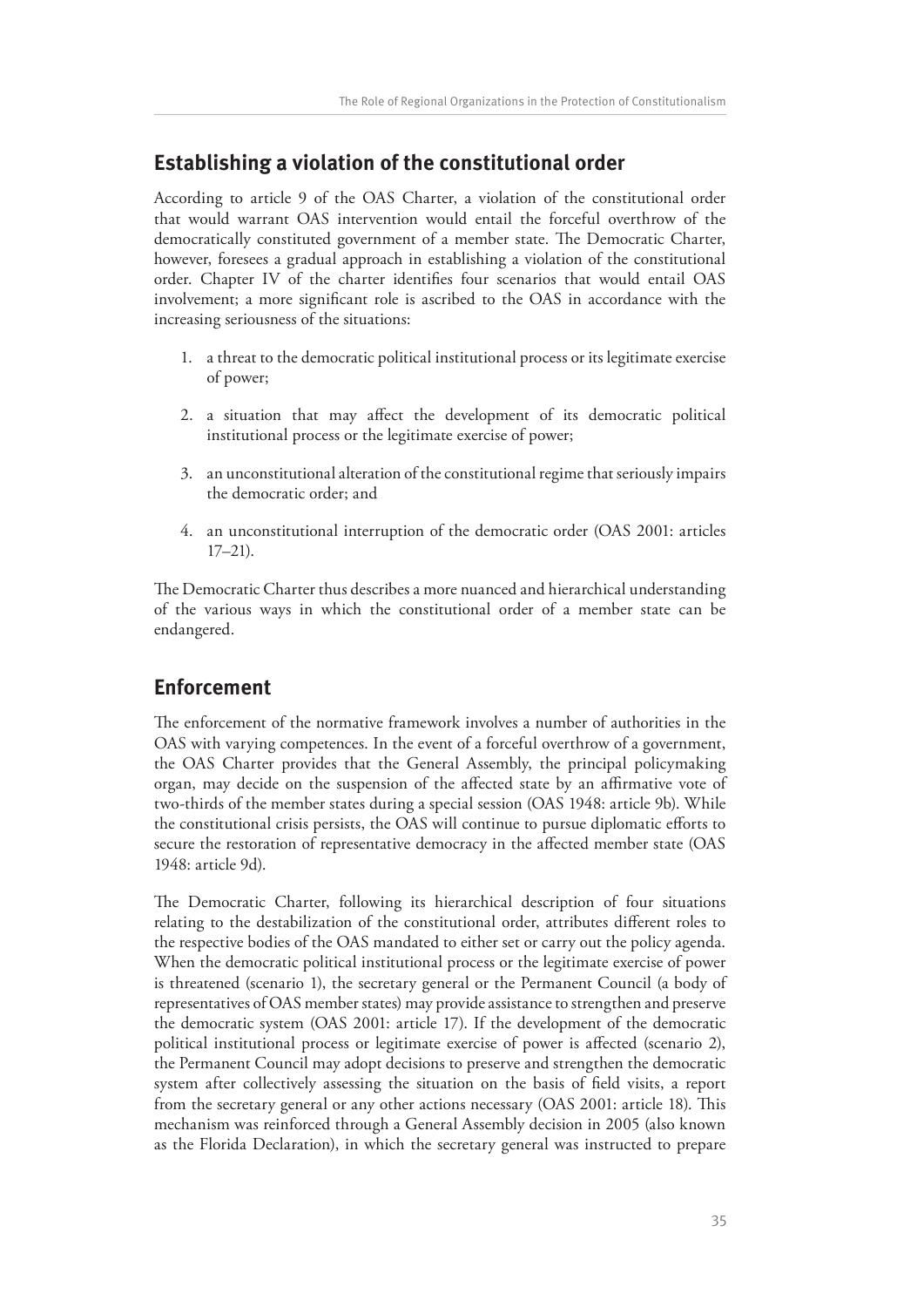proposals for initiatives to deal with situations that might affect the development of the democratic institutional political process or the legitimate exercise of power in a timely, gradual and balanced manner (OAS 2005). However, a veto is possible in both mechanisms, since the OAS can only take action after obtaining the prior consent of the member state concerned.

In contrast, in the event of an unconstitutional alteration of the constitutional regime that seriously impairs the democratic order of any member state (scenario 3), the consent of the affected state is not needed; the secretary general or any other member state may call directly for a meeting of the Permanent Council to make a collective assessment and take appropriate decisions (OAS 2001: article 20). During the constitutional crisis, the Permanent Council may continue to engage in the necessary diplomatic initiatives, including good offices, to foster the restoration of democracy. If these initiatives fail, or if the urgency of the matter so demands, a special session of the General Assembly will be convened, in which the Assembly can determine that there has been an unconstitutional interruption of the democratic order (scenario 4) and decide to suspend the affected state by an affirmative vote of two-thirds of the member states (OAS 2001: article 21). The OAS will continue its diplomatic engagement irrespective of the suspension of the member state. The last two scenarios are particularly important, since they underline the principle of the collective defence of the constitutional order of a state, in which any member state or the secretary general may request OAS intervention without the consent of the affected member state.

### **Sanctions**

The sanctioning mechanisms of the OAS in case of a violation of the normative framework to preserve the constitutional order fall into two categories: (a) suspension of the member state from participating in the activities of the organization and (b) a series of sanctions that can be imposed in the framework of diplomatic initiatives to restore constitutional order. If the OAS decides to suspend a member state in case of a forceful overthrow of government (OAS 1948: article 9) or due to an unconstitutional interruption of the democratic order (OAS 2001: article 21), the suspension will take immediate effect, but will only apply to the rights (and not the obligations) of the member state, since the suspension aims to circumvent the privileges of the transgressing state and not the rights of its people. As part of the OAS diplomatic engagement to strengthen, preserve or restore the constitutional order, various sanctions can be applied. These may include economic sanctions such as freezing bank accounts or assets, and diplomatic sanctions such as breaking diplomatic relations and visa bans. The enforcement and sanctions regime clearly emphasizes comprehensive diplomacy aimed at restoring the democratic constitutional order (OAS 1948: article 9, 2001: articles 17–21).

### **Return to constitutional order**

The OAS Charter does not explicitly define the conditions to determine the return to constitutional order. It only stipulates that the General Assembly can decide with a twothirds approval of the member states to lift the suspension (OAS 1948: article 9). This seems to suggest that the restoration of constitutional order is implied in the removal of sanctions. The Democratic Charter establishes a more explicit condition: the situation that led to the suspension must have been resolved (OAS 2001: article 22).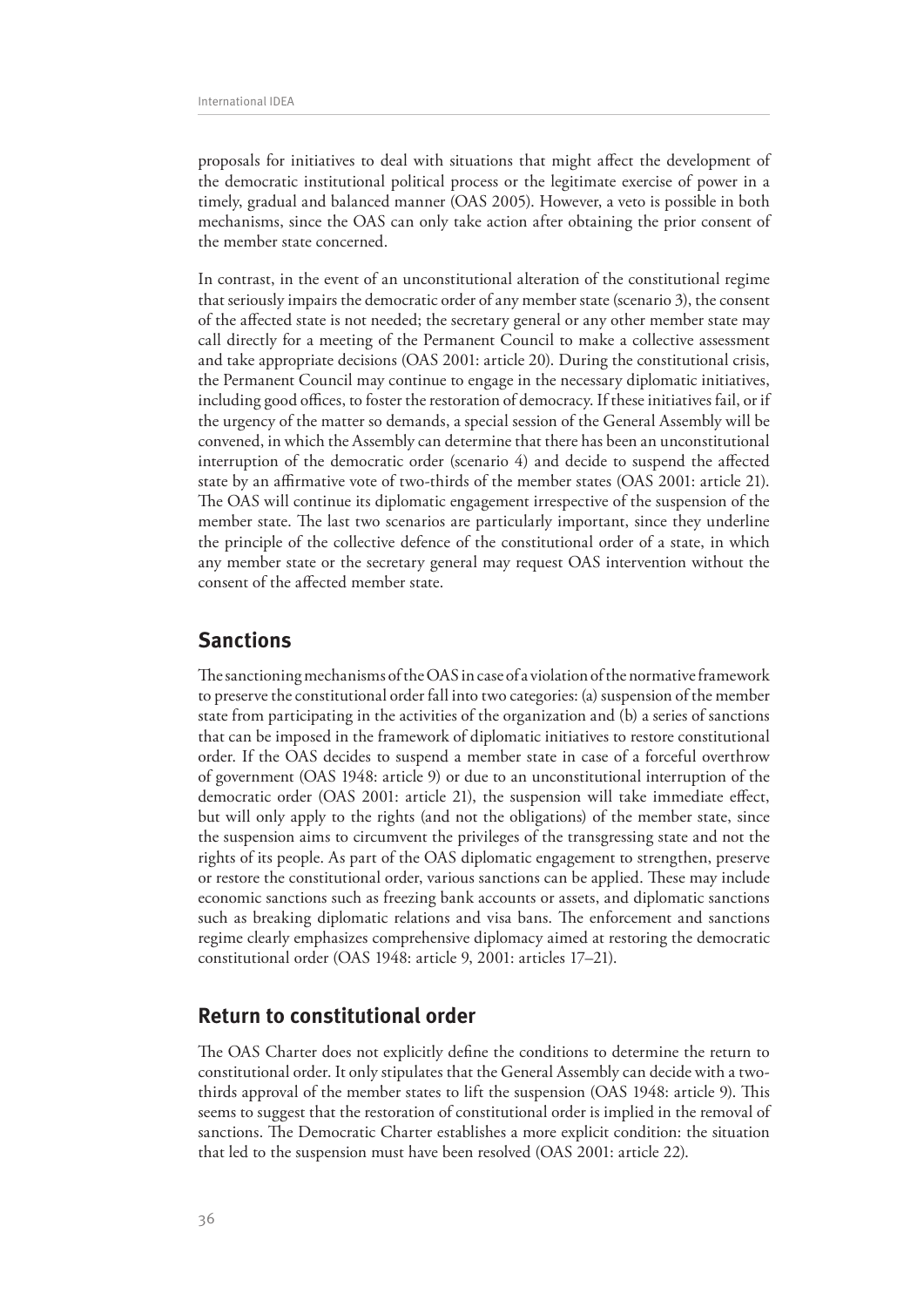# **Limitations in law, policy and practice in the OAS**

#### *Normative framework*

The OAS normative framework clearly reflects the collective commitment of the Americas to maintain and strengthen the constitutional order, yet its binding nature is uncertain. While the OAS Charter draws its normative force from its treaty status, the Democratic Charter is only an authoritative soft law instrument. Even though the Democratic Charter has been endorsed by all member states, there are still concerns regarding the legal basis on which action can be taken and the subsequent forcefulness of the enforcement mechanisms. Whether the Democratic Charter serves as a sufficient legal basis for OAS reactions to more subtle manipulations of the constitutional order remains unclear. There are also doubts regarding the clarity of the various principles and values established in the normative framework, and the extent to which there are standards and benchmarks to assess their implementation. The OAS can rely somewhat on the progress made by the Inter-American Commission on Human Rights and the Inter-American Court of Human Rights and their contribution to the interpretation of some constitutional principles in reference to provisions included in the Inter-American Charter on Human Rights. For example, the commission elaborated on the principles of independence of the judiciary and the constitutional doctrine of the separation of powers (OAS 1993). However, it should be noted that not all OAS member states have accepted the jurisdiction of the Inter-American Court of Human Rights.

#### *Establishing a violation of the constitutional order*

There are challenges in the interpretation of the normative framework in regards to establishing a violation of the constitutional order. The OAS Charter provides for a scenario that makes it comparatively easy to establish a qualified violation of the constitutional order of a member state that justifies a regional intervention. This scenario requires the forceful overthrow of a democratically constituted government. However, this is an increasingly rare event in the region. There are numerous other circumstances that could constitute a serious violation of the constitutional order of a state and which now represent the greatest threat in the Americas. The Democratic Charter is effectively more nuanced and establishes gradual forms of a threat or actual breach of the constitutional order in a member state. Yet despite its more differentiated approach than that of the OAS Charter, it remains vague, especially with regard to unconstitutional interruptions or alterations of the democratic order.

For some interruptions of the democratic order, it is indisputably clear which situations could fall into this category. These could include military coups or situations where the constitution is suspended or the judicial or legislative branches are indefinitely dissolved. However, it is harder to define scenarios that qualify as an 'unconstitutional alteration that seriously impairs the democratic order'. It would seem reasonable that the failure to hold periodic and transparent elections or the unconstitutional removal or appointment of elected officials or members of the judiciary could be considered a serious enough infraction (Ayala Corao and Nikken Bellshaw-Hógg, 2006: 25–26). Cumulative changes that gradually but systematically erode the democratic constitutional order are less clear, such as unwarranted interference in the deliberations of the judicial branch or electoral bodies, ignoring or defying court decisions or legislation, or the use of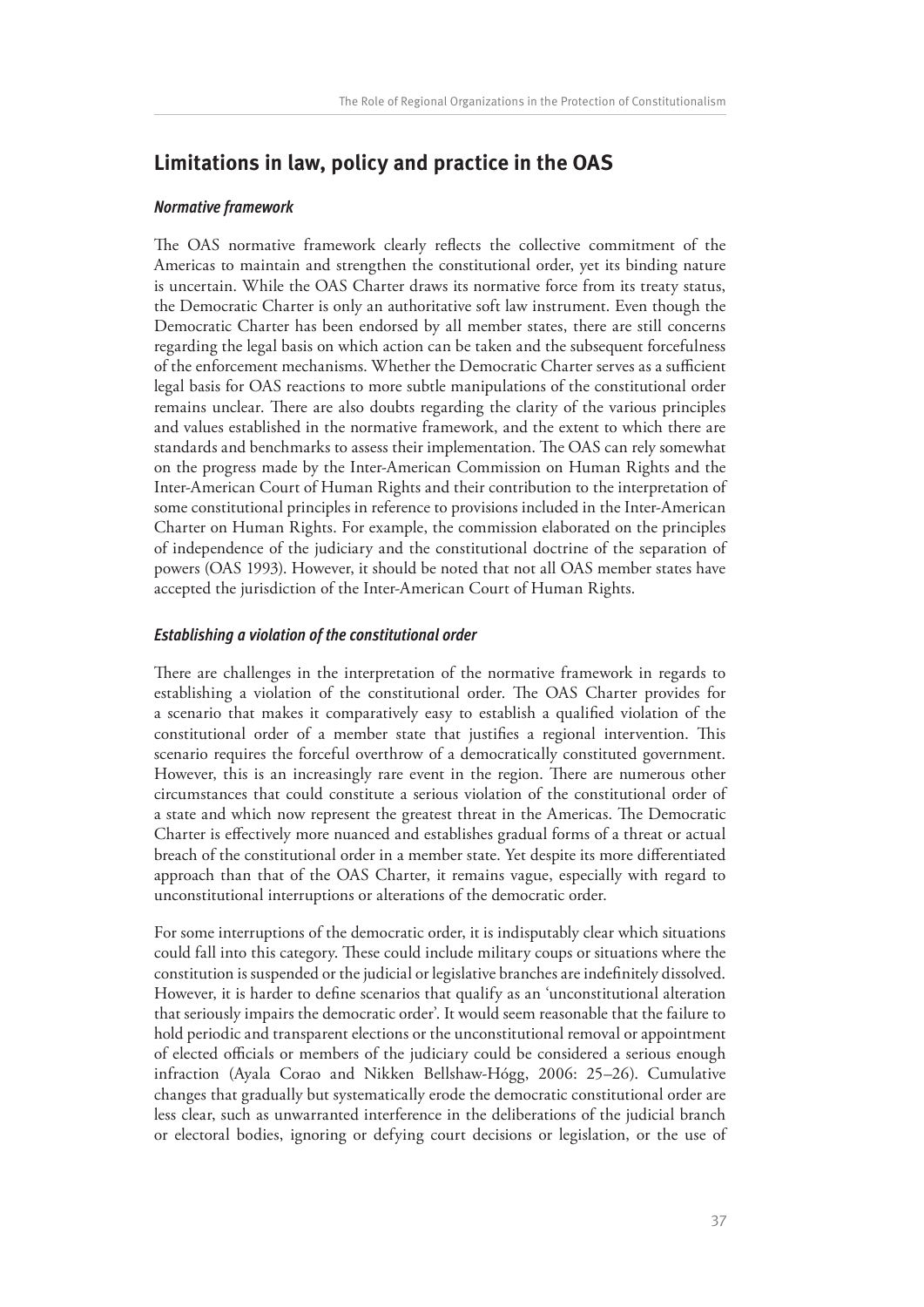public office to attack the opposition or the press (Perina 2012: 80). These scenarios constitute more controversial forms of alteration, as it becomes more complicated for the OAS to collectively agree and take action (Perina 2012). This lack of guidance, including procedural and substantive conditions to determine when the gravity of the constitutional offense has reached the threshold warranting regional intervention, are likely to have negative effects on the coherence and effectiveness of OAS action.

#### *Enforcement*

The OAS provides for some notable enforcement mechanisms that can truly help protect the constitutional order in a member state. The graduated approach in dealing with the various ways the constitutional order may be undermined serves as a useful framework that allows a commensurate role for the regional organization depending on the seriousness of the threat to the constitutional order. However, the main limitation of the enforcement mechanisms is that they are largely dependent on the willingness of the affected state to cooperate with the OAS. Where there are signs of constitutional deterioration, the OAS can only monitor threats to the constitutional order if the concerned state has given prior consent. Since the adoption of instruments to address threats to the constitutional order, in particular Resolution 1080 (1991) and the Democratic Charter (2001), the OAS has already responded to a variety of challenges in different member states. These include coups and attempted coups in Haiti (1991), Paraguay (1996, 1996), Venezuela (2002) and Honduras (2009)—for the latter two, the governments requested OAS assistance before the coups. In Peru (1992) and Guatemala (1993) the OAS addressed processes of constitutional erosion brought about by incumbent leaders, while in Bolivia (2003, 2005) and Ecuador (1997, 2000) the OAS was called upon to deal with political crises incurred after popular protests.

In situations where the incumbent leaders are threatened by unconstitutional attacks, the request for the OAS to intervene can indeed lead to a timely and decisive response. The problem is when sitting leaders are responsible for the gradual erosion of the constitutional system. It would then seem unlikely that the governments and leaders in question would consent to the interference by the OAS. Of course, for the most serious violations of the constitutional order, not only coups, the OAS may intervene without permission from the respective member state. However, postponing OAS involvement until it reaches an acute level may impede the effectiveness of the response. Intervening reactively to the rectification of the constitutional crisis is likely to be more challenging and resource intensive for the OAS than engaging early on with the relevant actors through preventive diplomacy to avoid a manifest constitutional interruption.

#### *Sanctions*

The different situations outlined in the Democratic Charter relating to the strengthening and preservation of democratic institutions similarly lack a strictly defined sanctions regime, which may result in unpredictability and uncertainty. The suspension mechanism clearly stipulates its scope—the withdrawal of the participation rights of a member state but not the state's obligations towards the organization (OAS 2001: article 21). Yet while the normative framework clearly emphasizes diplomatic initiatives to strengthen, preserve or restore the democratic constitutional order, they offer no indication of what type of measure could be adopted or imposed, except for a reference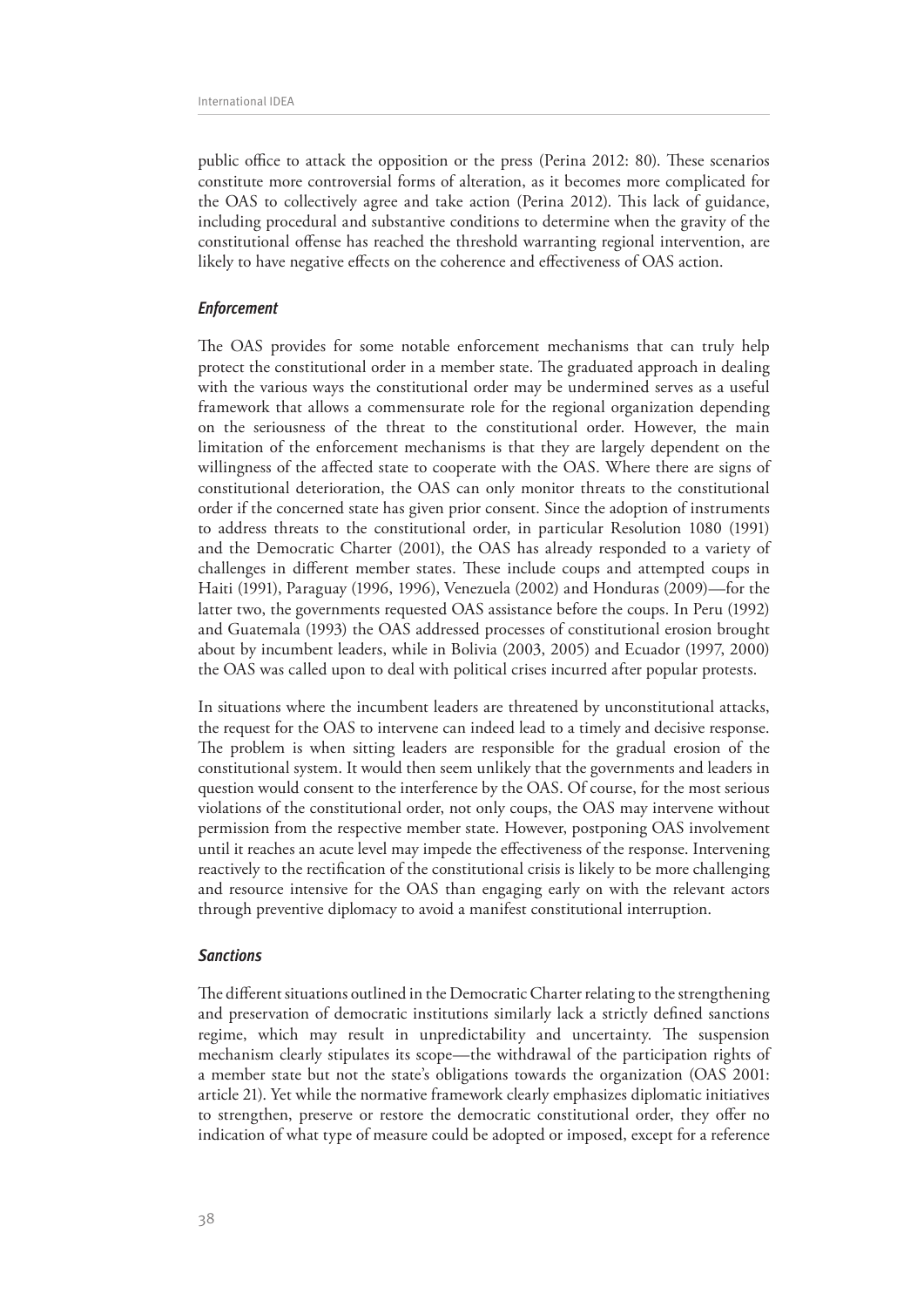to the use of good offices.

Although sanctions have been imposed in the past, both economic and political, no guidance is offered on how these may be established, on what grounds, or in accordance with which criteria or standards. For instance in Haiti (1991), the OAS called for measures including the diplomatic isolation of the perpetrators of the coup, as well as the freezing of assets and the imposition of a trade embargo. In Honduras, the state was suspended from OAS activities after the detention and subsequent forced exile of the president (OAS 2009a, 2009b). In dealing with the Honduras matter, the OAS remained vague about what kind of additional measures should be taken. It encouraged 'the member states and international organizations to review their relations with the Republic of Honduras during the period of the diplomatic initiatives for the restoration of democracy and the rule of law in the Republic of Honduras and the reinstatement of President José Manuel Zelaya Rosales', without indicating what that should mean (OAS 2009b). Nevertheless, many states followed suit and broke off relations with Honduras. This type of voluntary sanctions regime lacks unity, coordination and decisiveness in committing to the protection of the constitutional order of member states, which jeopardizes its effectiveness.

#### *Return to constitutional order*

The OAS has not used consistent conditions to determine when a state has returned to constitutional order. Some constitutional crises led to a call for the constitutional *status quo ante* by reinstating the deposed president (Haiti 1992, Honduras 2009). In other situations, the OAS demanded the re-establishment of the democratic institutional order (Peru 1992, Guatemala 1993). During other infringements of the constitutional order, the resumption of normal procedures for the constitutional succession of power (Ecuador 2005), followed by the organization of elections (Bolivia 2005) led to OAS acceptance of a return to constitutional normalcy.

The handling of the crisis in Honduras reveals an inconsistent application of OAS norms. The root causes of the crisis included a conflict between the judicial, legislative and executive branches of government. It broadly concerned an attempt by the President Zelaya to adopt a new constitution, allegedly to remove presidential term limits, which the Supreme Court declared unconstitutional. President Zelaya defied the court's decision and proceeded with his attempt to change the constitution, which led the Supreme Court to order his arrest. The military subsequently sent the president into exile, and a decision from Congress followed to remove him from power. The OAS demanded the immediate and unconditional reinstatement of President Zelaya after the coup d'état and instructed the secretary general to undertake diplomatic initiatives to restore democracy and the rule of law. However, the OAS failed to define what constituted a restoration of democracy and rule of law. The OAS approach appeared to focus mostly on remedial action to reinstate the ousted president, rather than dealing with the larger constitutional crisis that led to the unconstitutional removal of the head of state. Clearly, this crisis was more complex than that the OAS made it appear to be. By categorizing the situation as a coup d'état and focusing mostly on the unconstitutional removal of the sitting president—and less on the other unconstitutional developments that preceded the coup—the OAS appears to have overlooked the more nuanced challenges associated with threats to the constitutional order from within.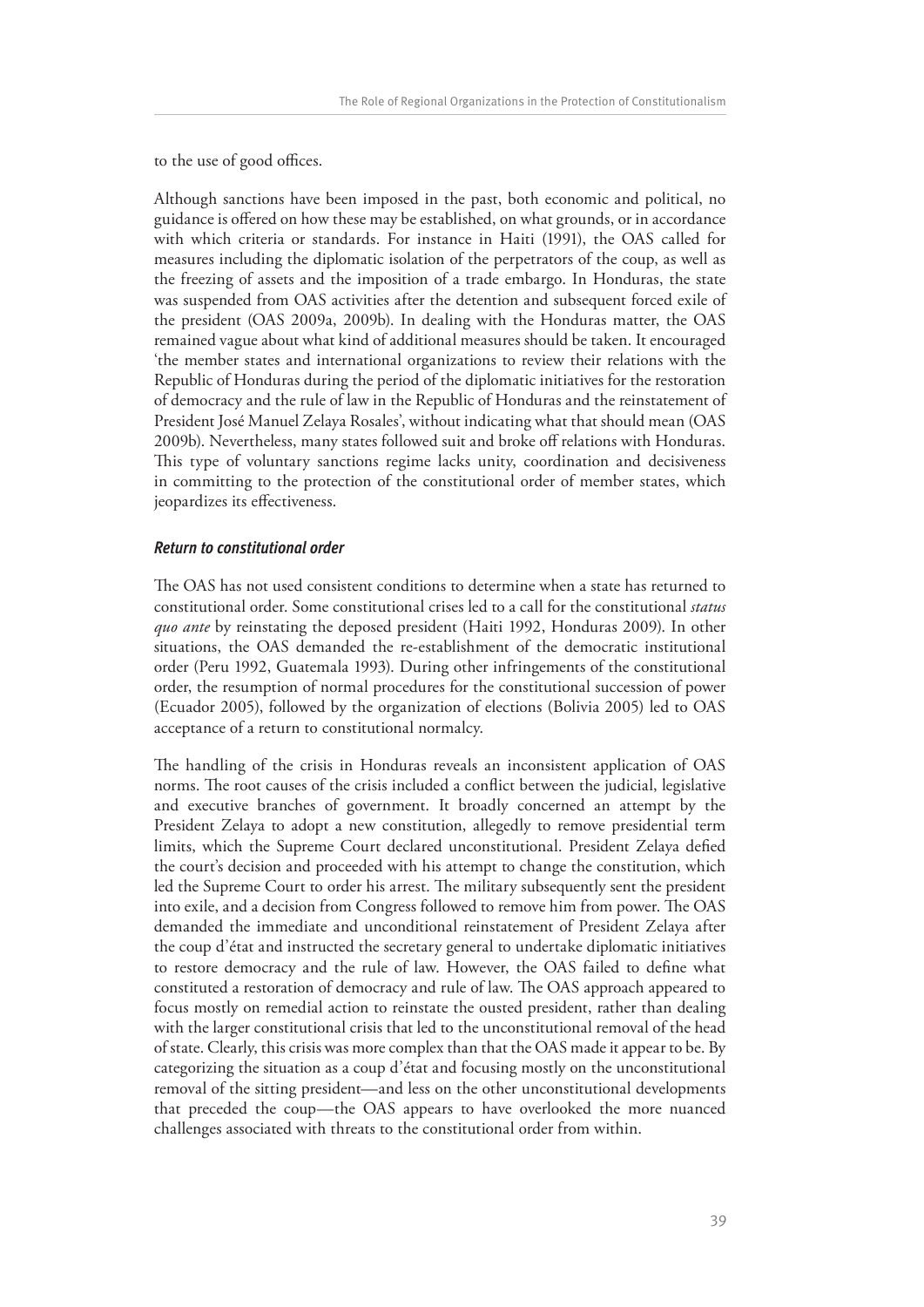# <span id="page-39-0"></span>**5. Conclusion**

In the context of an increased prominence of regional organizations in the protection of constitutionalism, this study has advocated a more nuanced role for such bodies in addressing fundamental threats to or violations of the constitutional order of their member states. As constitutional crises related to the erosion of the constitutional order are today more prevalent than traditional coups, regional organizations aiming to guarantee a culture of constitutionalism will need to enhance their efforts to deal with serious threats to the constitutional order from within.

However, a more nuanced and comprehensive approach should not imply an overly ambitious role for regional organizations. The study has demonstrated that the AU, the EU and the OAS provide ample scope for the robust enforcement of the constitutional values common to their member states that overlap with the collective values enshrined in the regional normative frameworks. Different mechanisms have been developed to protect constitutionalism at the member-state level in cases of serious violations of the constitutional order. Increasingly, provision is made in the legal and institutional frameworks to allow regional organizations to address more nuanced infringements of the constitutional order, including the manipulation of elections or the unconstitutional removal or appointment of elected officials or members of the judiciary.

The broader frameworks to address a serious and systematic erosion of the constitutional order are already in place. It is now up to the regional organizations to continue developing and implementing appropriate protective mechanisms in a way that offers more clarity, transparency and predictability. This will include (a) providing adequate guidance on the concrete content and interpretation of the values and principles captured in the normative framework; (b) clearly establishing the conditions under which a regional organization may intervene; (c) ensuring enforcement in a timely, effective and consistent manner; (d) developing categories of proportionate sanctions that could be applied gradually; and (e) conducting a comprehensive assessment of the underlying causes of a constitutional crisis before determining whether a state has returned to constitutional order.

Tables 5.1 and 5.2 provide an overview of the main issues discussed in the previous three chapters. Table 5.1 reviews the legal provisions of the normative frameworks of the three regional organizations, while Table 5.2 illustrates the principal challenges of protecting the constitutional order of their member states.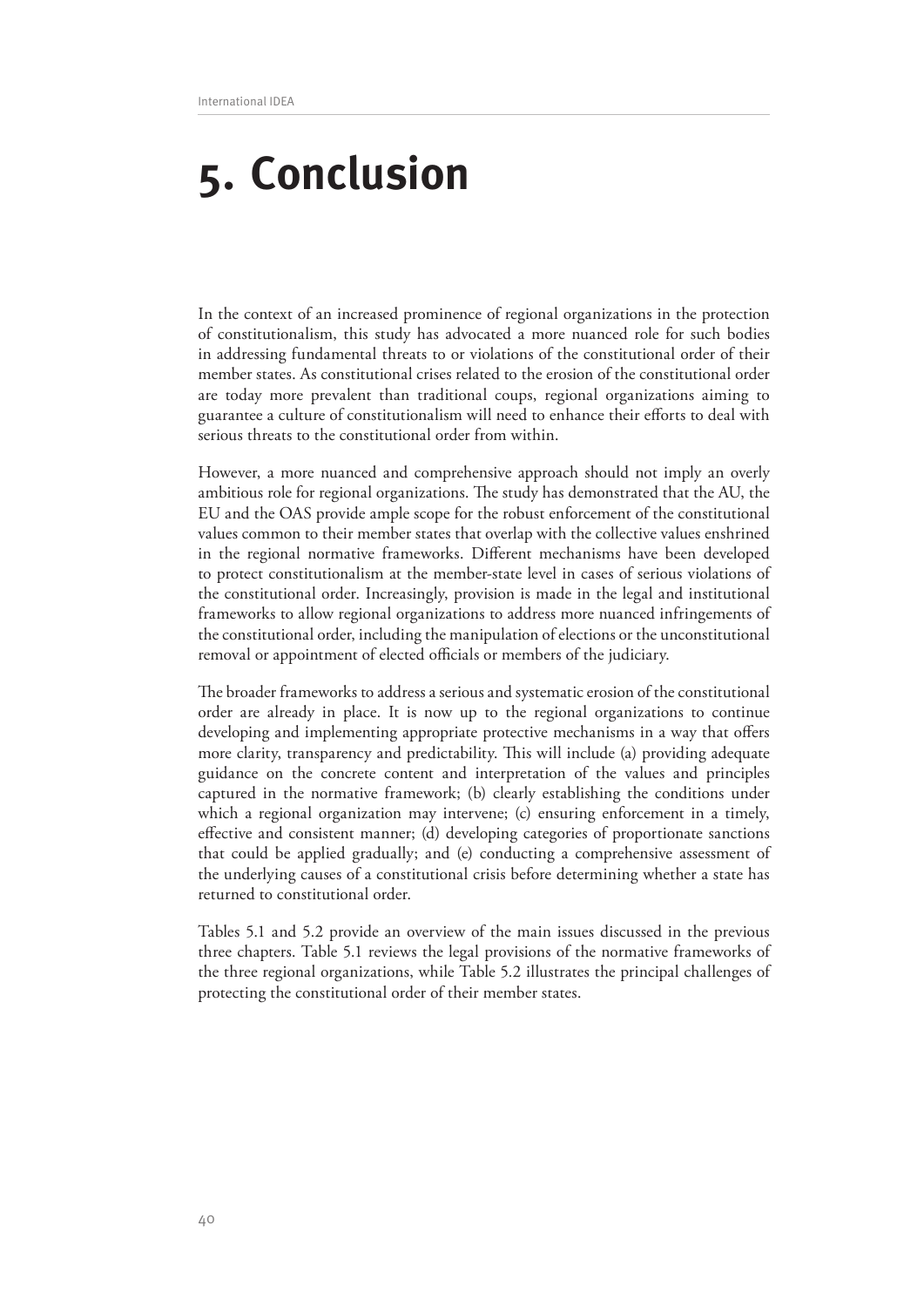|                                                                                                              | <b>African Union (AU)</b>                                                                                                                                                                                                                                                                                                                                                                                                                                                                                                                                                                                                                                                                                                                                                                   | <b>European Union (EU)</b>                                                                                                                                                                                                                                       | <b>Organization of American</b><br><b>States (OAS)</b>                                                                                                                                                                                                                                                                                                                                                                                                                                                                                     |
|--------------------------------------------------------------------------------------------------------------|---------------------------------------------------------------------------------------------------------------------------------------------------------------------------------------------------------------------------------------------------------------------------------------------------------------------------------------------------------------------------------------------------------------------------------------------------------------------------------------------------------------------------------------------------------------------------------------------------------------------------------------------------------------------------------------------------------------------------------------------------------------------------------------------|------------------------------------------------------------------------------------------------------------------------------------------------------------------------------------------------------------------------------------------------------------------|--------------------------------------------------------------------------------------------------------------------------------------------------------------------------------------------------------------------------------------------------------------------------------------------------------------------------------------------------------------------------------------------------------------------------------------------------------------------------------------------------------------------------------------------|
| <b>Normative</b><br>framework<br>(main<br>instruments)                                                       | – AU Constitutive Act<br>- African Charter on<br>Democracy, Elections<br>and Governance<br>- Lomé Declaration on the<br>framework for an OAU<br>response to UCG                                                                                                                                                                                                                                                                                                                                                                                                                                                                                                                                                                                                                             | - Treaty on European<br>Union<br>- Treaty on the Functioning<br>of the FU<br>- case law of ECJ and the<br><b>FHCR</b>                                                                                                                                            | - OAS Charter<br>- Inter-American<br>Democratic Charter                                                                                                                                                                                                                                                                                                                                                                                                                                                                                    |
| Establishing a<br>violation of the<br>constitutional<br>order<br>(conditions<br>for regional<br>involvement) | 1. UCG:<br>any putsch or coup<br>Ι.<br>d'état against a<br>democratically elected<br>government;<br>ii. any intervention by<br>mercenaries to replace<br>a democratically elected<br>government;<br>iii. any replacement of a<br>democratically elected<br>government by armed<br>dissidents or rebels:<br>iv. any refusal by an<br>incumbent government<br>to relinquish power to<br>the winning party or<br>candidate after free, fair<br>and regular elections; or<br>v. any amendment<br>or revision of the<br>constitution or legal<br>instruments, which is<br>an infringement on the<br>principles of democratic<br>change of government<br>2. a situation where<br>the democratic<br>political institutional<br>arrangements or the<br>legitimate exercise of<br>power is affected. | 1. violation of the<br>constitutional order<br>which overlaps with a<br>breach of EU law:<br>2. clear risk of a<br>serious breach of the<br>fundamental values of<br>the EU; or<br>3. serious and persistent<br>breach of the<br>fundamental values of<br>the FU | 1. forceful overthrow of<br>the democratically<br>constituted government;<br>2. threat to the democratic<br>political institutional<br>process or its legitimate<br>exercise of power;<br>3. situation that may affect<br>the development of its<br>democratic political<br>institutional process or<br>the legitimate exercise of<br>power:<br>4. unconstitutional<br>alteration of the<br>constitutional regime<br>that seriously impairs the<br>democratic order: or<br>5. unconstitutional<br>interruption of the<br>democratic order. |
| <b>Enforcement</b><br>(main<br>institutions)                                                                 | Assembly of Heads of State<br>and Government, PSC, AU<br>Commission                                                                                                                                                                                                                                                                                                                                                                                                                                                                                                                                                                                                                                                                                                                         | European Council, Council<br>of the European Union,<br>European Parliament,<br>European Commission, ECJ                                                                                                                                                          | General Assembly.<br>Permanent Council.<br>Secretary General                                                                                                                                                                                                                                                                                                                                                                                                                                                                               |
| <b>Sanctions</b><br>(mechanisms)                                                                             | - diplomatic initiatives<br>- economic punitive<br>sanctions<br>- suspension from<br>participation in the<br>activities of the AU<br>- prevention from<br>participating in new<br>government                                                                                                                                                                                                                                                                                                                                                                                                                                                                                                                                                                                                | - financial sanctions<br>in infringement<br>proceedings;<br>- diplomatic initiatives;<br>and<br>- suspension of certain<br>rights, including voting<br>rights.                                                                                                   | - diplomatic initiatives;<br>and<br>- suspension of<br>participation rights.                                                                                                                                                                                                                                                                                                                                                                                                                                                               |
| <b>Return to</b><br>constitutional<br>order<br>(conditions)                                                  | - once situation that led to<br>suspension is resolved                                                                                                                                                                                                                                                                                                                                                                                                                                                                                                                                                                                                                                                                                                                                      | - changes in the situation<br>which led to measures<br>being imposed                                                                                                                                                                                             | - situation that led to the<br>suspension must have<br>been resolved                                                                                                                                                                                                                                                                                                                                                                                                                                                                       |

# **Table 5.1. Law of regional organizations in protecting constitutionalism**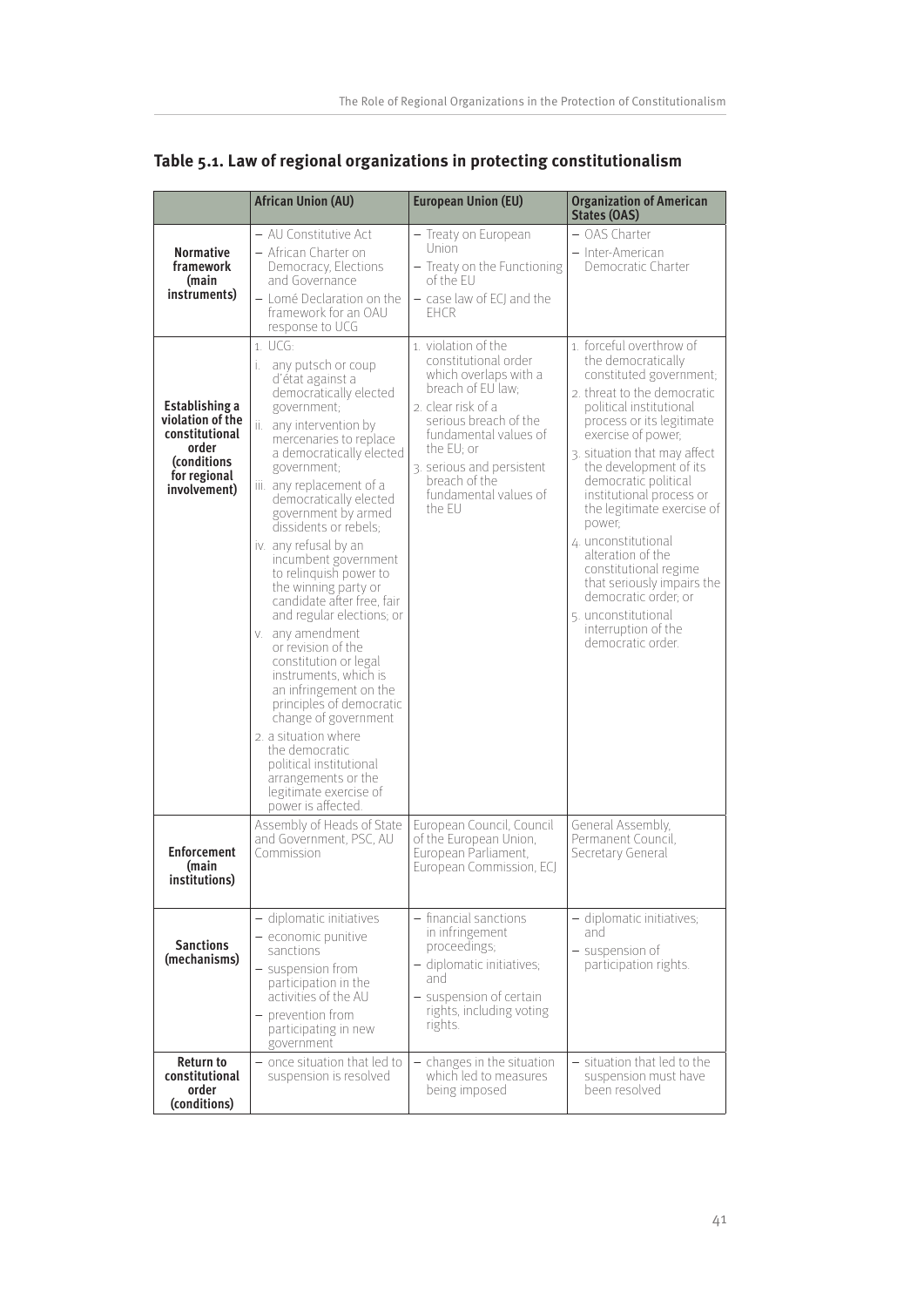|                                                               | <b>African Union (AU)</b>                                                                                                                                                                                       | <b>European Union (EU)</b>                                                                                                                                                                                                                        | <b>Organization of American</b><br><b>States (OAS)</b>                                                                                                                                                          |
|---------------------------------------------------------------|-----------------------------------------------------------------------------------------------------------------------------------------------------------------------------------------------------------------|---------------------------------------------------------------------------------------------------------------------------------------------------------------------------------------------------------------------------------------------------|-----------------------------------------------------------------------------------------------------------------------------------------------------------------------------------------------------------------|
| <b>Normative</b><br>framework                                 | - inadequate normative<br>guidance on<br>understanding and<br>interpreting relevant<br>constitutional principles;<br>and<br>- limited enforceability of<br>normative framework<br>(non-binding<br>instruments). | - inadequate normative<br>guidance on<br>understanding and<br>interpreting relevant<br>constitutional principles.                                                                                                                                 | - inadequate normative<br>guidance on<br>understanding and<br>interpreting relevant<br>constitutional principles;<br>and<br>- limited enforceability of<br>normative framework<br>(non-binding<br>instruments). |
| Establishing a<br>violation of the<br>constitutional<br>order | - inadequate normative<br>guidance;<br>- too much focus on<br>unconstitutional transfer<br>of power; and<br>- limited focus on<br>unconstitutional exercise<br>of power.                                        | - inadequate normative<br>guidance.                                                                                                                                                                                                               | - inadequate normative<br>guidance.                                                                                                                                                                             |
| <b>Enforcement</b>                                            | - limited capacity to<br>address root causes of<br>constitutional crises                                                                                                                                        | - ad hoc nature of<br>interventions:<br>- infringement procedure<br>too limited in scope<br>to address broader<br>constitutional issues:<br>and<br>- inconsistency in applying<br>membership criteria<br>to acceding states and<br>member states. | - access to assess (non)<br>compliance.                                                                                                                                                                         |
| <b>Sanctions</b>                                              | - inadequate guidance on<br>sanctioning mechanisms;<br>and<br>$-$ inconsistencies in<br>applying sanctions.                                                                                                     | - inadequate guidance on<br>sanctioning mechanisms;<br>and<br>- lack of precision.                                                                                                                                                                | - inadequate guidance on<br>sanctioning mechanisms;<br>and<br>- lack of precision.                                                                                                                              |
| <b>Return to</b><br>constitutional<br>order                   | - limited substantive<br>assessment of return to<br>constitutional order.                                                                                                                                       | - limited normative<br>guidance.                                                                                                                                                                                                                  | - limited substantive<br>assessment of return to<br>constitutional order.                                                                                                                                       |

# **Table 5.2. Limitations in law, policy and practice**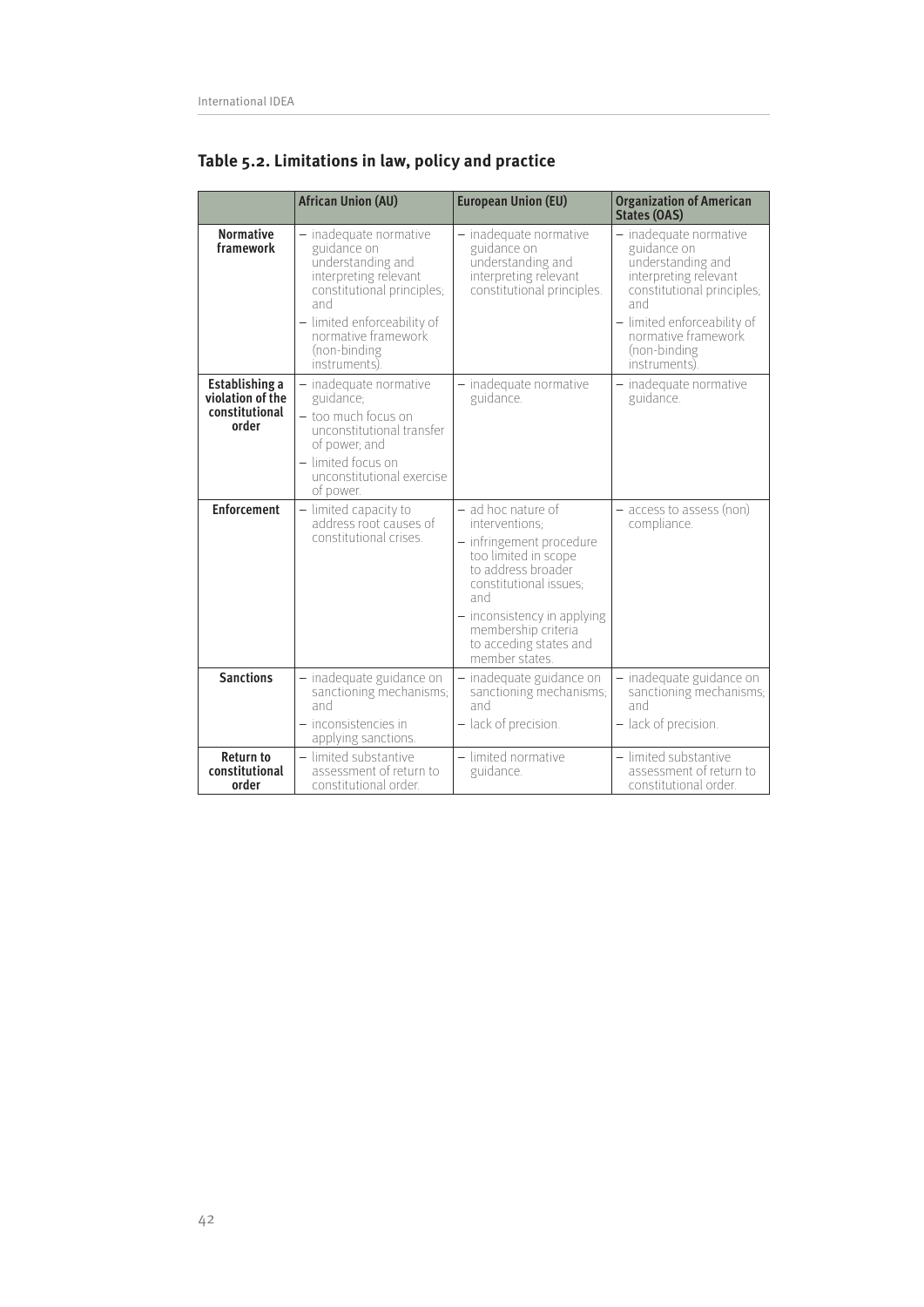# <span id="page-42-0"></span>**6. Recommendations**

The AU, the EU and the OAS are three examples of regional organizations involved in protecting constitutionalism. As the analysis has shown, there are some important differences in their legal frameworks and practices, but also an important set of commonalities. Most fundamentally, all three organizations have put in place enforcement mechanisms to protect a set of similar core values. The three regional organizations and their role in protecting constitutionalism have been assessed using the same analytical framework. For each dimension of the framework, the respective norms and institutions have been identified, followed by a critical analysis of the limitations as well as good practices of each organization. In the following section, based on the findings of the previous sections, the same analytical framework will be employed to outline a number of detailed policy recommendations to tackle the main challenges faced by these organizations in upholding the constitutions of their member states. From a comparative perspective, different policy recommendations will be identified that are relevant to all three organizations, but which could also be applicable to other regional organizations. Where relevant, specific recommendations will be made for a particular regional organization to complement the general policy recommendations.

# **Normative framework**

While the three regional organizations have successfully put in place a framework to uphold constitutions, some difficulties remain with regard to interpretation and enforceability. The analysis identified considerable overlap in their fundamental constitutional values and principles, including the promotion of and respect for human rights, adherence to the rule of law, separation of powers and a number of essential guarantees of democratic processes such as regular, free and fair elections and a competitive multiparty electoral system. Nevertheless, confusion persists with regard to the concrete content and interpretation of these values. This clearly has repercussions for the identification and the understanding of what the standards or benchmarks of the values are, which makes it difficult to establish when a violation occurs, especially in more nuanced cases such as systematic infringements of the constitutional order by elected officials through democratic or undemocratic means.

In light of the complexity of these violations, it is therefore necessary to develop a clear framework for assessing these values. The EU has benefitted from the interpretation of the ECJ and ECHR and a number of other organs (in particular the Venice Commission) of different normative principles to develop guidelines for evaluation. The regional court system in Africa at the continental level is advancing, but still has great progress ahead. In line with the current mandate of the African Court of Human and Peoples' Rights, thus far the focus has only been on human and peoples' rights. Consequently, the broader principles related to the constitutional order as envisaged by the regionally adopted instruments, such as the separation of powers, exercise of power in accordance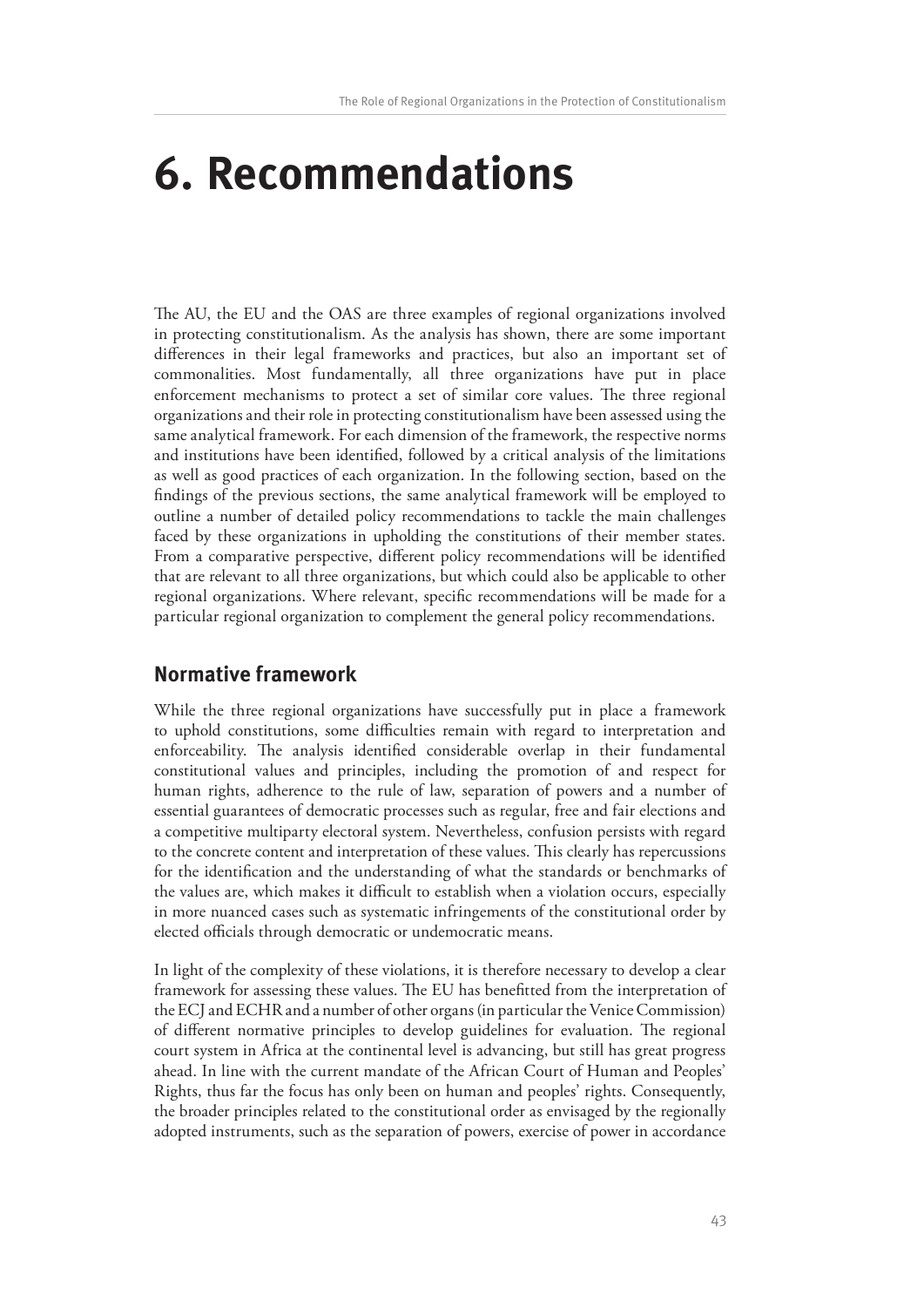with the rule of law, and respect for essential democratic principles, still need further clarification. Similarly, in the OAS, the Inter-American Human Rights system including the Inter-American Court of Human Rights and particularly the Inter-American Commission of Human Rights—has developed interesting interpretations of a number of issues relating to democratic principles such as the separation of powers and the right to stand for elections. However, these interpretations have been limited to a human rights-based approach in specific cases, and have not addressed other regionally adopted constitutional values and principles. Yet fundamental rights are often only one element of broader constitutionalism concerns (Closa et al. 2014: 12).

Regional organizations would benefit from an assessment framework based on clear and widely applicable standards that are developed according to an accepted regional understanding of constitutional standards drawn from the principal features of constitutionalism common to the different states. The framework should be based on a broad, inclusive and comprehensive study of practices and understandings of the different member states to clarify these standards. This approach would prevent the existence or perception of double standards applied to different member states. The clarification of these values does not need to be exhaustive or far-reaching. Instead, it should concentrate on the most essential constitutional standards. This task could be assigned to a specific mechanism or committee mandated to identify the constitutional values shared by all member states. The body could then develop normative guidance for interpreting the principles and values, and offer advice on the best constitutional practices. Establishing the precise content of the minimum standards will have important consequences for developing benchmarks and criteria with which to evaluate threats or violations of these core principles and values.

**Recommendation 1:** Regional organizations should clarify the meaning of the constitutional principles adopted in their normative frameworks to ensure there are clear standards to allow for a substantive assessment of member states' constitutional orders.

Although the different regulatory frameworks (particularly the treaty frameworks) remain rather vague with regard to precise scope and interpretation of the principles the regional organizations are mandated to uphold, the three organizations studied have undertaken deliberate action to develop procedures and mechanisms to preserve the constitutional order in their member states. The question is whether the current legal basis is adequate to ensure an appropriate protection of the constitutional values, or whether new instruments are needed.

The analysis suggests that the legal frameworks of these regional organizations generally provide sufficient space to assess and uphold the constitutional order in cases of a potential or real breach, and leave enough room to develop new mechanisms that could contribute to these processes. Examples include the European Commission Framework to Strengthen the Rule of Law, which was established within the existing treaty framework, and the ongoing development of the AU Continental Structural Conflict Prevention Framework. Treaty amendments are not needed to improve the mechanisms and procedures to strengthen and uphold the constitutional order in the member states—especially since specific instruments have already been developed to promote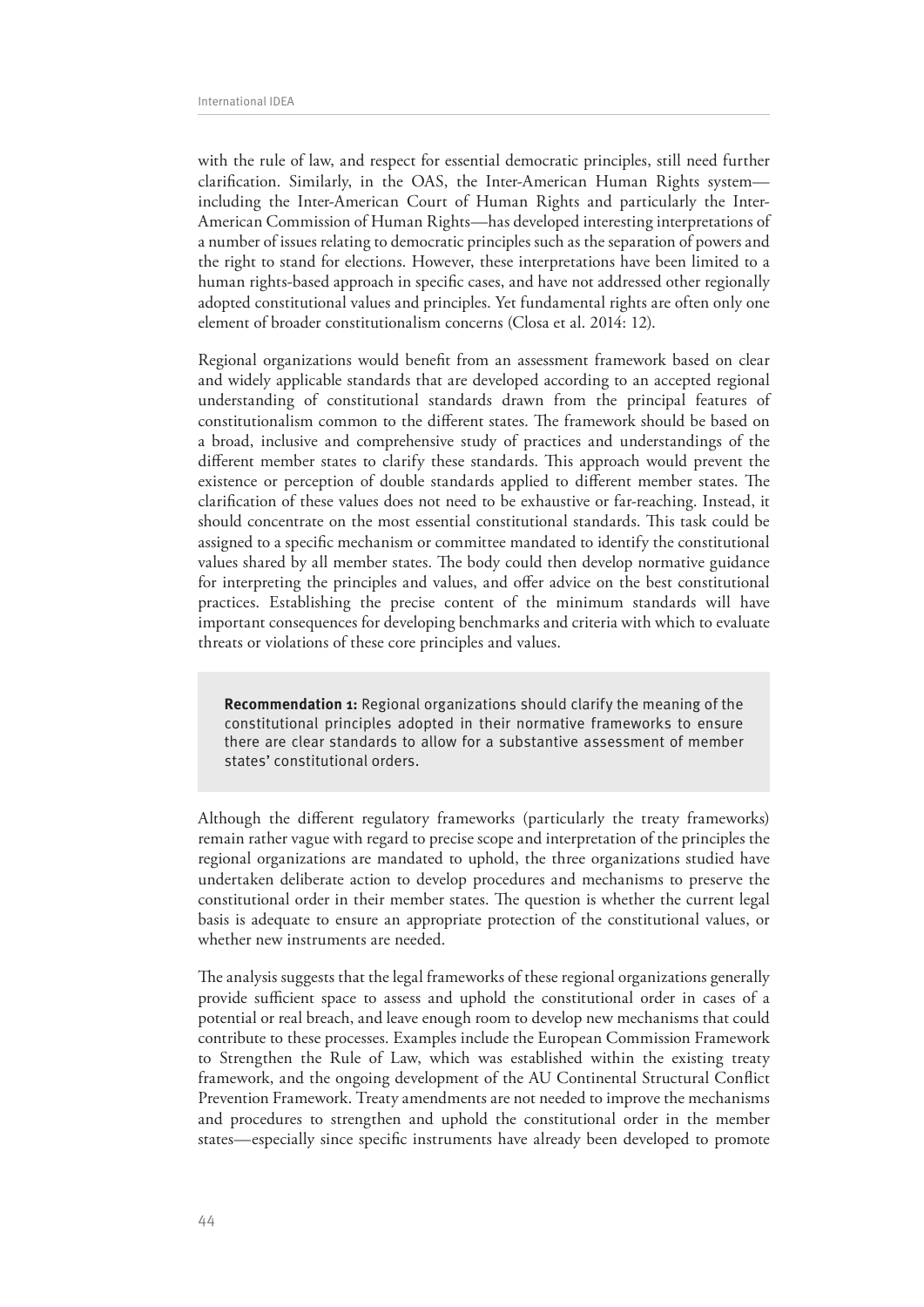and protect the constitutional order, like the African Charter on Democracy, Elections and Good Governance and the Inter-American Charter on Democracy. Indeed, the AU Assembly and PSC have asserted their preference for better operationalizing existing instruments rather than developing new ones (AU 2010b, 2013b).

The use of existing mechanisms (or at least remaining within the existing framework) avoids the challenges of establishing new organs or instruments, including the slow nature of these processes and the high and problematic risk that infringing countries will delay or block a treaty amendment process or simply opt out—thus undermining the effectiveness of any amendment or new instrument (Closa et al. 2014: 7).

However, in some circumstances it can be advantageous to amend the existing legal framework. For example, to increase the legitimacy of regional interventions through a significant strengthening of the oversight mechanisms (Closa et al. 2014: 8). Amendment could also alleviate fears that overly ambitious individuals or institutions would hijack constitutional processes.

But even so, as long as the normative framework provides for scope to act, the process should not be overly burdened. In regional contexts beyond the ones under scrutiny here, it may be that a framework relating to constitutional values and their strengthening or ultimate enforcement still needs substantive development. This scenario is obviously different from the situations in Africa, Europe and America where overarching mechanisms are in place, and scope is provided to develop this framework further from within.

**Recommendation 2:** Regional organizations, where possible, should remain within the scope of existing legal frameworks and reinforce currently available mechanisms or procedures.

The success of a normative framework may depend in large part on its enforceability. While the EU benefits from its highly formalized integration—making the treaty norms but also the *acquis communautaire* (the cumulative body of binding EU law) applicable and enforceable on all its member states, including through the national and regional judicial system—the AU and the OAS are unable to enforce certain aspects of their normative frameworks due to the non-binding nature of some of the main instruments. Until recently, the relevant normative framework in Africa consisted mainly of soft law instruments, except for the prohibition of UCG, which is enshrined in the Constitutive Act of the AU. This changed dramatically in 2012 with the entry into force of the Governance Charter, which is legally binding. Yet, as of April 2016, less than half of the member states had ratified it. Ratification by all member states would ensure the widest possible application of constitutional governance standards in the region.

Similarly, the Inter-American Democratic Charter is strictly a soft law instrument. However, it could be argued that the OAS Democratic Charter is binding, 'since it is considered as an authoritative interpretation of the OAS Charter, according to article 31 para. 3a of the Vienna Convention on the Law of Treaties' (Saranti 2011: 695). The view that the Democratic Charter is completely enforceable clearly improves the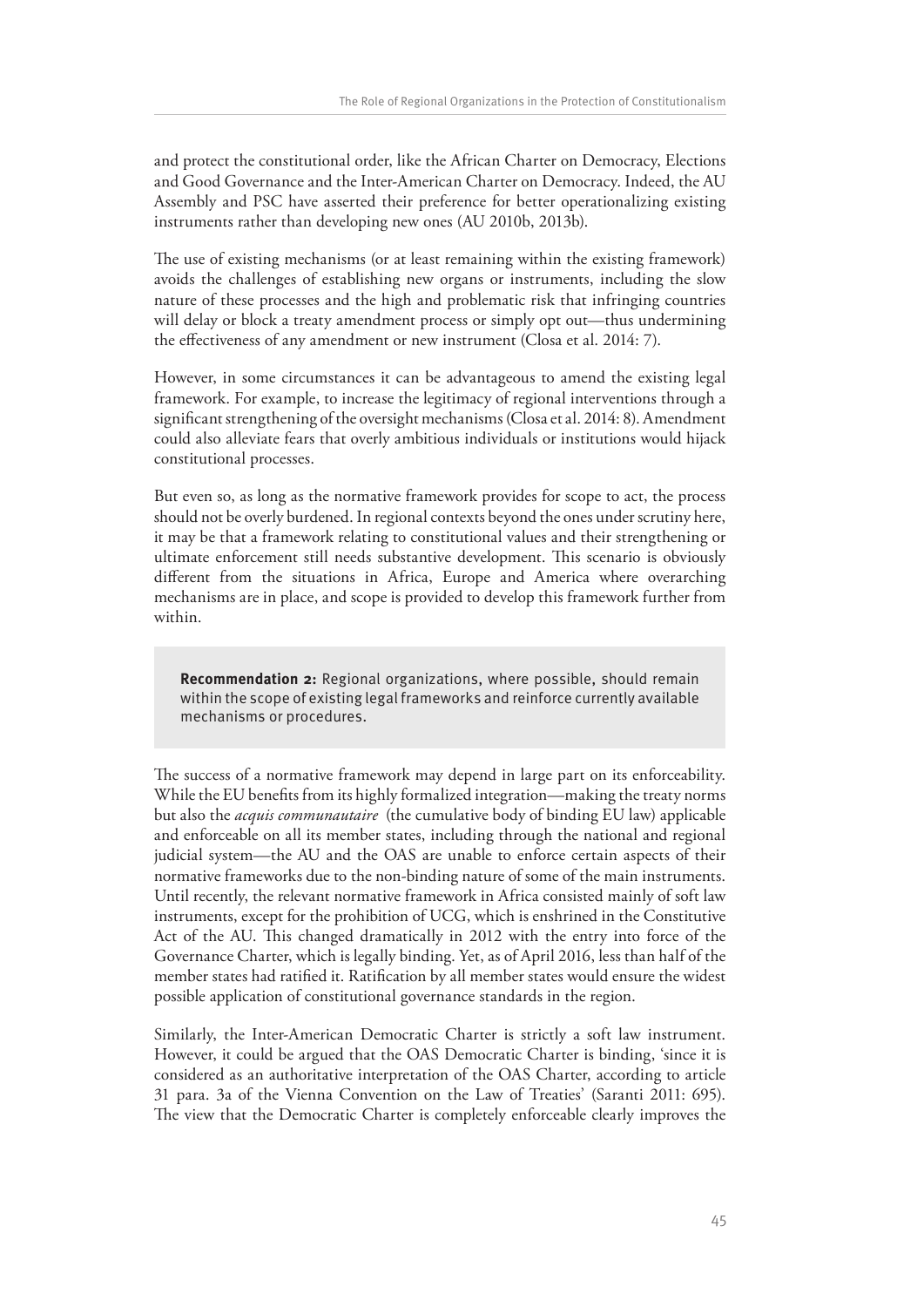prospects of the OAS in ensuring adherence to constitutionalism. Enforceable legal frameworks will compel states to demonstrate a strong commitment to the norms and principles enshrined in them, and to develop consistent practice to this effect.

**Recommendation 3:** Regional organizations should, to the greatest extent possible, ensure the enforceability of the normative framework by adopting binding legal instruments and developing consistent practice in the commitment to uphold constitutional values and principles.

# **Establishing a violation of the constitutional order**

The three regional organizations analysed have all established criteria for violations of the constitutional order that may warrant regional interference. However, a different conceptual focus appears to emerge. While the AU has been highly articulate and innovative in developing a norm against UCG, less attention has been paid to possible erosions of the constitutional order. To this end, the AU's focus has largely been of a procedural nature, relating to the transfer of power rather than a more substantive evaluation of the (un)constitutional exercise of power. The analysis has demonstrated the critical consequences of this approach.

EU involvement has mainly been of an ad hoc nature, which to some extent has hampered the consistency of its approach. However, it has gradually gained a more comprehensive understanding of circumstances under which fundamental EU values can be affected at the national level; it now appears to be better equipped to deal with such scenarios. For example, it increasingly emphasizes the importance of early detection of systematic or structural threats to the constitutional order, and aims to address these before they erupt into serious and persistent violations. The AU also underscored this approach in the Ezulwini Framework. Moreover, in earlier drafts of the Lomé Framework, the AU even included more substantive protection mechanisms such as AU involvement in manipulation of constitutional processes including tampering with constitutional term limits, electoral fraud, or systematic and persistent violations of the common values and principles of democratic governance (OAU 2000).

While these provisions were not included in the legal instruments, the principle was captured in the Lomé Framework, which stipulates that 'experience has shown that unconstitutional changes are sometimes the culmination of a political and institutional crisis linked to non-adherence to the . . . common values and democratic principles'. From this perspective it appears that there is a clear 'need for Member States to uphold the rule of law and abide by their own Constitutions, especially with regard to constitutional reforms, bearing in mind that failure to respect these provisions could lead to situations of tension which, in turn, could trigger political crisis' (AU 2010b). Accordingly, the AU declared that it was essential to adopt a 'comprehensive approach to the issue of UCG based on zero tolerance for coups d'état but also for violations of democratic standards, the persistence and reoccurrence of which could result in unconstitutional changes' (AU 2010b).

The OAS shares a similar view of the relationship between a failure to adhere to the rule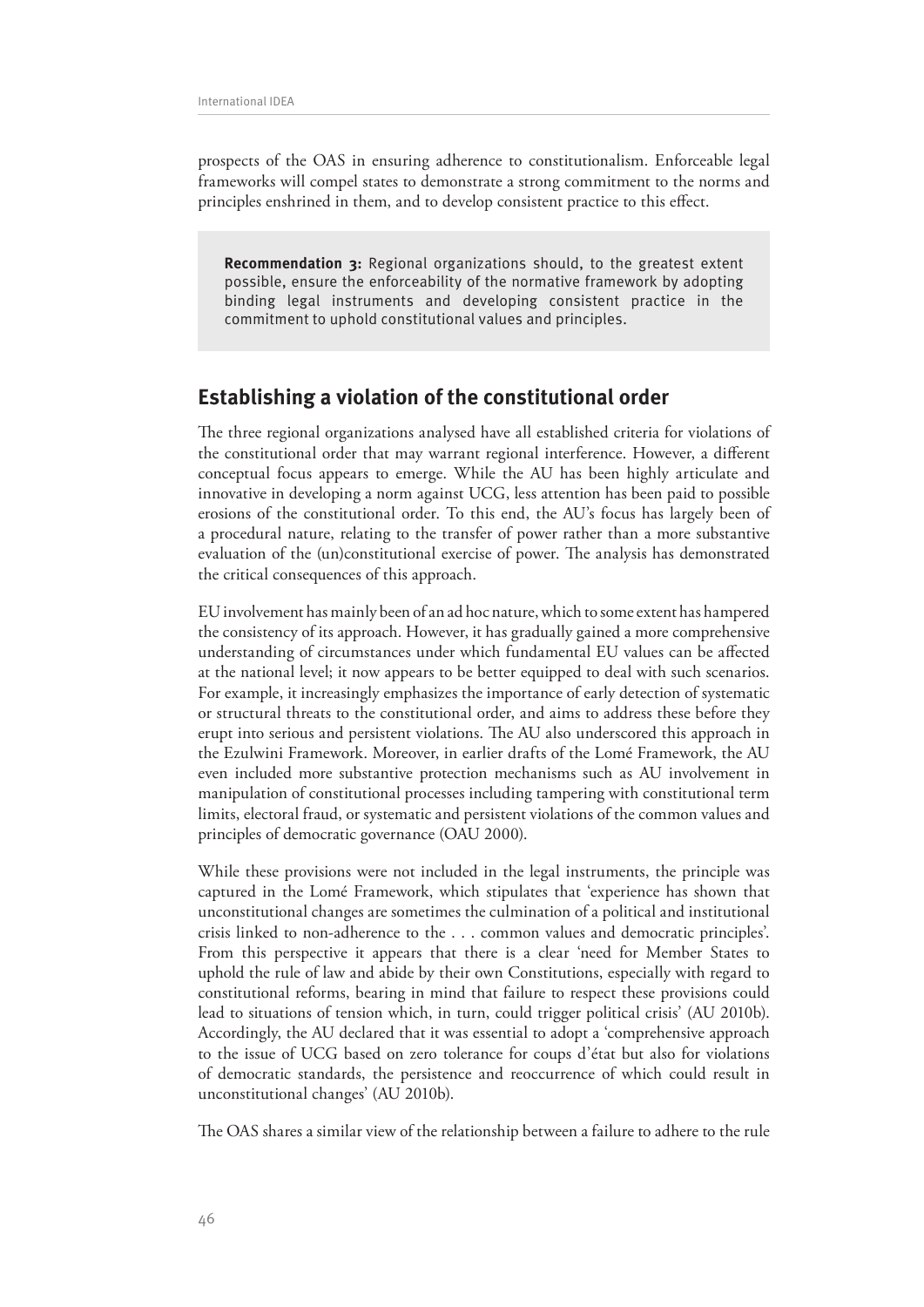of law and the risk of violence and limited development. It has underscored this approach in the hierarchical intervention ladder of Chapter IV of the Democratic Charter, which allows the OAS to assess any potential threat to the democratic political institutional process or the legitimate exercise of power before it leads to manifest interruptions of the democratic order. As crises related to electoral fraud and the erosion of the constitutional order are currently more prevalent and destabilizing in the different regions, regional organizations aiming to contribute to ensuring a democratic and constitutional order should enhance their efforts to deal with threats to constitutionalism from within.

**Recommendation 4:** Regional organizations should increase their engagements to deal with threats and violations of the constitutional order that originate from within the ruling regime.

Based on a more nuanced understanding of the content and interpretation of the constitutional values and principles enshrined in regional normative frameworks, regional organizations should develop a more refined understanding of what constitutes a serious and structural threat to (or violation of) the constitutional order. Accordingly, regional organizations should become more closely involved in developing normative guidance on what conditions could justify the intervention of a regional organization. While broad legal frameworks are generally in place to allow intervention, the meaning of these conditions should be clarified. This will require taking due account of the complexity of violations of the constitutional order committed by incumbent leaders. In the EU, work in this direction has already begun through the Communication of the European Commission to Strengthen the Rule of Law, by establishing a more explicit framework for what might trigger EU action.

In the OAS, despite its useful gradual approach in establishing a threat or actual breach of the constitutional order in a member state, the framework remains vague. In particular, the meaning of an unconstitutional interruption or alteration of the democratic order needs to be elaborated more substantively. The same applies to the AU. Although violations relating to UCG are fairly well established, article 23(5) of the Governance Charter, which defines the unconstitutional change of power as amendments to the legal framework that contravene the principles of democratic change of government, remains ambiguous. Although an earlier draft of the AU Governance Charter included a reference to the manipulation of term limits, it is not clear whether this is covered in the final version, or whether it includes electoral malpractice through the manipulation of the legal instruments constituting the electoral framework to accede to or stay in power. The conditions for the AU PSC to get involved to ensure the maintenance of the constitutional order are also unclear. It remains uncertain what sort of challenge to the constitutional order would prompt the PSC to assume its responsibilities.

Regional organizations should clarify the conditions under which they will intervene to protect the constitutional order of their member states. This does not have to imply an overly ambitious role for regional organizations. Instead, such involvement should remain restricted, as indicated above, to the most serious cases. However, the spectrum of serious violations of the constitutional order should be broadened to include significant infringements of the constitutional order from within. The development of a framework of what constitutes a violation based on clear standards will also increase the coherence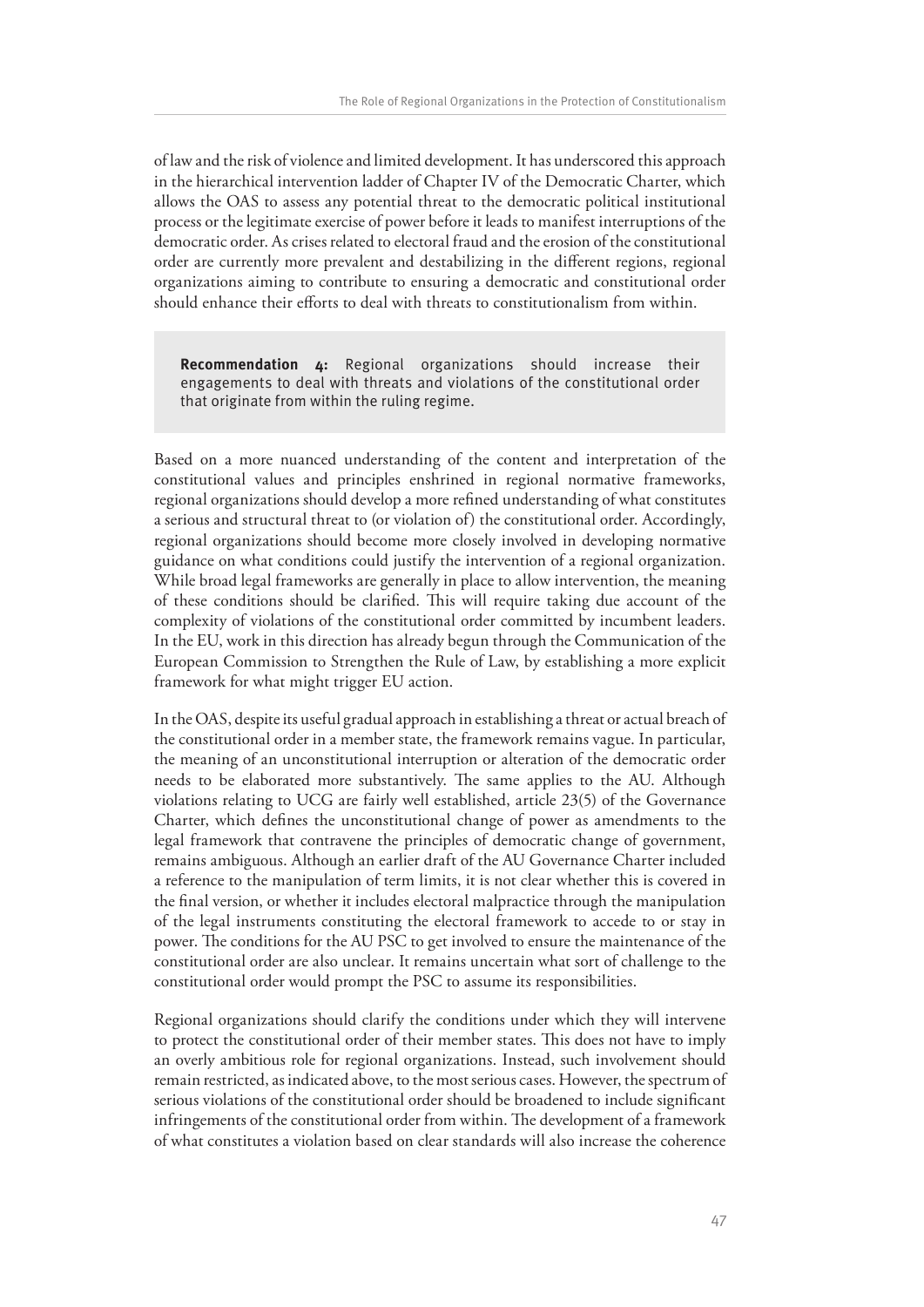and predictability of actions undertaken by the regional organization, without overly relying on the ad hoc political will of state-led policy organs, which may be guided by other political agendas or ambitions.

**Recommendation 5:** Regional organizations should develop clear normative guidance on what constitutes a serious enough threat to (or violation of) the constitutional order of a member state to warrant the intervention of a regional organization. A framework should outline the precise procedural and substantive conditions that may trigger a response from the regional organization.

### **Enforcement**

Closely linked to the establishment of a more nuanced understanding of fundamental threats or violations of the constitutional order is the facilitated enforcement by the respective organs of regional organizations. If more clarity is provided about what type of situation falls under the purview of the triggering mechanisms, the institutions will be able to act in a more timely and effective manner. Regional organizations will be better equipped and informed about when to launch a mechanism or procedure to address situations before they erupt in larger-scale constitutional crises. A trend towards this proactive approach has appeared in the American experience: the OAS General Assembly instructed the secretary general to develop timely, gradual and balanced solutions to address situations in which the democratic order was affected (OAS 2005).

Likewise, a clear example of this trend can be found in the EU with the development of the Framework to Strengthen the Rule of Law, which is triggered by a systematic threat to essential rule of law principles. Similarly, the AU has affirmed that, on the basis of 'early warning indicators, steps should be taken to prepare guidelines for preventive deployment of AU presence before the breakdown of law and order' (AU 2009a). This pre-emptive alert and response approach was included earlier in the establishment of a Continental Early Warning System, which is a mechanism for collecting information on potential conflicts and with a mandate to formulate policy recommendations on the best course of action to address threats to peace and security in Africa (AU 2002a: article 12).

The AU is also developing a Continental Structural Conflict Prevention Framework that assesses a country's structural vulnerability to conflict and identifies programmes to mitigate these vulnerabilities (AU 2015). It is crucial that these mechanisms incorporate a nuanced set of standards and benchmarks to specifically evaluate a constitutional crisis. This approach is of particular importance in dealing with popular uprisings, which increasingly have as a root cause public dissatisfaction with the failure of an incumbent regime to respect important constitutional principles, such as the limitation of powers including presidential term limits or the independence of the judiciary. The relevance of this approach extends equally to the Americas, where the OAS had been faced with similar popular revolts in Ecuador (2005) and Bolivia (2005). From this perspective it is vital that regional organizations pursue a broad and comprehensive approach in 'addressing any potential risks of serious breaching of fundamental values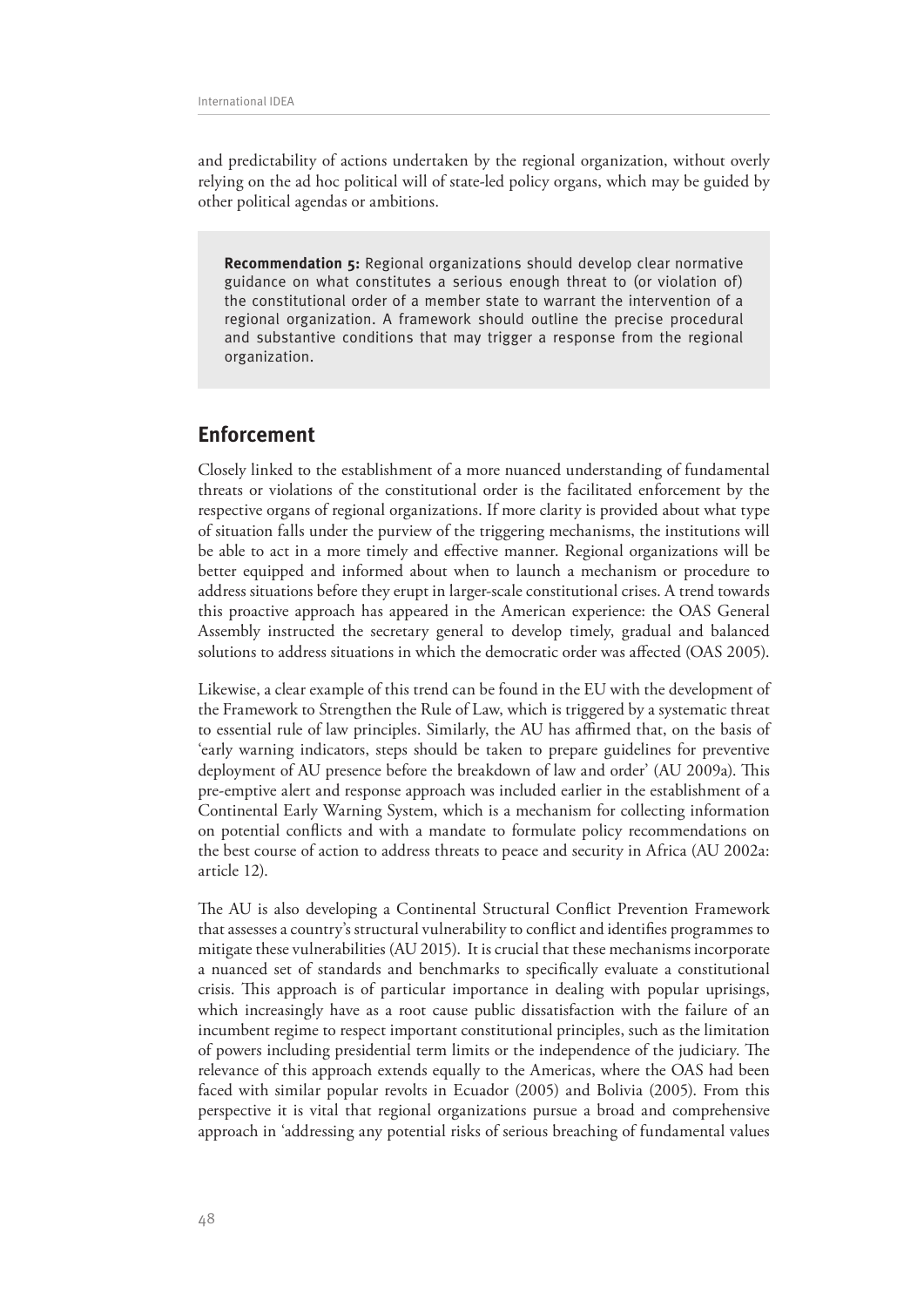in a given member state at an early stage and immediately . . . engage in a structured political dialogue with the relevant member state' (European Parliament: 2013). This inclusive approach is also key to building a constructive relationship between the regional organization and a wide variety of stakeholders in order to mobilize support, build trust and avert the misrepresentation of the regional organization's objectives in assisting a country in the delicate exercise of overcoming challenges relating to its constitutional regime.

**Recommendation 6:** Regional organizations should engage in a broad and comprehensive approach to proactively address potentially serious threats to (or violations of) the fundamental values and principles of the constitutional regime of a member state.

Regional bodies will need to regularly assess the compliance of member states with their respective normative frameworks. An important challenge in these proceedings may arise in relation to the access to the concerned state. This means the question whether the regional organization will have adequate access to relevant information and actors to conduct a proper investigation into any potential or real infringement of the constitutional order. African states have taken a leading role in ongoing assessments of governance by establishing the African Peer Review Mechanism (APRM). The APRM is a mechanism for the mutual assessment of countries' governance structures that may serve as a vehicle to improve democratic and constitutional governance. The APRM even provides for a special review that can be launched when early warning signs suggest an impending political, social or economic crisis in a member country. Such a review can be called for by the APRM Heads of State and Government Implementation Committee (APR Forum) in a spirit of assistance and in solidarity with the government concerned. Although the APRM was created outside the purview of the AU, the Assembly of Heads of State and Government of the AU decided to incorporate it into the structures of the AU (AU 2014d).

Participation in the APRM procedure is voluntary, which to an important extent can undermine its effectiveness. The same restriction might apply to the Council of the EU's proposal in 2014 to organize an annual political dialogue on the rule of law. In the OAS, the involvement and assessment performed by its organs also remains largely voluntary. In cases when the democratic political institutional process or the legitimate exercise of power is threatened, the OAS can only intervene after having obtained prior consent from the affected state. This poses a significant challenge when the elected leaders are the ones responsible for the constitutional crisis. In view of these concerns, states might wish to consider extending an open invitation to the respective organs mandated to perform such assessments, for example by adopting a decision or resolution by the highest policy organs of the regional organization in support of such transparency. This is essential to facilitate and foster an open and constructive dialogue between the regional body and the affected member state, including the different branches of government and other relevant stakeholders. The procedure may benefit from the development of non-exhaustive guidelines to determine the kind of cooperation that can be expected of a member state with the regional organization.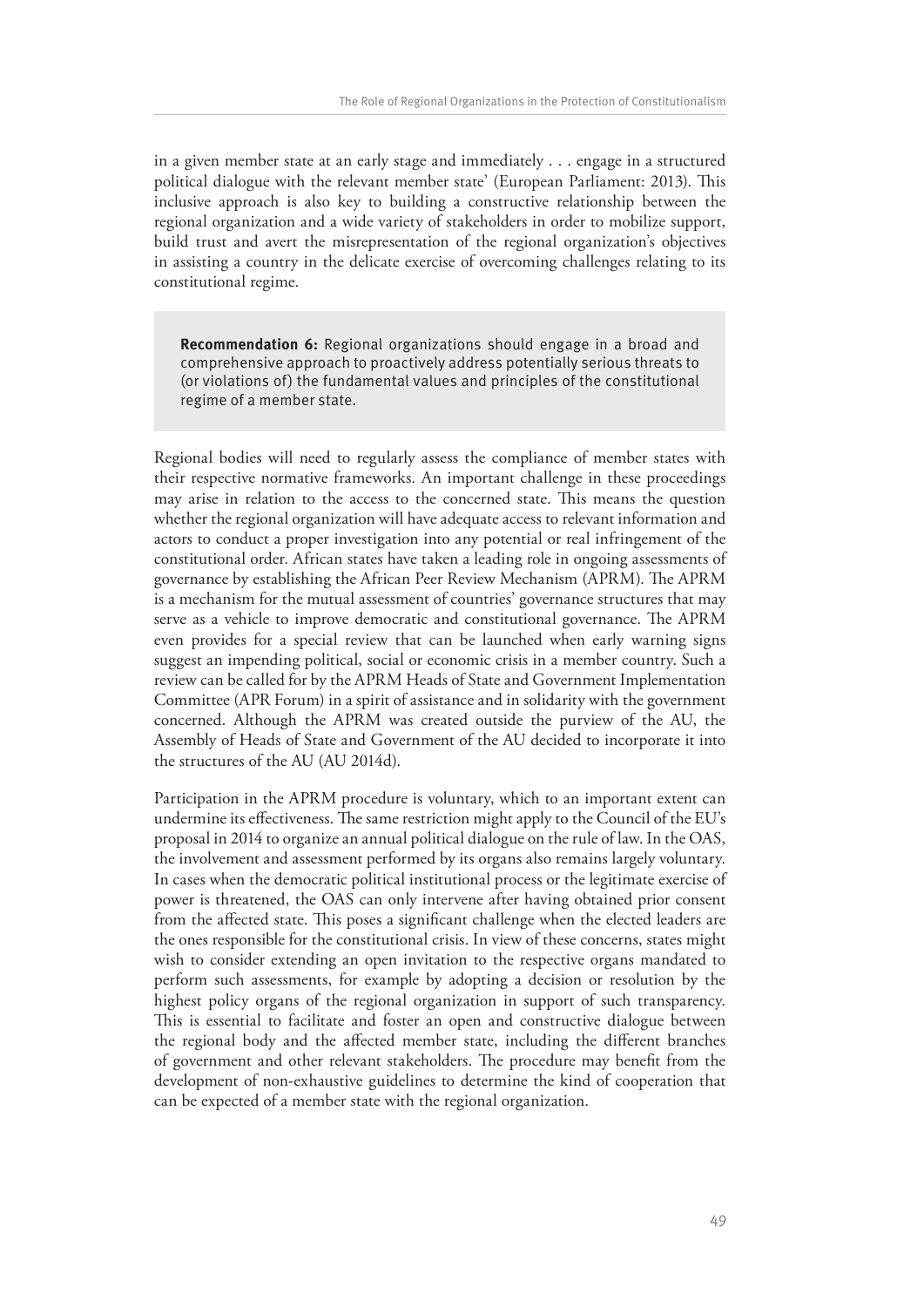**Recommendation 7:** Regional organizations should have adequate access to assess the level of compliance of a member state with the constitutional principles and values enshrined in the regional normative framework.

Although the need for the approval of the concerned state in the process of assessing its adherence to shared norms and values confirms the political delicacy of this exercise, the interests of the citizens—not national or even regional power plays—should lie at the heart of the regional organization. However, these assessments must then respect a number of criteria or follow a code of conduct. First, the conditions for regional assessment should include an appreciation of national constitutional complexities and particularities. As the intervention of a regional organization would take place in a setting that is closely associated with notions of sovereignty and national identity, it is crucial that such processes fully respect the national contexts and demonstrate a detailed understanding of local realities. The absence of such procedural guarantees could otherwise seriously impair the legitimacy and effectiveness of the regional engagement.

Second, assurances of objectivity and impartiality should be provided. For instance, parliamentary bodies such as the Pan-African Parliament or the European Parliament could be involved. Among other things this could strengthen the legitimacy of the initiative. But the risk remains that the parliamentary intervention could be perceived as politically biased. While in the OAS a call has been issued to keep such evaluations performed by the political bodies of the organization—Permanent Council and General Assembly—a strong case can be made for leaving the assessment to an independent body within the organization. The ultimate decision-making power, however, would remain with the political body. In this way, the different bodies can complement each other's work. According to this approach, regional parliamentary bodies can assist in the assessment phase. However, the leadership for conducting the assessment would remain with the independent body, allowing it to function uninhibited by pressure from different political bodies and states. The regional parliamentary body can later play a more significant role in decision-making, and this in a more informed way after having been involved in the assessment process. Suggestions have been made in the OAS to establish a special rapporteur or ombudsman to deal with these matters. This mechanism was suggested by the Friends of the Inter-American Democratic Charter, and later endorsed by US Secretary of State Hillary Clinton and the Canadian Government (Santistevan de Noriega 2012).

Similarly, in the AU context there have been suggestions to appoint a special rapporteur who would inform the PSC about progress made in the democratization process (AU 2010c). In Africa, a specific role could also be envisaged for the Panel of the Wise, a body composed of distinguished Africans with a mandate to advise and support the AU in all matters relating to the promotion and maintenance of peace, security and stability in Africa (AU 2002a: article 11). This panel could use its mediation and negotiation skills to assist in the prevention and management of a constitutional crisis, through early warning, fact-finding missions, preliminary mediation and consultative offices.

Third, these assessments should take place in accordance with predetermined procedures, and allow member states to challenge the assessment in an appropriate forum. For example during its constitutional crisis, the Hungarian Government criticized the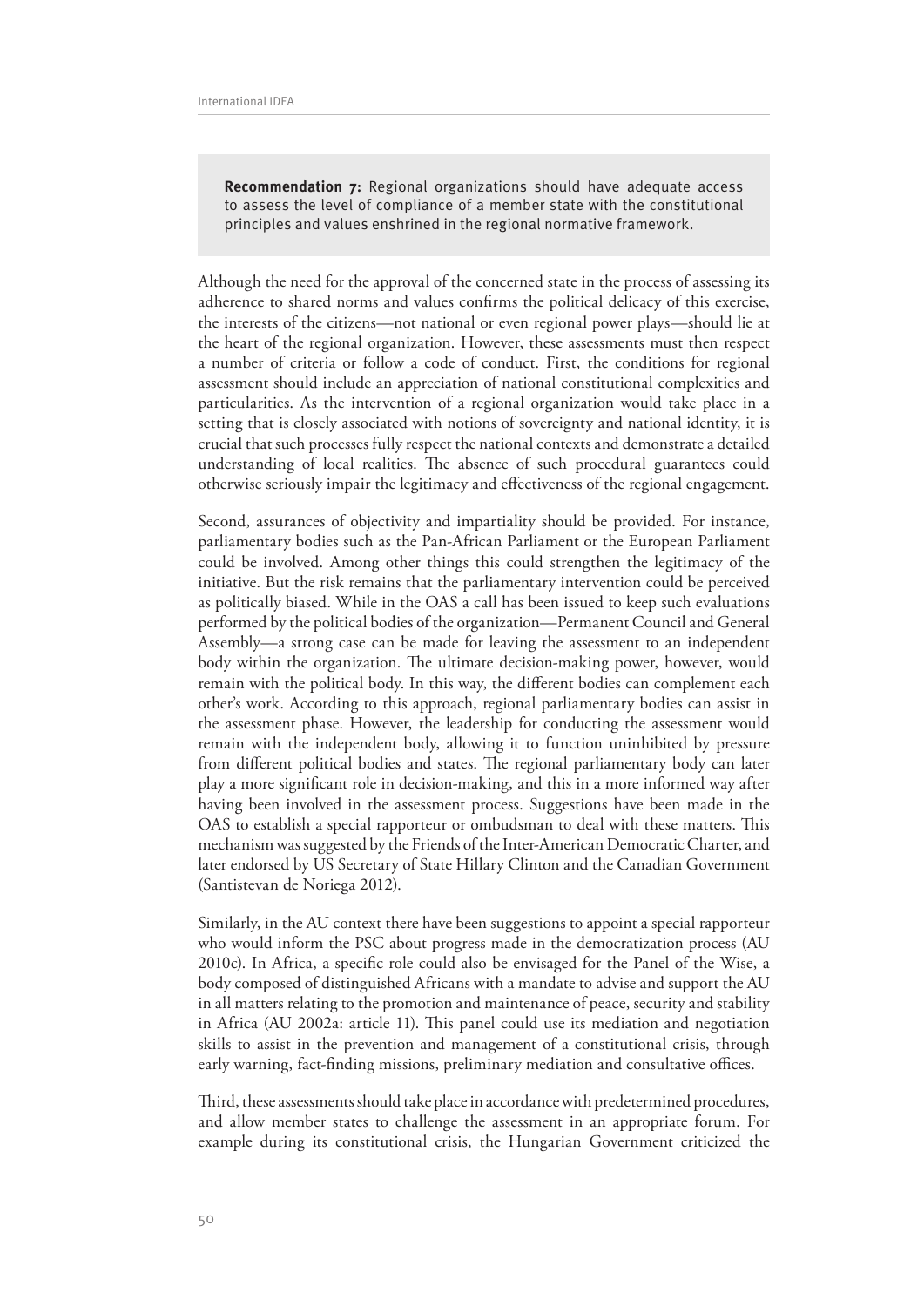absence of such procedures (Hungarian Government 2013: 10). Finally, the impartiality of such a body mandated to evaluate the situation should be emphasized, especially considering the complexity of deciding issues where one party may assert its democratic legitimacy (for example if it is the elected leadership).

**Recommendation 8:** Regional organizations should organize an objective and impartial evaluation of a member state's compliance with the regional normative framework while duly respecting and taking into account its legal, political and institutional context.

Above all, the organs entrusted with enforcing the normative frameworks on constitutional governance should ensure consistency in their policies and practice. As identified in the analysis of the different regional bodies, the implementation of the normative framework has at times led to incoherent or contradictory practice. This should be avoided at all costs in order to ensure the credibility, legitimacy and predictability of the regional interventions. Consistency in implementing the normative frameworks covers all dimensions of the intervention, including the establishment of a real or potential violation, consistency in diplomatic engagement to address a real or potential breach, and in imposing sanctions and establishing a return to constitutional order.

Consistency in the regional approach will greatly benefit from a clearer definition of the fundamental principles and what constitutes a violation or potential violation of them. A more consistent regional approach would also benefit from a closer monitoring of potential threats to the constitutional order. In the EU, there is a clear demand for consistency in comparing a country's law and practice against the standards laid down in the Copenhagen Declaration before and after accession to the EU using the same assessment framework. The AU has inconsistently applied sanctions, which has allowed perpetrators of coups to run in subsequent elections even though this is expressly prohibited in the normative framework. To this extent it is of great importance 'to respect of the principle of equality between all member states', to reject 'the application of double standards in the treatment of member states' and to ensure that 'similar situations or legal frameworks and provisions should be assessed in the same way' (European Parliament 2013: 28).

**Recommendation 9:** Regional organizations should ensure consistency in the implementation of their normative frameworks to uphold constitutionalism at the national level and refrain from any biased application of standards.

If a regional organization is to engage in a more proactive approach to detect potential threats or violations that may seriously undermine its fundamental values, it must have the necessary expertise and knowledge to evaluate the actual or potential infringement in order to be better placed to identify the necessary remedies and monitor and assess the level of compliance with these remedies. This will require adequate resources and capacity.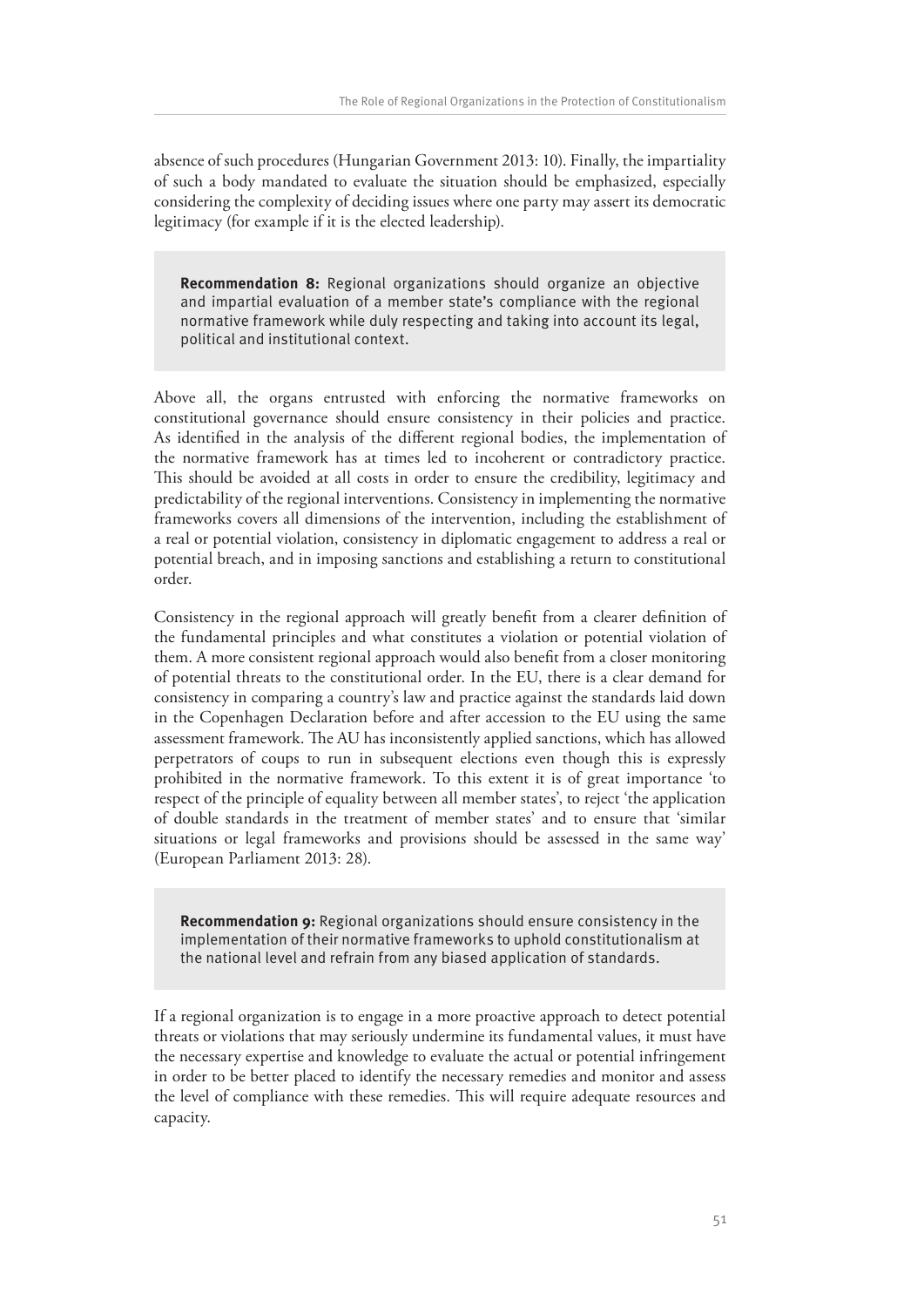**Recommendation 10:** Regional organizations should ensure the necessary capacity and resources to monitor, evaluate and support member states' compliance with their regional obligations and commitments.

Regional organizations should coordinate their approach with other actors and organizations when engaging with a particular member state to ensure consistency and foster effectiveness. This should include the close involvement of civil society organizations to assist in monitoring compliance with the regional framework and implementing recommendations. When implementing sanctions, regional organizations can benefit from the cooperation and assistance of other states, sub-regional groupings and the wider international community, including the UN. For example, the AU could more closely cooperate with subregional organizations such as ECOWAS and SADC, while the OAS could collaborate more closely with UNASUR and CELAC to demonstrate a collective commitment to the protection of fundamental values and principles.

**Recommendation 11:** Regional organizations should cooperate where appropriate with civil society actors, states, subregional groupings and the wider international community to more effectively enforce the normative framework and to demonstrate collective commitment to the respect for (and protection of) fundamental values and principles.

# **Sanctions**

If there is a serious threat or actual violation of the constitutional order, the available sanctions should include a middle ground between diplomatic pressure and suspension. While diplomatic engagement is very important to try to remedy a situation inclusively, and should be maintained throughout the process, it may lack the potency to reach the desired outcomes. Yet suspension may also be counterproductive, as it could sever the relationship between the infringing state and the regional organization, which could additionally lead to polarization within the region and undermine constructive cooperation between different actors. Sanctioning mechanisms should therefore be developed that are graduated and proportionate to the different types of infringement of the constitutional order. Although regional organizations must have some flexibility to respond appropriately to each individual situation, they should develop clear categories of sanctioning mechanisms to be imposed in a graduated and predictable manner (AU 2009a: 10).

Recommendation 12: Regional organizations should develop a comprehensive framework establishing different categories of sanctions that may be gradually applied in accordance with the gravity of the violation or threat to the constitutional order.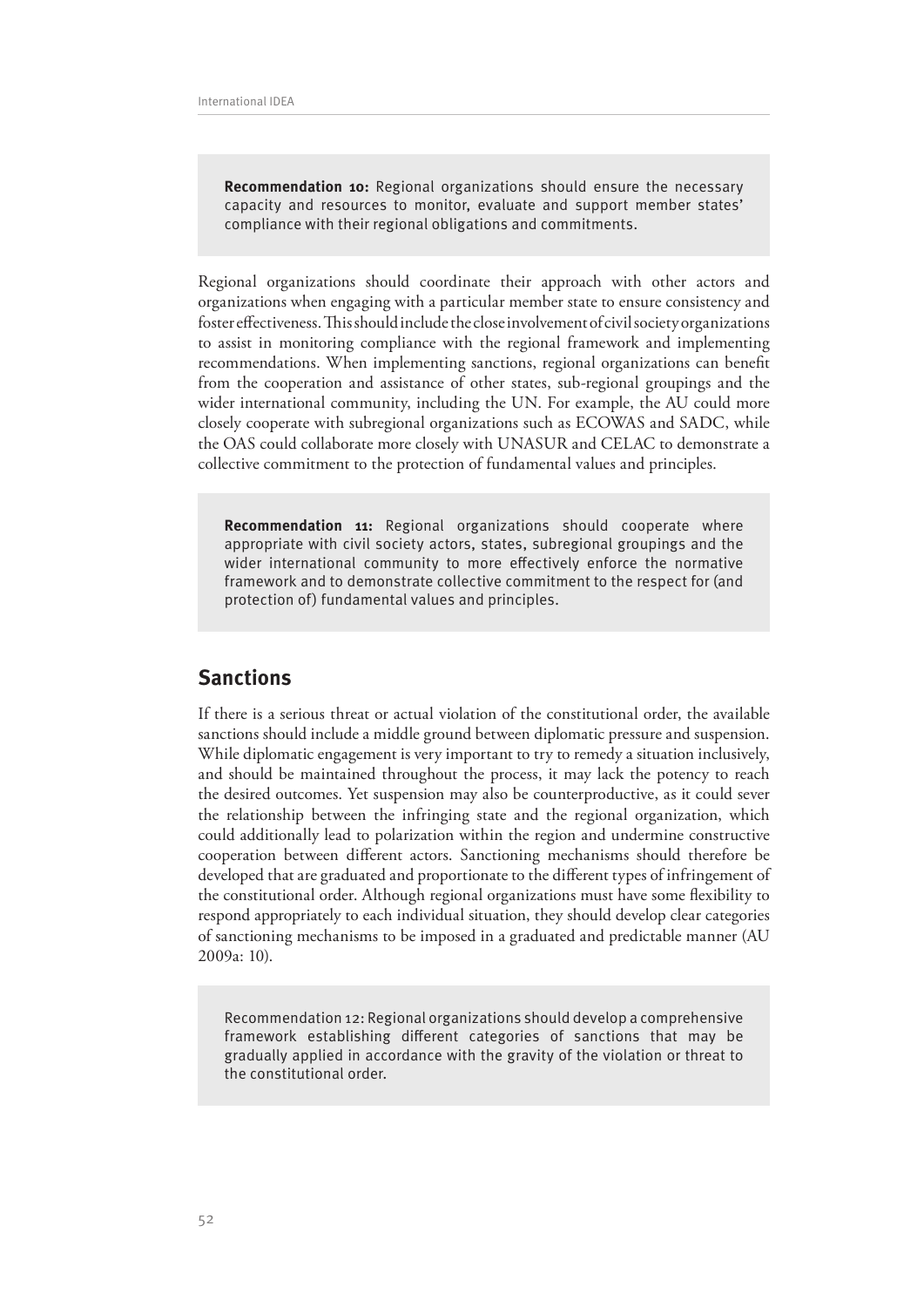All three organizations have made it very clear that any sanctions are directed at the concerned state or members of the offending regime, and not at civilians. Therefore the sanctioned state may not abrogate its responsibilities to the regional organization, including membership fees or obligations related to human rights (OAS 2001: article 22). This can be highlighted as a general good practice. The AU has stipulated in the Lomé Declaration that '[c]areful attention should be exercised to ensure that the ordinary citizens of the concerned country do not suffer disproportionately on account of the enforcement of sanctions'. A similar consideration has been enshrined in the EU framework. Article 7 of the Treaty of Lisbon (2009) provides that '[t]he Council shall take into account the possible consequences of such a suspension on the rights and obligations of natural and legal persons'.

This is an important principle, because it underlines the commitment and responsibilities of the regional organization towards the citizens of the region, rather than only underscoring the relationship between states and regional organizations. To this effect, regional organizations should duly take into account the consequences of the different sanctions imposed on the state, especially economic sanctions such as the cancellation of trade agreements or access to loans. Regional organizations should attempt to protect civilians as much as possible, and concentrate on the real culprits—the leadership or insurgents. Similarly, breaking diplomatic ties or visa bans should be realistically targeted at the responsible officials rather than the general population.

**Recommendation 13:** Regional organizations should make sure not to disproportionately harm the civilians of a non-complying member state.

### **Return to constitutional order**

All three regional organizations have only limited guidance on determining a return to constitutional order; the legal frameworks provide few normative conditions. This lack of clarity has in the past led to inconsistencies in validating a return to constitutional order. While all three organizations are committed to the values of democracy, rule of law and human rights, their assessments of a return to constitutional order might have been too narrow on some occasions. The risk remains that a regime may restore its power constitutionally, but fail to exercise it according to constitutional provisions. Therefore, regional organizations might want to consider a more substantial test before declaring that there has been a return to constitutional order—especially since this in effect means endorsing a constitutional regime and conferring a certain legitimacy on it. Often a mere procedural approach risks overlooking the root causes of a constitutional crisis. Therefore, in line with the more nuanced approach to establishing a threat or violation of the constitutional order, regional organizations should more carefully determine whether the essential problems that led to the constitutional crisis have been addressed.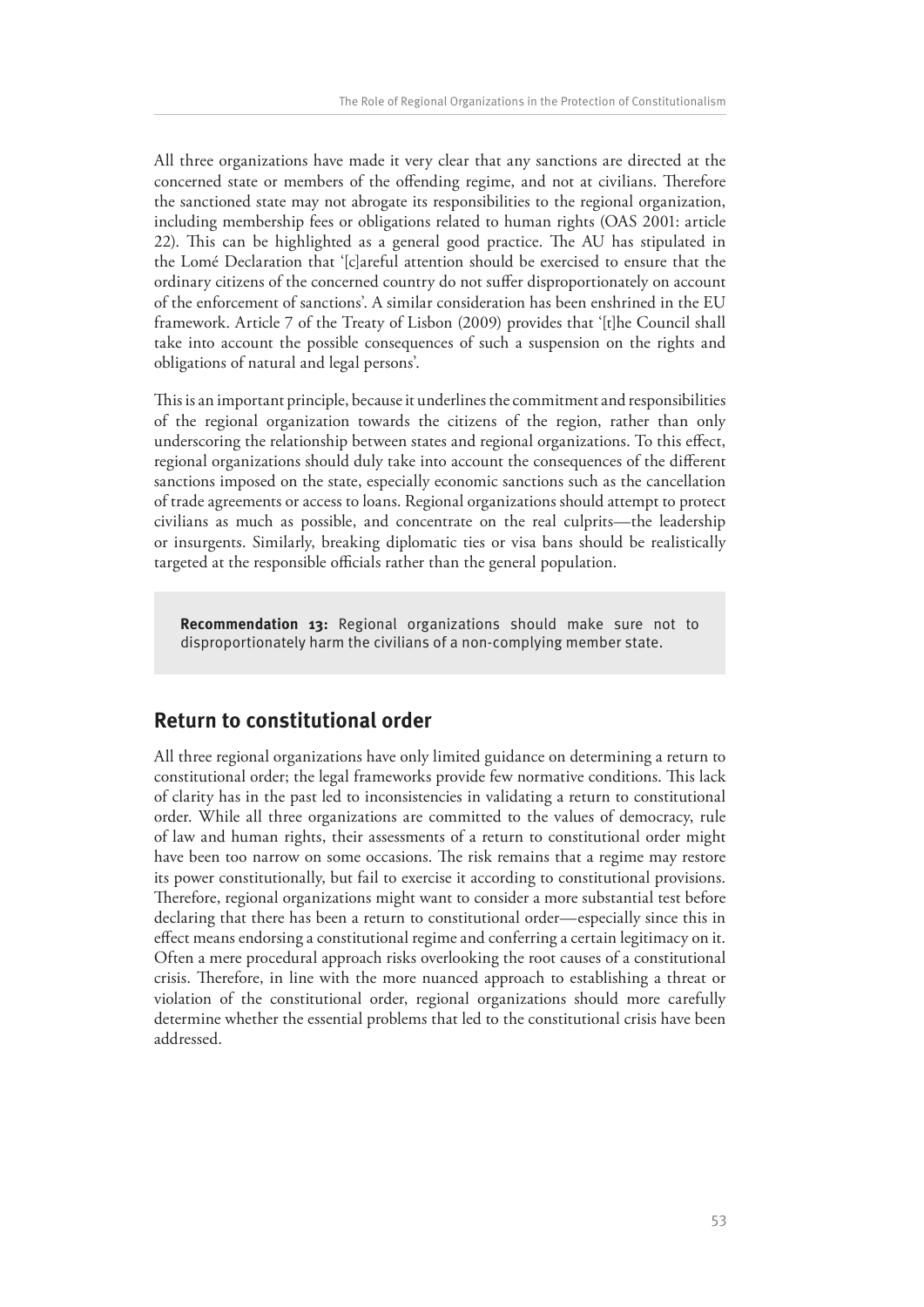**Recommendation 14:** Regional organizations, in adopting a more comprehensive approach to assessing a threat or violation of the constitutional order, should consider whether the underlying reasons that led to the threat or violation have been resolved.

Thus regional organizations could put forward specific and targeted recommendations concerning the minimum factors that need to be addressed before they pronounce a return to constitutional order. The EU set a good example in the case of Hungary: it developed a long series of specific steps to take in order to restore constitutional order. The ECJ contributed significantly in this case by providing guidance and remedies for specific infringements. Equally, the EU Framework to Strengthen the Rule of Law provides that the EU Commission may address specific recommendations to the member state concerned. In line with the increased attention to addressing the root causes of conflict, including the manipulation of constitutions and the abuse of human rights, the AU is also taking steps to develop remedial action in a more systematic and holistic way. For example, the Continental Structural Conflict Prevention Framework would include the timely identification of coherent, concrete and realistic measures based on a context-specific analysis to address a state's vulnerabilities, including those related to core constitutional values (AU 2013).<sup>10</sup> Such a structural and systematic approach would lead to a more appropriate response to the challenges associated with determining a return to constitutional order.

**Recommendation 15:** Regional organizations should develop precise, appropriate and context-specific conditions for establishing a return of constitutional order.

The development of these recommendations and criteria will facilitate the monitoring and evaluation of the processes concerning the return to constitutional order. These processes can then be tied to the gradual sanctioning mechanism: the organization can loosen its sanctions in accordance with the member state's efforts to restore respect for constitutional values. In cases with a more nuanced erosion of the constitutional order, the reversal of such actions, policies or laws can often take longer. Therefore, the regional organization can adjust its remedial approach in accordance with the pace of progress in this area.

**Recommendation 16:** Regional organizations should develop mechanisms and procedures to gradually remove sanctions in accordance with progress made to restore constitutional order.

<sup>10</sup> See Draft Continental Structural Conflict Prevention Framework (2013) and specifically the principles that are intended to inform the CSCPF preventive actions, activities and programmes.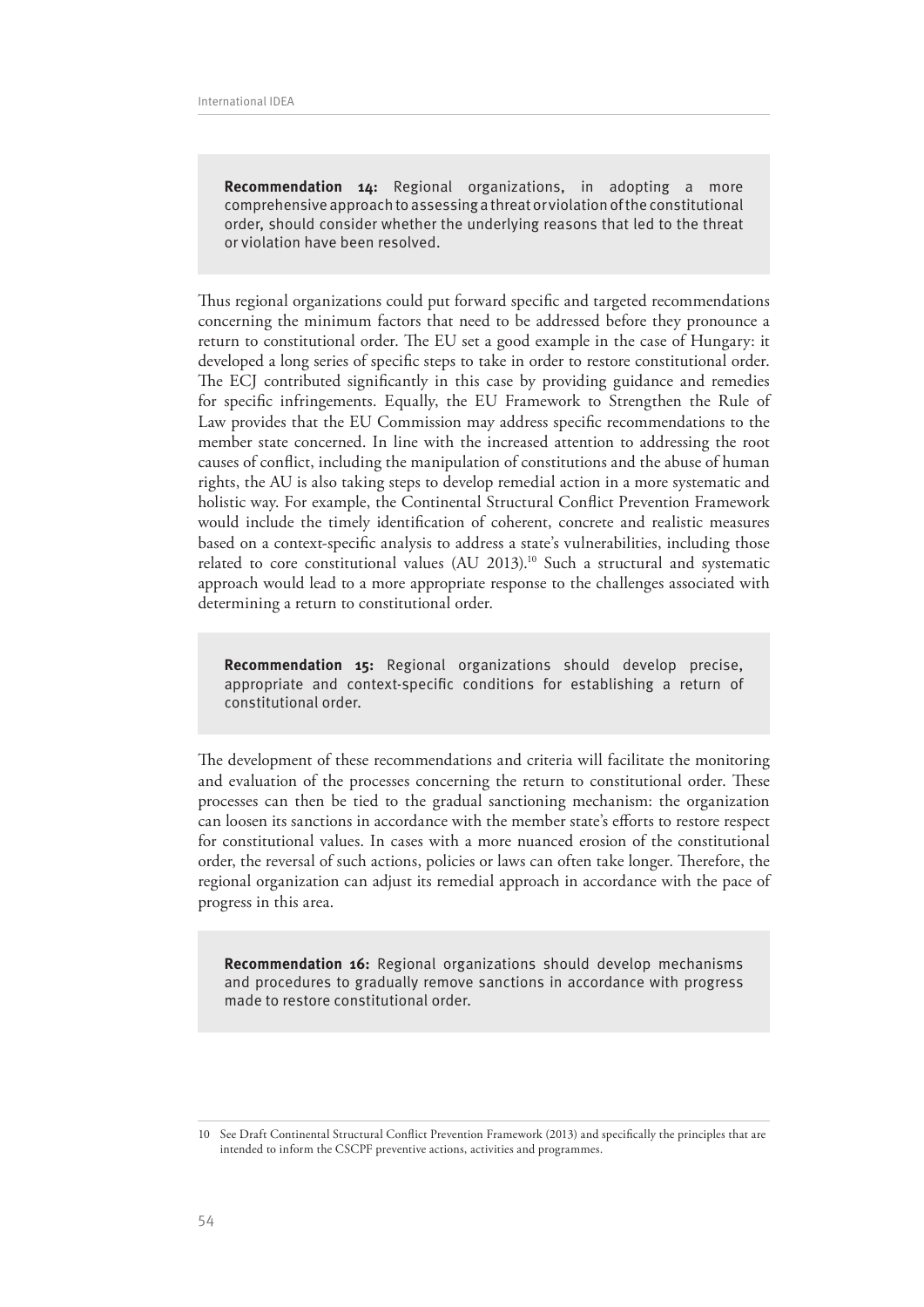# <span id="page-54-0"></span>**References**

African Union (AU), *African Charter on Human and Peoples Rights, 1981*

- —, *Protocol Relating to the Establishment of the African Court on Human and Peoples' Rights, 1998*
- —, *Algiers Declaration on Unconstitutional Changes of Government, 1999*
- —, *Lomé Declaration on Unconstitutional Changes of Government,* 2000a
- —, *Constitutive Act of the African Union, 2000b*
- —, *Protocol Relating to the Establishment of the Peace and Security Council of the African Union,* 2002a
- —, *Rules of Procedure of the Assembly of Heads of State and Government of the African Union,* 2002b
- —, *Declaration on Principles Governing Democratic Elections in Africa,* 2002c
- —, *African Union Convention on Preventing and Combating Corruption, 2003*
- —, *African Charter on Democracy, Elections and Governance, 2007*
- —, *PSC Communiqué of the 163rd Meeting 22 December 2008* (PSC/MIN/ Comm.3(CLXIII)), 2008
- —, *Ezulwini Framework for the Enhancement of the Implementation of Measures of the African Union in Situations of Unconstitutional Changes of Government,* 2009a
- —, *PSC Communiqué of the168th Meeting on 5 February 2009* (PSC/PR/(CLXVIII), 2009b
- —, *PSC Communiqué of the 207th Meeting at the level of Heads of State and Government on 29 October 2009* (PSC/AHG/COMM.2(CCVII)), 2009c
- —, *PSC Communiqué of the 204th Meeting on 17 September 2009* (PSC/PR/Comm. (CCIV)), 2009d
- —, *Assembly Decision on the Resurgence of the Scourge of Coups d'état in Africa* (Assembly/AU/Dec.220(XII)), 2009e
- —, *Executive Council Decision to Establish a Pan-African Architecture on Governance* (EX.CL/Dec.525 (XVI), 2010a
- —, *Assembly Decision on the Prevention of Unconstitutional Changes of Government and Strengthening the Capacity of the African Union* (Assembly/AHG/Dec.269 (XIV)), 2010b
- —, *PSC Communiqué of the 221st Meeting on 17 March 2010* (PSC/PR/ COMM(CCXXI)), 2010c
- —, *PSC Communiqué of the 216th Meeting on 19 February 2010* (PSC/PR/Comm 1(CCXVI)), 2010d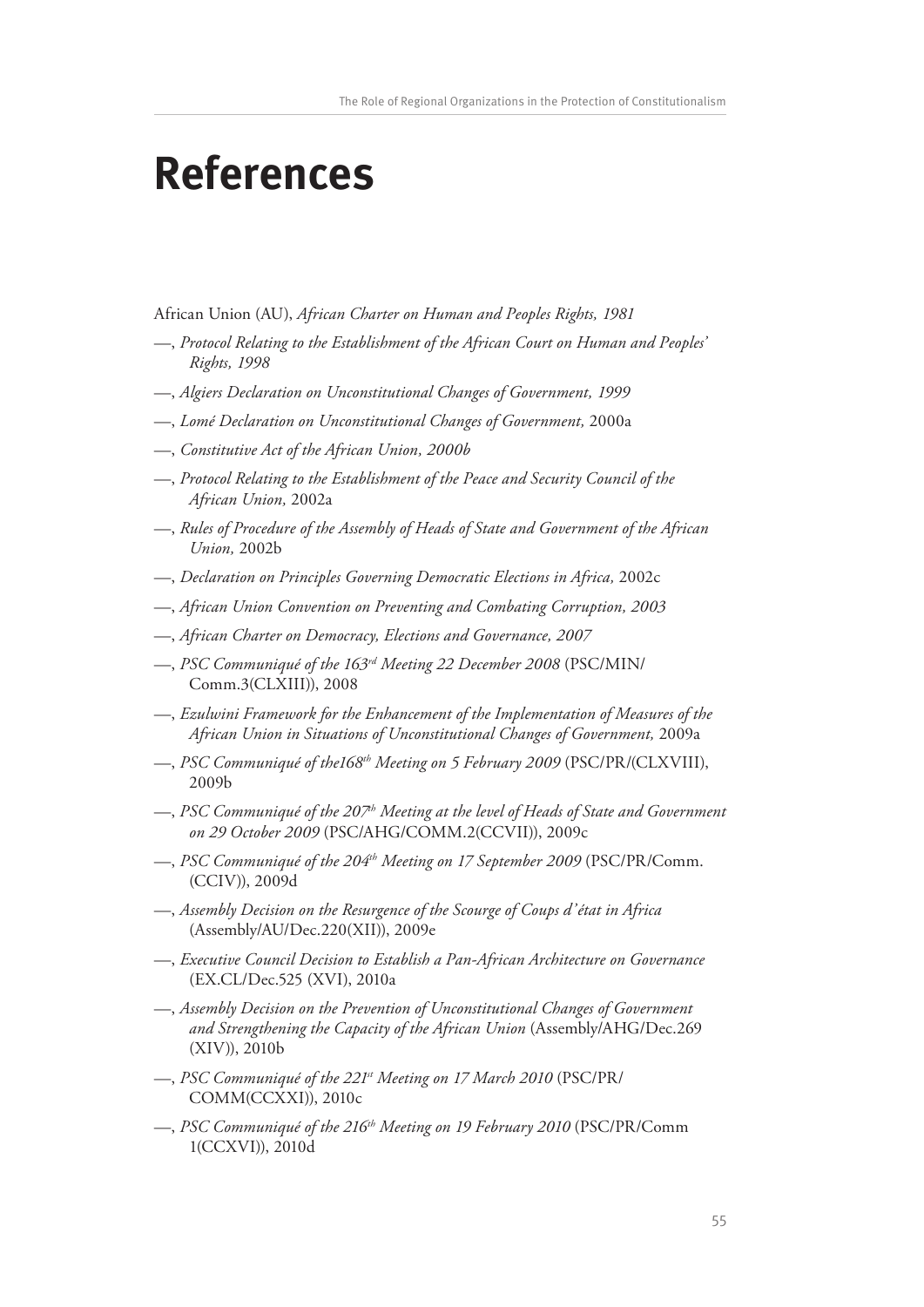- —, *Assembly Decision on the Theme, Date and Venue of the Sixteenth Ordinary Session of the Assembly of the Africa Union* (Assembly/AU/Dec.304(XV)), 2010e
- —, *PSC Communiqué of the 259th Meeting on 28 January 2011* (PSC/AHG/ COMM(CCLIX)), 2011
- —, *PSC Communiqué of the 363rd Meeting on 25 March 2013* (PSC/PR/ COMM(CCCLXIII)), 2013a
- —, *PSC Communiqué of the 360th Meeting on 22 March 2013* (PSC/PR/ COMM(CCCLX)), 2013b
- —, *Draft Continental Structural Conflict Prevention Framework*, 2013c
- —, *Protocol on Amendments to the Protocol on the Statute of the African Court of Justice and Human Rights*, 2014a
- —, *Final Report of the African Union High-Level Panel For Egypt*, 2014b
- —, *Draft Protocol on Amendments to the Protocol on the Statute of the African Court of Justice and Human Rights*, 2014c
- —, *23rd Ordinary Session of the Assembly of Heads of State and Government of the African Union in Malabo, Equatorial Guinea June 2014* (Assembly/AU/ Dec.527(XXIII)), 2014d
- —, *PSC Communiqué of the 502nd Meeting on 29 April 2015 on the Structural Prevention of Conflict in Africa* (PSC/PR/COMM.2(DII)), 2015
- Ayala Corao, C. and Nikken Bellshaw-Hógg, P., 'Collective defense of democracy: concepts and procedures', *Diffusion of the Inter-American Democratic Charter*, 5 (2006), pp. 25–26
- Closa, D., Kochenov, D. and Weiler, J. H. H., 'Reinforcing Rule of Law Oversight in the European Union', European University Institute Working Paper RSCAS 2014/25 (2014), <http://cadmus.eui.eu/bitstream/handle/1814/30117/ RSCAS\_2014\_25\_FINAL.pdf>, accessed 28 June 2016
- Choudhry, S. and Bisarya, S., 'Regional organizations and threats to democracy from within: self-coups and authoritarian backsliding', in R. Cordenillo and K. Sample (eds), *Rule of Law and Constitution Building: The Role of Regional Organizations* (Stockholm: International IDEA, 2014)
- R. Cordenillo and K. Sample (eds), *Rule of Law and Constitution Building: The Role of Regional Organizations* (Stockholm: International IDEA, 2014)
- Elvy, S.-A., 'Towards a new democratic Africa: the African Charter on Democracy, Elections and Governance', *Emory International Law Review*, 27 (2013), pp. 41–116
- European Commission, *Communication on Article 7 of the Treaty on European Union, Respect for and Promotion of the Values on which the Union is Based*, 2003
- —, *Communication on a New European Union Framework to Strengthen the Rule of Law*, 2014
- European Council, *Conclusions of the Presidency*, Copenhagen, SN 180/93, 21-22 June 1993

European Court of Justice [ECJ], *European Commission v. Hungary* C-286/12, 6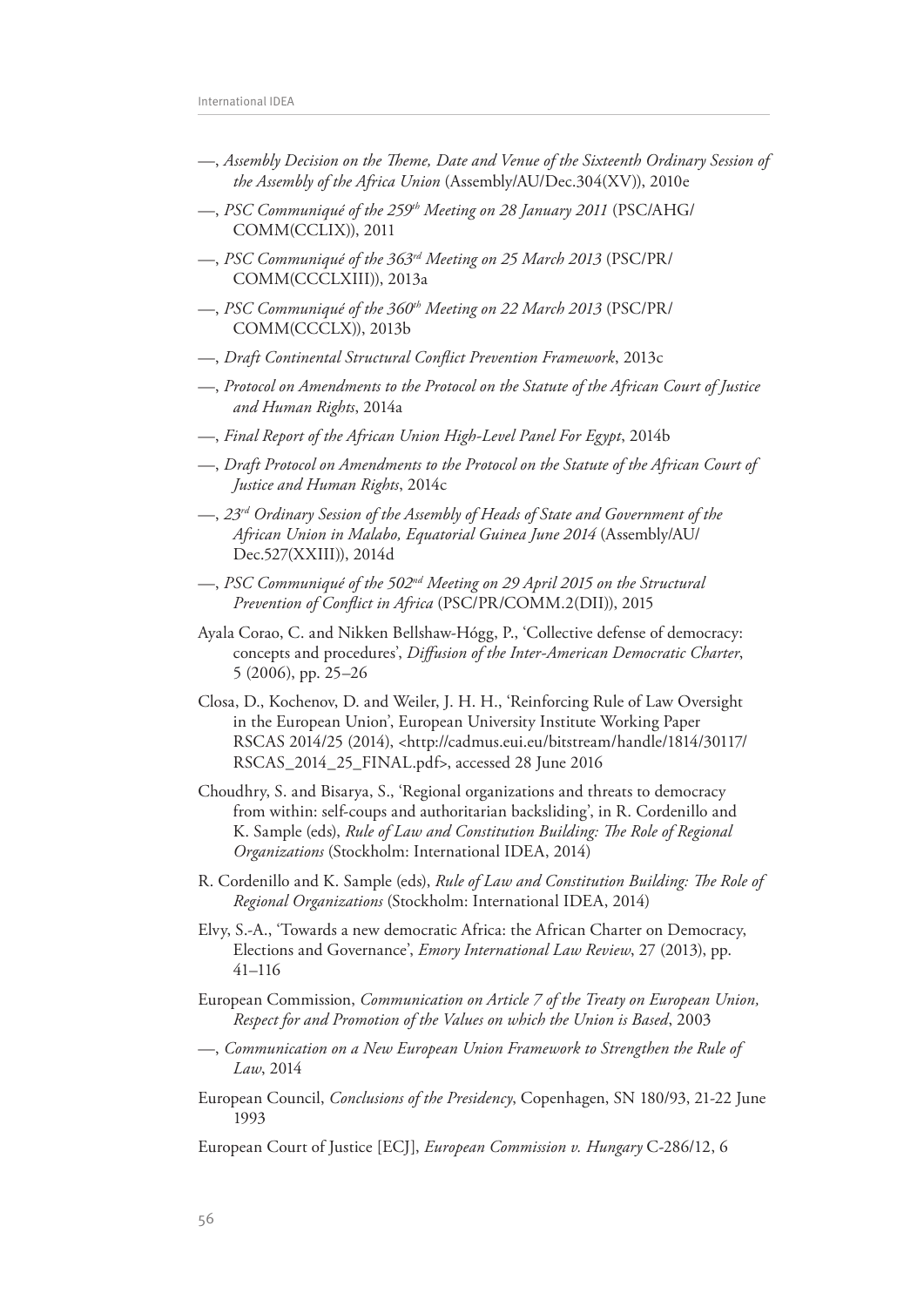November 2012

- —, *European Commission v. Hungary* C-288/12, 8 April 2014
- European Parliament, *Resolution on the Situation of Fundamental Rights: Standards and Practices in Hungary*, 2013
- European Union (EU), *Treaty of Amsterdam amending the Treaty on the European Union. The Treaties Establishing the European Communities and Certain Related Acts*, 1997
- —, *Charter of Fundamental Rights of the European Union*, 2000
- —, *Treaty of Nice amending the Treaty on the European Union. The Treaties Establishing the European Communities and Certain Related Acts*, 2001
- —, *Treaty on European Union*, 2007a
- —, *Treaty on the Functioning of the European Union*, 2007b
- —, *Treaty of Lisbon amending the Treaty on European Union and the Treaty Establishing the European Community*, 2007c
- —, *Council of the European Union Press Releases 16936/14 of the 3362nd Meeting*, 2014a
- —, *Council Legal Service, Opinion 10296/14*, 27 May 2014b
- Glen, P. J., 'Institutionalizing democracy in Africa—a comment on the African Charter on Democracy, Elections and Governance', *African Journal of Legal Studies*, 5 (2012), pp. 119–46
- Hedling, N., 'Developing Mechanisms for Regional Influence in National Processes of Constitutional Change: The European Union and Hungary', in R. Cordenillo and K. Sample (eds), *Rule of Law and Constitution Building: The Role of Regional Organizations* (Stockholm: International IDEA, 2014)
- Hellquist, E., 'Regional Organisations and Sanctions against Members—Explaining the Different Trajectories of the African Union, the League of Arab States, and the Association of Southeast Asian Nations', Kolleg-Forschergruppe (KFG) Working Paper Series no. 59 (2014), <http://userpage.fu-berlin.de/kfgeu/kfgwp/ wpseries/WorkingPaperKFG\_59.pdf>, accessed 28 June 2016
- Hungarian Government, *Remarks of the Government of Hungary on the Report of the European Parliament on the Situation of Fundamental Rights in Hungary*, 2013
- International Institute for Democracy and Electoral Assistance, 'Inter-Regional Workshop on Regional Organizations, Rule of Law and Constitutional Governance', 16–17 October 2013, The Hague, <http://www.idea.int/ democracydialog/inter-regional-workshop-on-regional-organizations-rule-of-lawand-constitutional-governance.cfm>, accessed 5 August 2016
- Leininger, J., 'A Strong Norm for Democratic Governance in Africa', International IDEA Discussion Paper, 15 June 2014, <http://www.idea.int/resources/analysis/ a-strong-norm-for-democratic-governance-in-africa.cfm>, accessed 5 July 2016
- Obse, K., 'The Arab Spring and the question of legality of democratic revolution in theory and practice: a perspective based on the African Union Normative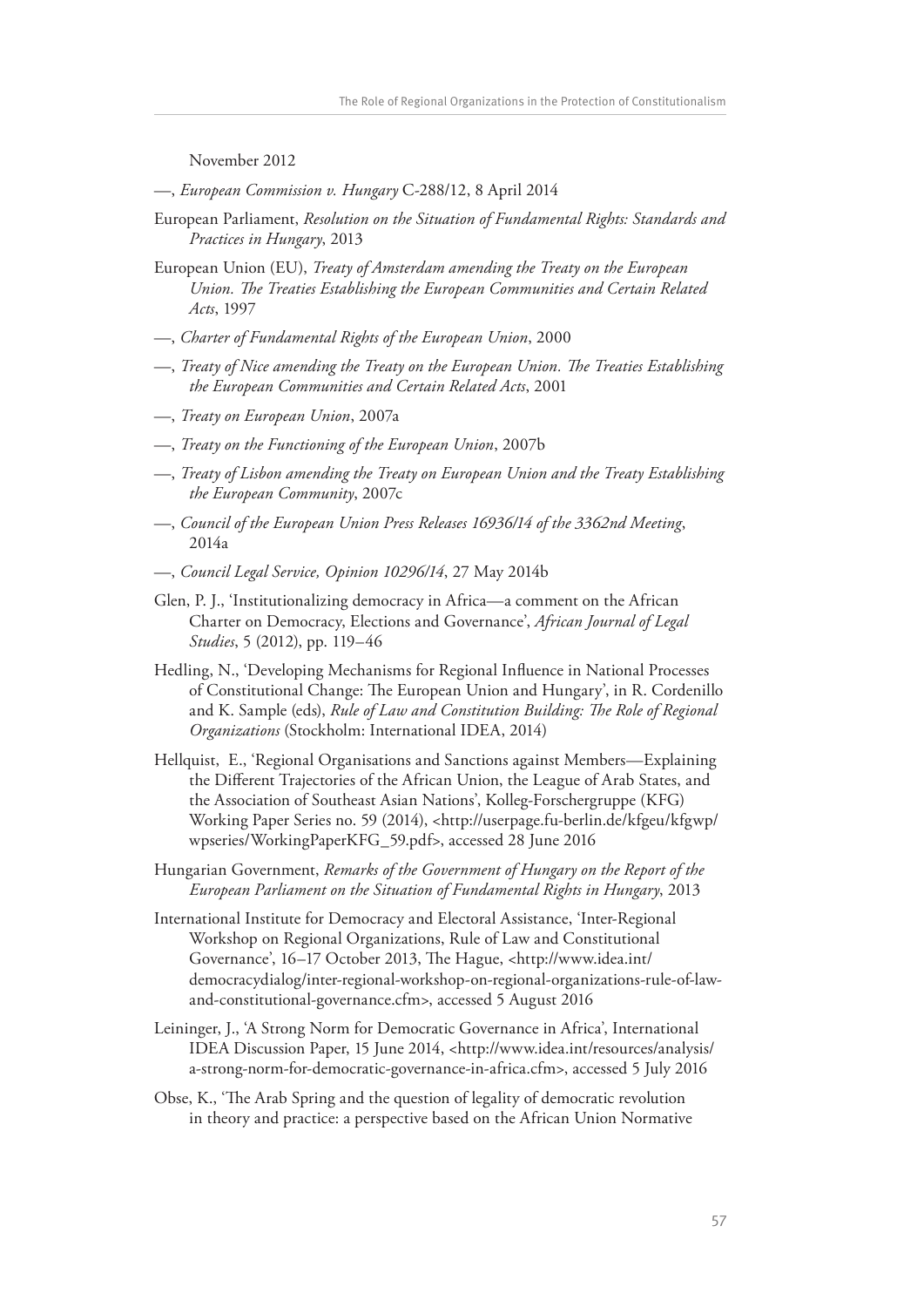Framework', *Leiden Journal of International Law*, 27/4 (2014), 817–38

- Olivari, D. R., 'The Role of the Organization of American States in Promoting Democracy', International IDEA Discussion Paper, 15 June 2014, <http://www. idea.int/resources/analysis/the-role-of-the-organization-of-american-states-inpromoting-democracy.cfm>, accessed 5 August 2016
- Organization of American States (OAS), *Charter of the Organization of American States*, 1948
- —, *Inter American Commission on Human Rights Annual Report 1992–1993*, 1993
- —, *Inter-American Democratic Charter*, 2001
- —, *Declaration of Florida: Delivering the Benefits of Democracy* (AG/DEC. 41. XXXV-O/05), 2005
- —, *General Assembly Resolution AG/RES. 1 (XXXVII-E/09) of the 37th Special Session*, 2009a
- —, *General Assembly Resolution AG/RES. 2 (XXXVII-E/09) of the 37th Special Session*, 2009b
- Organization of African Unity, *Report on the Sub-Committee of the Central Organ on Unconstitutional Changes of Government*, Lomé, 2000
- Perina, R.M., 'The Inter-American Democratic Charter: an assessment and ways to strengthen it', in *The Road to Hemispheric Cooperation: Beyond the Cartagena Summit of the Americas* (Washington, DC: Brookings Institution, 2012)
- Santistevan de Noriega, J., 'Should the office of Ombudsman for Democracy be created in the Inter‐American system?', *Latin American Policy*, 3/1 (2012), pp. 102–110
- Saranti, V., 'A system of collective defense—the case of the IADC', *Goettingen Journal of International Law*, 3/2 (2011), pp. 675–714
- Sedelmeier, U., 'Anchoring democracy from above? The European Union and democratic backsliding in Hungary and Romania after accession', *Journal of Common Market Studies*, 52/1 (2014), pp.105–21
- *Tanganyika Law Society et al. v. United Republic of Tanzania*, App. Nos. 009/2011, 011/2011 (Afr. Ct. Hum. & Peoples' Res. June 14, 2013)
- Vandeginste, S., 'The African Union, constitutionalism and power sharing', *Journal of African Law*, 57/2 (2013), pp. 1–28
- Venice Commission, *Report on the Rule of Law*, 2011
- Venice Commission, *Opinion on the Fourth Amendment to the Fundamental Law of Hungary*, 2013
- Wachira, G. M., 'The role of the African Union in strengthening the rule of law and constitutional order in Africa', in R. Cordenillo and K. Sample (eds), *Rule of Law and Constitution Building: The Role of Regional Organizations* (Stockholm: International IDEA, 2014)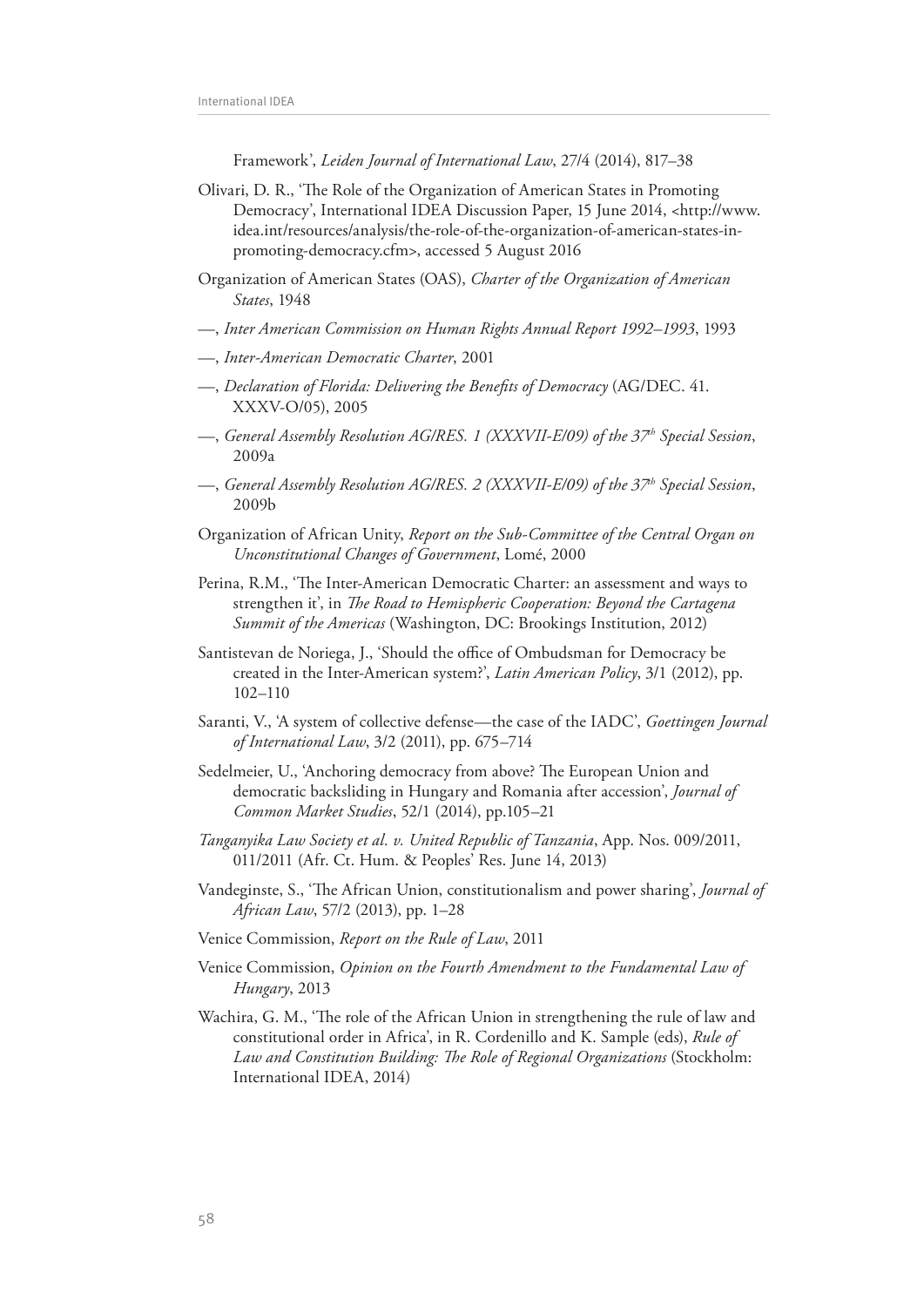The Role of Regional Organizations in the Protection of Constitutionalism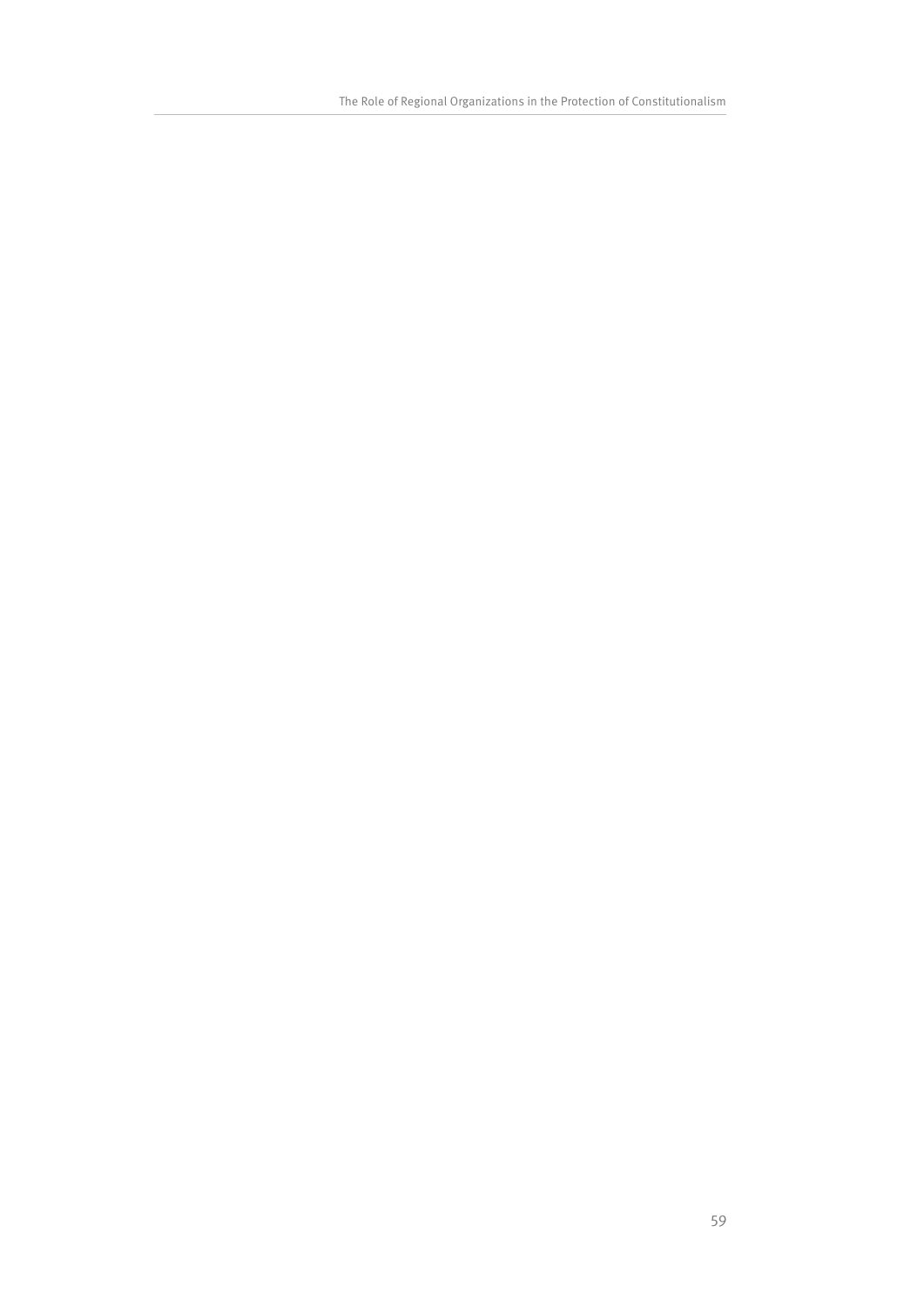# <span id="page-59-0"></span>**About the author**

**Micha Wiebusch** is a doctoral researcher at the School of Oriental and African Studies, University of London and the Institute of Development Policy and Management, University of Antwerp; and an Associate Research Fellow of the United Nations University Institute on Comparative Regional Integration Studies.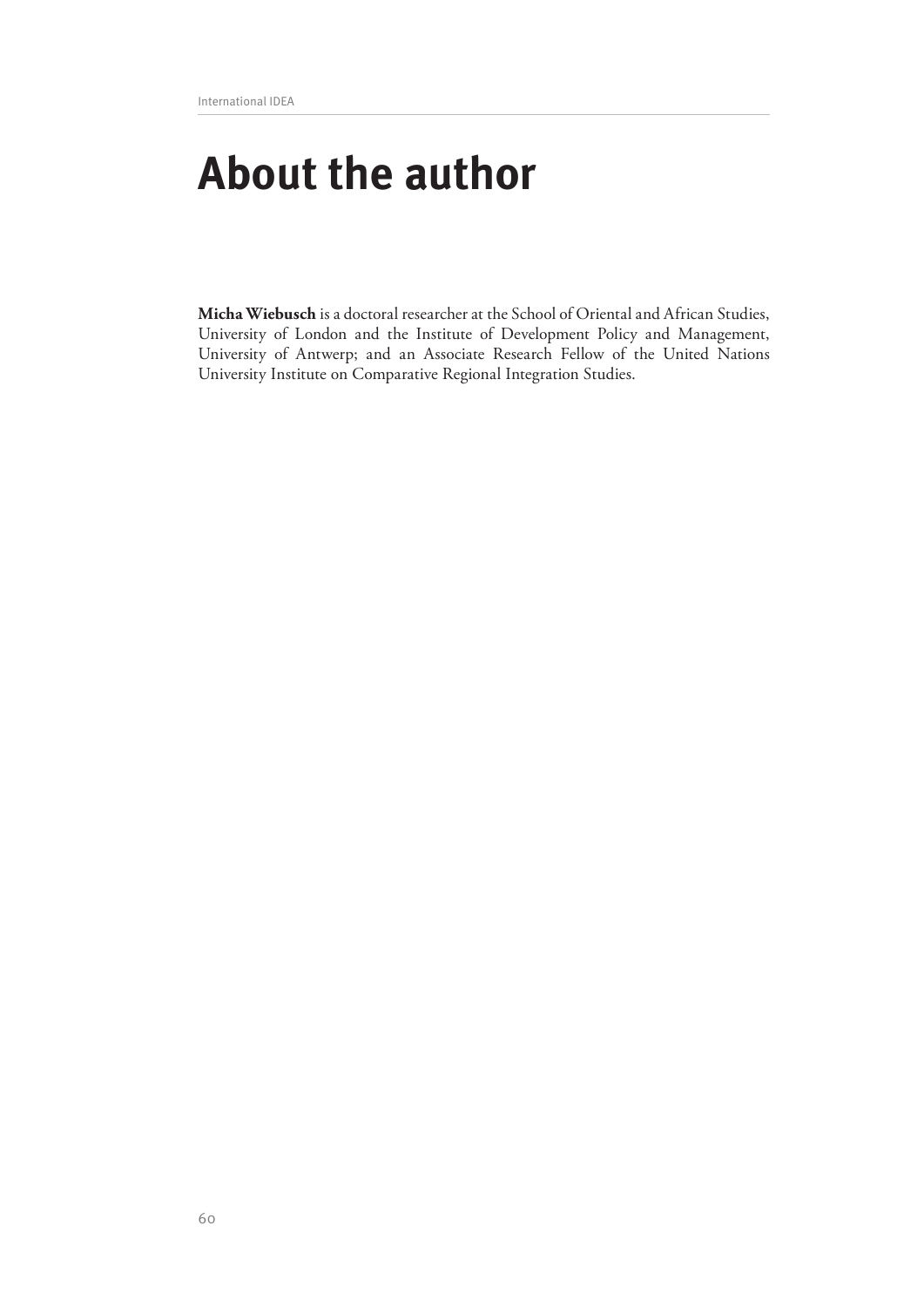# <span id="page-60-0"></span>**About International IDEA**

The International Institute for Democracy and Electoral Assistance (International IDEA) is an intergovernmental organization that supports sustainable democracy worldwide. International IDEA's mission is to support sustainable democratic change by providing comparative knowledge, assisting in democratic reform, and influencing policies and politics.

#### What does International IDFA do?

In the fields of elections, constitution-building, political parties, gender in democracy and women's political empowerment, democracy self-assessments, and democracy and development, it undertakes its work in three activity areas:

- 1. providing comparative knowledge derived from practical experience on democracy-building processes from diverse contexts around the world;
- 2. assisting political actors in reforming democratic institutions and processes, and engaging in political processes when invited to do so; and
- 3. influencing democracy-building policies through the provision of comparative knowledge resources and assistance to political actors.

#### Where does International IDEA work?

International IDEA works worldwide. Based in Stockholm, it has offices in Africa, the Asia-Pacific, and Latin America and the Caribbean. International IDEA is a Permanent Observer to the United Nations.

<http://www.idea.int>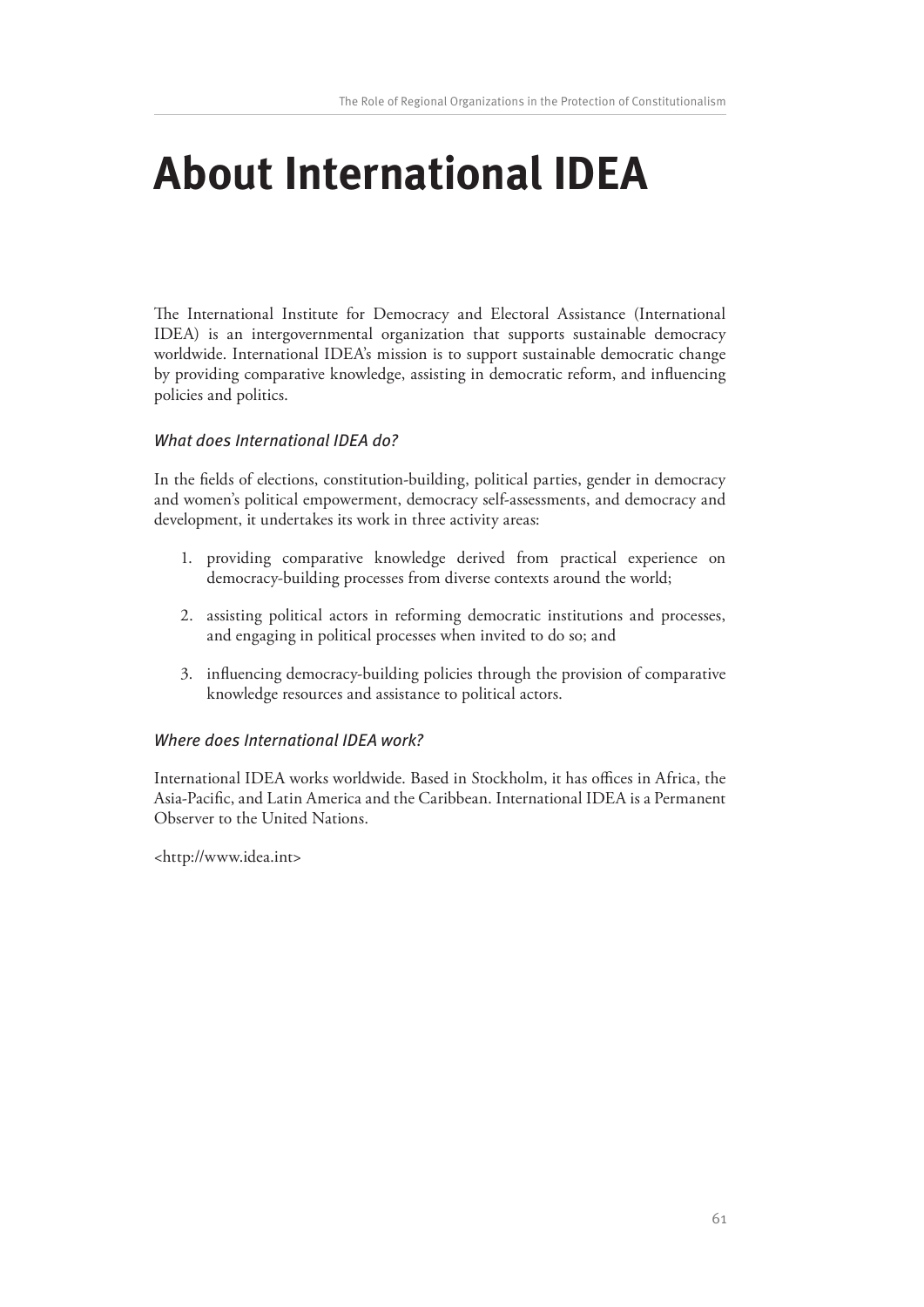# <span id="page-61-0"></span>**More International IDEA Discussion Papers**

'Sanctions, Rewards and Learning: Enforcing democratic accountability in the delivery of health, education, and water, sanitation and hygiene' Aries A. Arugay International IDEA Discussion Paper No. 16/2016

'Lessons from the Arab Awakening' Hesham Youssef International IDEA Discussion Paper No. 15/2016

'The state of political finance regulations in Africa' Magnus Ohman International IDEA Discussion Paper No. 14/2016

'The state of political finance regulations in Western Europe' Daniela R. Piccio International IDEA Discussion Paper No. 13/2016

'The state of political finance regulations in Latin America' Kevin Casas-Zamora International IDEA Discussion Paper No. 12/2016

'The state of political finance regulations in Canada, the United Kingdom and the United States' Susan F. Scarrow International IDEA Discussion Paper No. 11/2016

'The Organization of American States mission to support the peace process in Colombia' Kimberly Inksater and Paola Jiménez International IDEA Discussion Paper No. 10/2016

'The European Union's democracy-building efforts in conflict-affected states in the South Caucasus' Nelli Babayan International IDEA Discussion Paper No. 9/2016

All International IDEA publications are available for download from the Institute's website: <http://www.idea.int/publications>